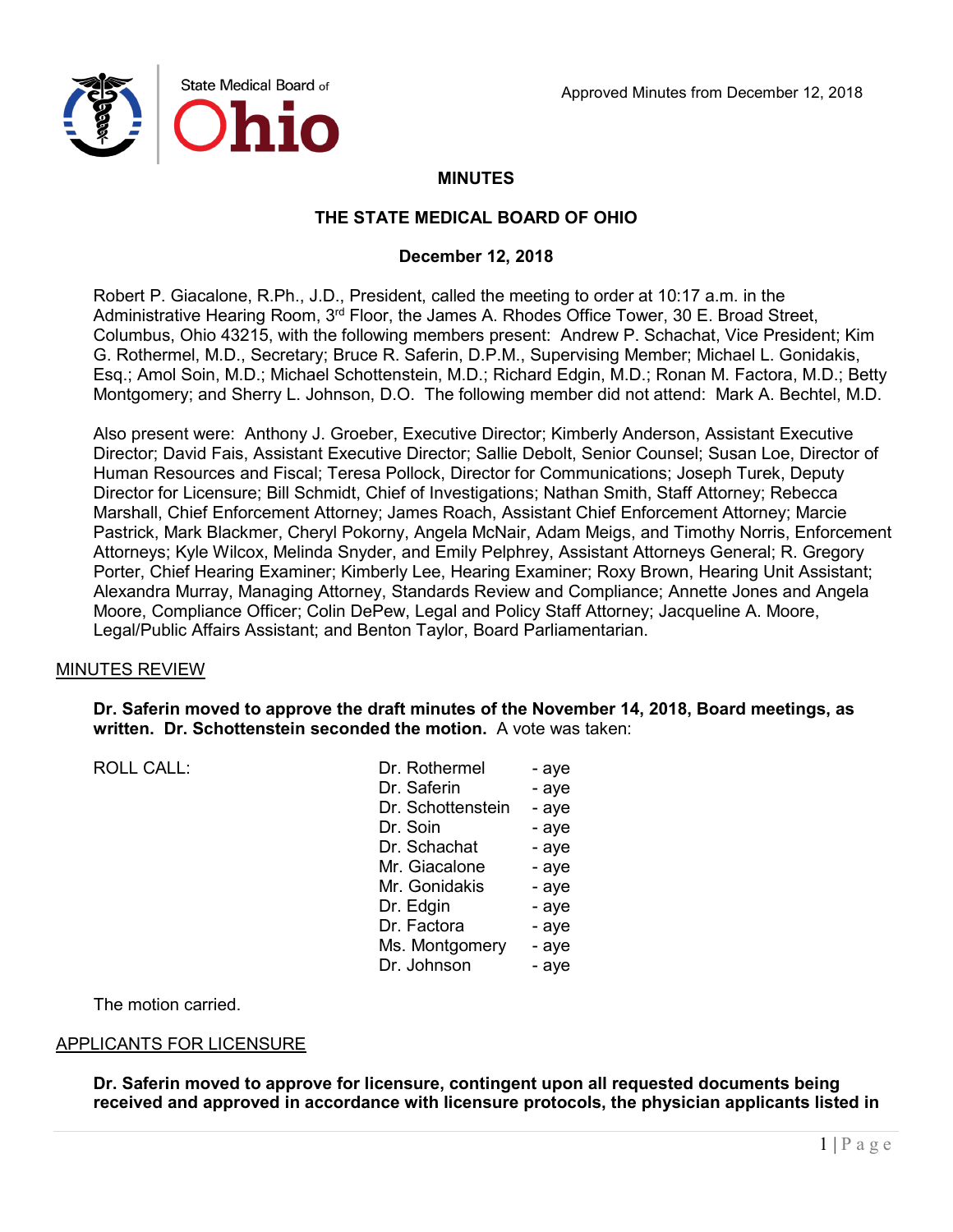

**Exhibit "A" and the allied professional applicants in Exhibit "B," as listed in the Handouts provided to Board members. Dr. Schachat seconded the motion.** A vote was taken:

| <b>ROLL CALL:</b> |  |
|-------------------|--|
|                   |  |

| ROLL CALL: | Dr. Rothermel     | - aye |
|------------|-------------------|-------|
|            | Dr. Saferin       | - aye |
|            | Dr. Schottenstein | - aye |
|            | Dr. Soin          | - aye |
|            | Dr. Schachat      | - aye |
|            | Mr. Giacalone     | - aye |
|            | Mr. Gonidakis     | - aye |
|            | Dr. Edgin         | - aye |
|            | Dr. Factora       | - aye |
|            | Ms. Montgomery    | - aye |
|            | Dr. Johnson       | - aye |
|            |                   |       |

### The motion carried.

**Dr. Saferin moved to approve for licensure, contingent upon all requested documents being received and approved in accordance with licensure protocols, the applicants listed in Exhibit "C" for the Certificate to Recommend Medical Marijuana, as listed in the Agenda Supplement and handouts. Dr. Schottenstein seconded the motion.** A vote was taken:

ROLL CALL:

| Dr. Rothermel     | - aye     |
|-------------------|-----------|
| Dr. Saferin       | - aye     |
| Dr. Schottenstein | - aye     |
| Dr. Soin          | - aye     |
| Dr. Schachat      | - aye     |
| Mr. Giacalone     | - aye     |
| Mr. Gonidakis     | - abstain |
| Dr. Edgin         | - aye     |
| Dr. Factora       | - aye     |
| Ms. Montgomery    | - abstain |
| Dr. Johnson       | - aye     |
|                   |           |

The motion carried.

### REPORTS AND RECOMMENDATIONS

Mr. Giacalone announced that the Board would now consider the Reports and Recommendations appearing on its agenda.

Mr. Giacalone asked whether each member of the Board had received, read and considered the hearing records, the Findings of Fact, Conclusions of Law, Proposed Orders, and any objections filed in the matters of: Denise Ann Hamilton, M.D.; James Prommersberger, D.P.M.; and Joseph Froilan Yurich, M.D. A roll call was taken:

| <b>ROLL CALL:</b> | Dr. Rothermel | - ave |
|-------------------|---------------|-------|
|                   | Dr. Saferin   | - ave |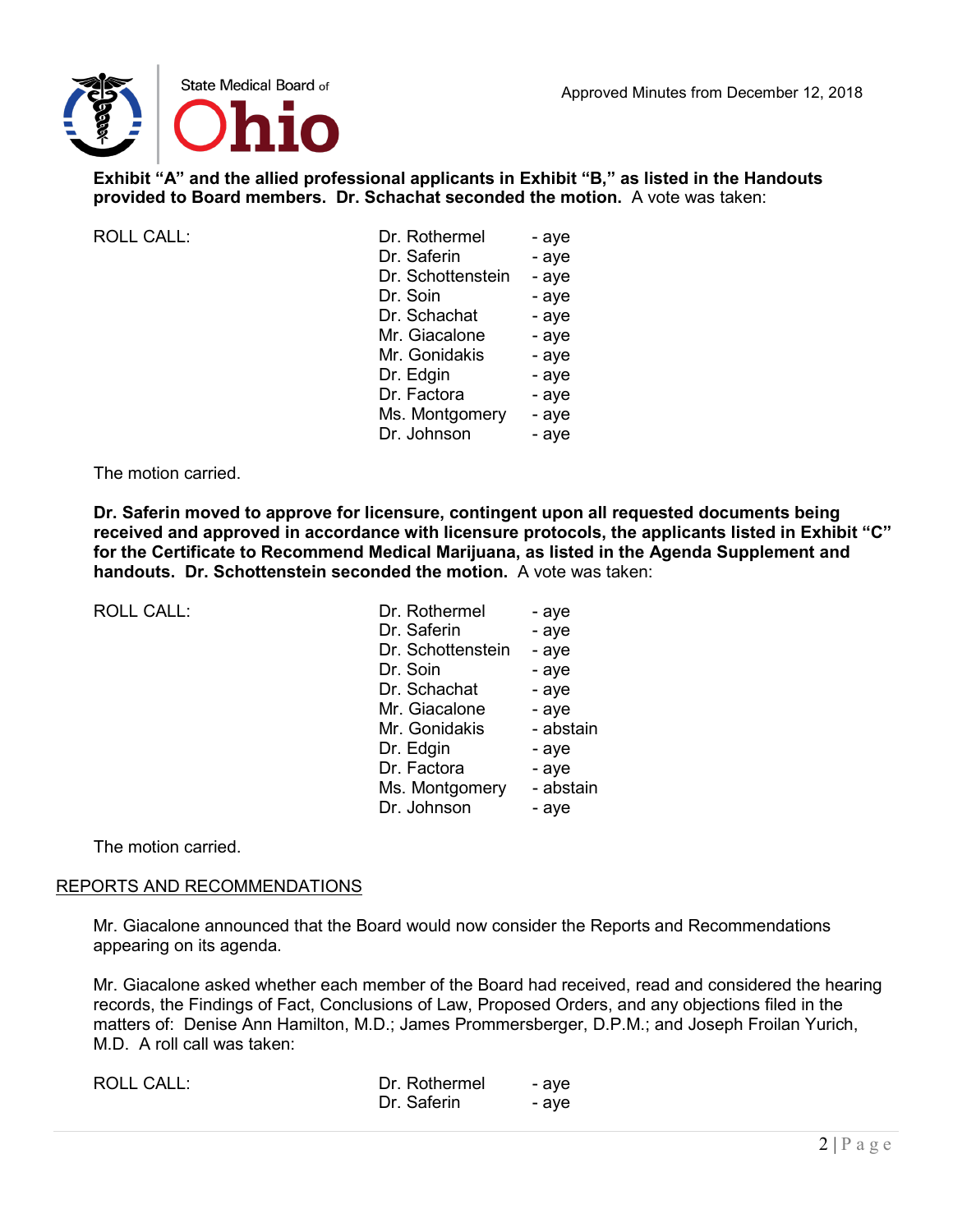

| Dr. Schottenstein | - aye |
|-------------------|-------|
| Dr. Soin          | - aye |
| Dr. Schachat      | - aye |
| Mr. Giacalone     | - aye |
| Mr. Gonidakis     | - aye |
| Dr. Edgin         | - aye |
| Dr. Factora       | - aye |
| Ms. Montgomery    | - aye |
| Dr. Johnson       | - aye |
|                   |       |

Mr. Giacalone asked whether each member of the Board understands that the disciplinary guidelines do not limit any sanction to be imposed, and that the range of sanctions available in each matter runs from dismissal to permanent revocation. A roll call was taken:

ROLL CALL:

| Dr. Rothermel     | - aye |
|-------------------|-------|
| Dr. Saferin       | - aye |
| Dr. Schottenstein | - aye |
| Dr. Soin          | - aye |
| Dr. Schachat      | - aye |
| Mr. Giacalone     | - aye |
| Mr. Gonidakis     | - aye |
| Dr. Edgin         | - aye |
| Dr. Factora       | - aye |
| Ms. Montgomery    | - aye |
| Dr. Johnson       | - aye |

Mr. Giacalone noted that, in accordance with the provision in section 4731.22(F)(2), Ohio Revised Code, specifying that no member of the Board who supervises the investigation of a case shall participate in further adjudication of the case, the Secretary and Supervising Member must abstain from further participation in the adjudication of any disciplinary matters. In the matters before the Board today, Dr. Rothermel served as Secretary and Dr. Saferin served as Supervising Member.

Mr. Giacalone reminded all parties that no oral motions may be made during these proceedings.

The original Reports and Recommendations shall be maintained in the exhibits section of this Journal.

### DENISE ANN HAMILTON, M.D.

Mr. Giacalone directed the Board's attention to the matter of Denise Ann Hamilton, M.D. No objections have been filed. Ms. Lee was the Hearing Examiner.

### **Dr. Schottenstein moved to approve and confirm Ms. Lee's Findings of Fact, Conclusions of Law, and Proposed Order in the matter of Denise Ann Hamilton, M.D. Dr. Soin seconded the motion.**

Mr. Giacalone stated that he will now entertain discussion in the matter of Dr. Hamilton.

Dr. Edgin stated that the Board proposed action regarding Dr. Hamilton is based on allegations that Dr. Hamilton had violated the Findings, Order, and Journal Entry issued by the Board on December 13, 2017,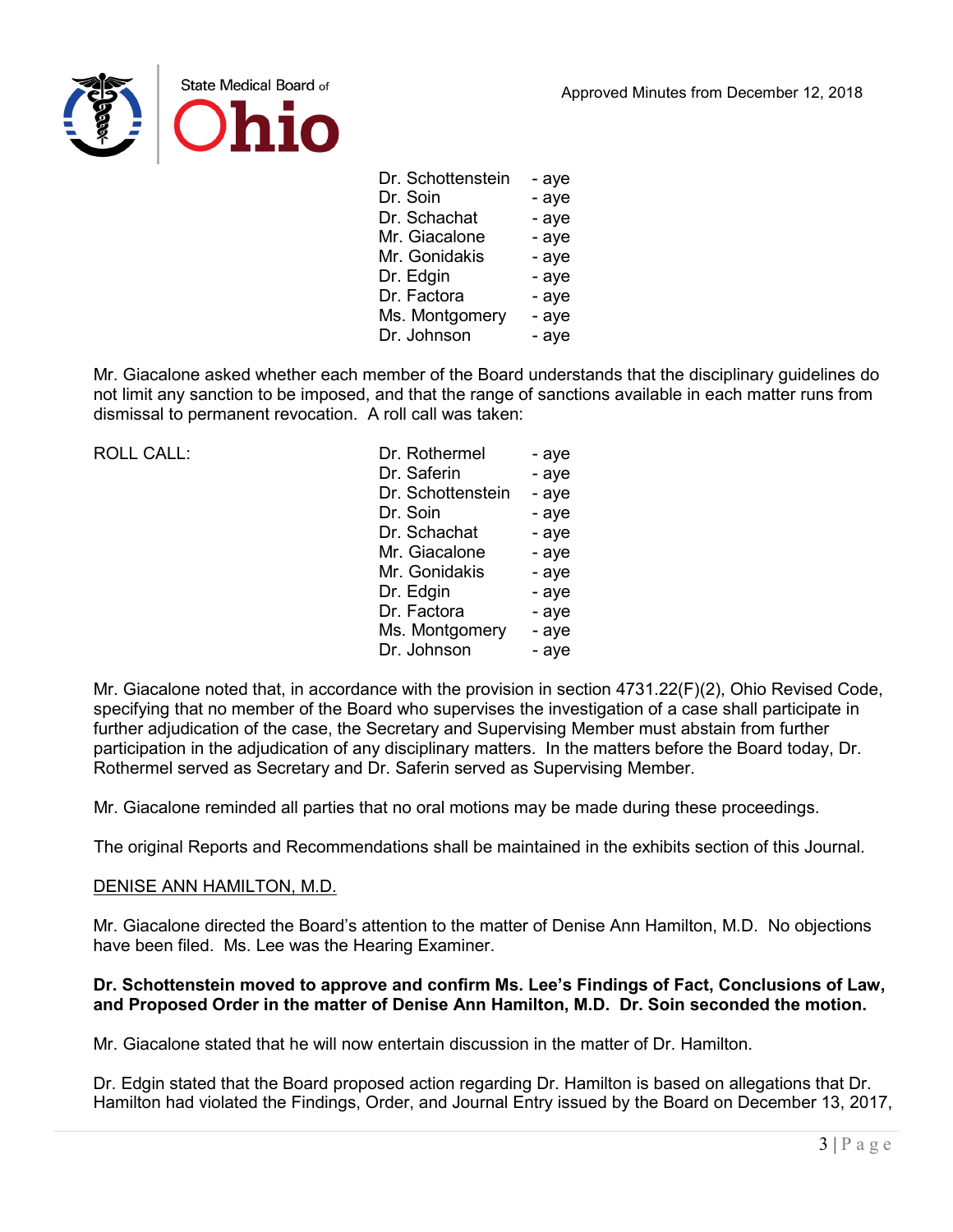

and effective on December 14, 2017, by failing to enter into the necessary financial and/or contractual arrangement and by failing to submit to random toxicology screenings.

Dr. Edgin continued that on June 14, 2017, the Board summarily suspended Dr. Hamilton's license to practice medicine and surgery in Ohio based on allegations that she had relapsed on alcohol. Dr. Hamilton did not timely request a hearing. The Board issued its Findings, Order, and Journal Entry on December 13, 2017. The Board found that, in or about May 2017, Dr. Hamilton was being monitored by the Ohio Physicians Health Program (OPHP) under the one-bite reporting exemption for impairment. On or about May 19, 2017, Dr. Hamilton submitted a random urine drug screen which tested positive for alcohol. OPHP confronted Dr. Hamilton about the positive result, and, while Dr. Hamilton admitted her relapse to OPHP, she stated she did not intend to inform the Board of her relapse. OPHP reported this relapse to the Board on May 22, 2017. On May 23, 2017, Dr. Hamilton left a voicemail for Board staff informing the Board that she had suffered severe burns which had become infected and was going to the hospital. The hearing examiner at that time noted that Dr. Hamilton's speech in the recording of this voicemail was "slurred and somewhat incoherent." On May 24, 2017, Dr. Hamilton left a second voicemail in which her speech was much clearer and reported her relapse.

Dr. Edgin stated that the Board determined in its 2017 Order that Dr. Hamilton had relapsed in or around May 2017. Her license was suspended for an indefinite period of time, but not less than 90 days, retroactive to June 14, 2017. The 2017 Order requires Dr. Hamilton to submit to random toxicology screens at least four times per month and to enter into the necessary financial and/or contractual arrangements with the designated testing facility in order to facilitate the screening process.

Dr. Edgin stated that Dr. Hamilton attended North Chicago Medical School, then completed a general surgery residency at the University of California Davis, followed by an anesthesiology residency at Stanford University. However, Dr. Edgin noted that the Board does not have an actual record of this, and Dr. Hamilton's testimony included many inconsistencies. When Dr. Hamilton was asked when she attended medical school, she replied "2003." When Dr. Hamilton was asked when she finished her training, she replied "1994," which would have been impossible if she did not graduate medical school until 2003. When she was questioned later about these dates, Dr. Hamilton said that 2003 date for graduating medical school was not correct and that it had to have been around 1999. Dr. Hamilton then said that she completed her general surgery residency in 2003, then she switched to Stanford for anesthesiology training. When asked when she completed the anesthesiology residency, she replied that she thought it was about 2004; Dr. Edgin commented that this date would not fit with finishing the surgical residency in 2003.

Dr. Edgin stated that Dr. Hamilton apparently practiced cardiac anesthesiology in a private practice in southern California. Dr. Hamilton stopped practicing about one year prior to moving to Ohio in 2012 and she has never practiced in Ohio, though she did obtain an Ohio medical license in January 2013.

Dr. Edgin stated that Angela Moore, a Compliance Officer with the Board, testified that Dr. Hamilton was given the contact information for First Source Solutions, formerly known as FirstLab, a Board-approved testing company. After a period of time, on February 5, 2018, Ms. Moore was informed by First Source Solutions that Dr. Hamilton had failed to set up an account. Dr. Hamilton had a personal appearance at the Board's offices on April 9, 2018. Dr. Hamilton and her attorney were present at the personal appearance and were read the terms of the Order about signing up with First Source Solutions. On October 11, 2018, Ms. Moore again emailed First Source Solutions to determine if Dr. Hamilton had set up an account but was again informed that she had not.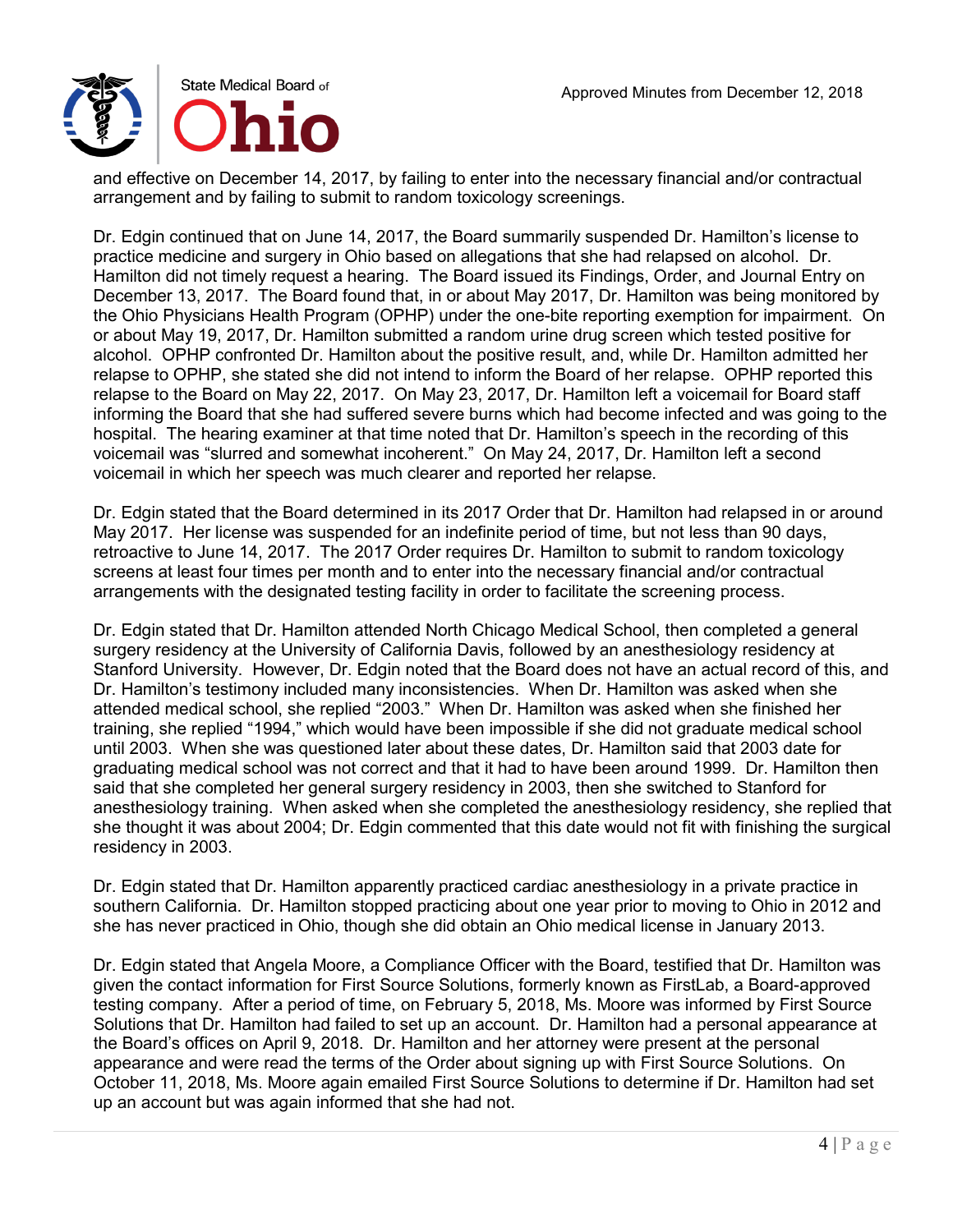

Dr. Edgin continued that Dr. Hamilton testified that in 2014 she went to Shepherd Hill, a Board-approved treatment provider, where she was treated for approximately two months. Dr. Hamilton further testified that she went to Shepherd Hill because she had been drinking too much. Dr. Hamilton initially denied that she was diagnosed at Shepherd Hill, but she later stated that she had been diagnosed with alcohol dependence. Dr. Hamilton testified that one of her urinary drug screens tested positive for alcohol in 2017, which resulted in the Board's 2017 Order. Dr. Hamilton further testified that she had been burned when taking food out of her oven and it slipped and landed on her arms and legs, and she drank because she was in pain.

Dr. Edgin stated that according to the State's exhibits, Dr. Hamilton was offered multiple opportunities to register with the testing facility and to confirm that she has done so with the Medical Board. Dr. Hamilton has said that she drinks when she is sad and her mother has been very sick. Dr. Edgin stated that it was felt that Dr. Hamilton had multiple opportunities to register on the computer or by phone and that, even though her mother was sick, she could have done this without having to visit the facility except for the testing.

Dr. Hamilton has said that she does not think her license should be revoked, stating that she has not done anything wrong, she has never treated a patient in Ohio, and she has never put a patient in danger. Dr. Hamilton said that she would never take care of a patient while under the influence. Dr. Hamilton also said that she felt that the Board was making her out to be an ugly person and that "this is a bully system."

Dr. Edgin stated that Dr. Hamilton was given multiple opportunities to comply with the Board's order. The Proposed Order would non-permanently revoke Dr. Hamilton's Ohio medical license and levy a civil penalty of \$1,000.

In response to questions from Ms. Montgomery, Mr. Giacalone stated that Dr. Hamilton would be able to reapply for a license in the future since the revocation is non-permanent.

A vote was taken on Dr. Schottenstein's motion to approve:

| <b>ROLL CALL:</b> | Dr. Rothermel     | - abstain |
|-------------------|-------------------|-----------|
|                   | Dr. Saferin       | - abstain |
|                   | Dr. Schottenstein | - aye     |
|                   | Dr. Soin          | - aye     |
|                   | Dr. Schachat      | - aye     |
|                   | Mr. Giacalone     | - aye     |
|                   | Mr. Gonidakis     | - aye     |
|                   | Dr. Edgin         | - aye     |
|                   | Dr. Factora       | - aye     |
|                   | Ms. Montgomery    | - aye     |
|                   | Dr. Johnson       | - aye     |
|                   |                   |           |

The motion to approve carried.

## JAMES PROMMERSBERGER, D.P.M.

Mr. Giacalone directed the Board's attention to the matter of James Prommersberger, D.P.M. Objections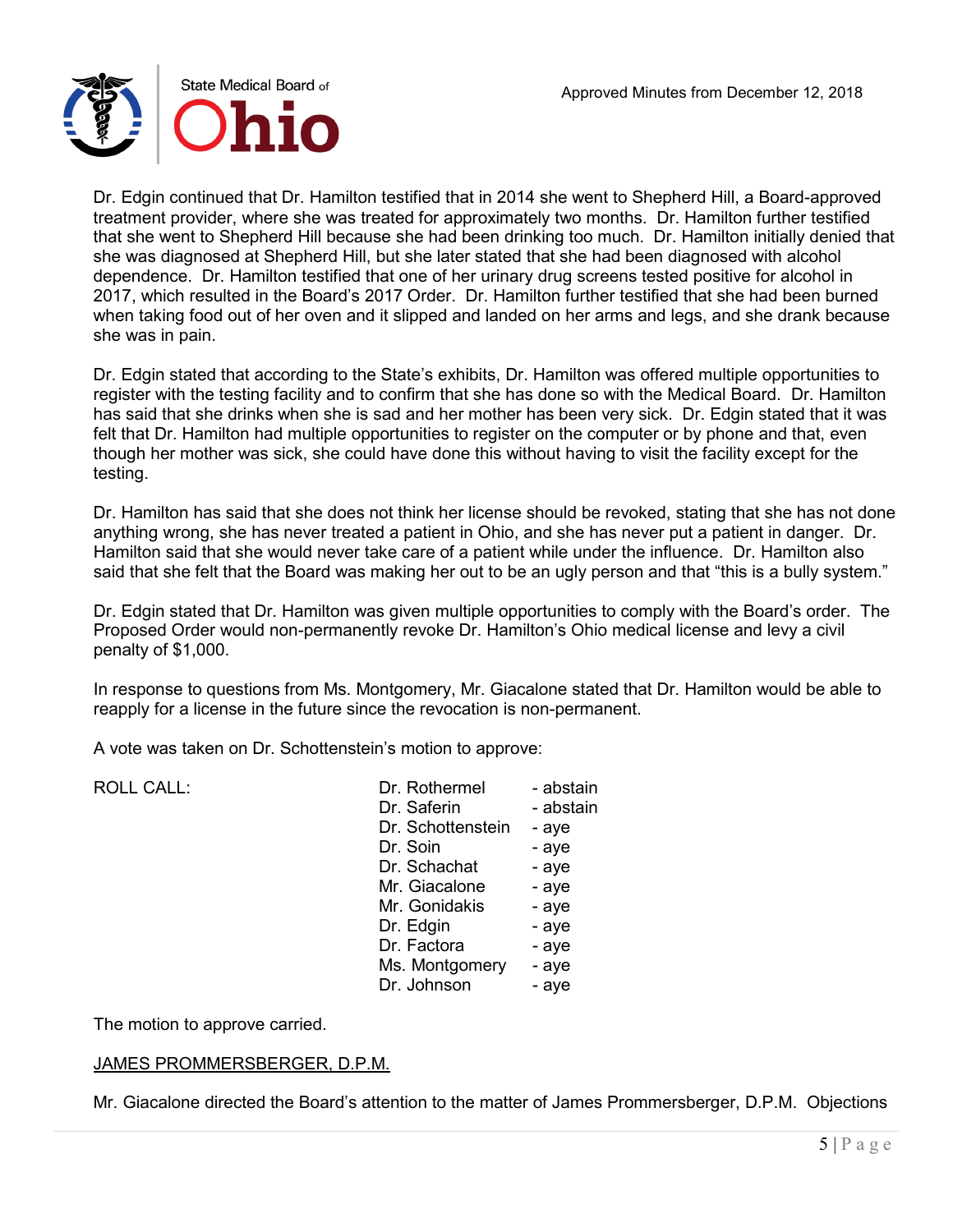

to Ms. Shamansky's Report and Recommendation have been filed and were previously distributed to Board members.

Mr. Giacalone stated that a request to address the Board has been filed on behalf of Dr. Prommersberger. Five minutes will be allowed for that address.

Dr. Prommersberger was represented by his attorney, James McGovern.

Dr. Prommersberger stated that he plans to fully comply with the Board's Order. Dr. Prommersberger stated that he has changed his practice slightly to accommodate the West Virginia Consent Order and he will continue to do that.

Mr. McGovern stated that Dr. Prommersberger has demonstrated that he has insight into his mistakes and practice deficiencies and he has worked very hard to improve his practice. Mr. McGovern stated that even before the compliant was made, Dr. Prommersberger was adapting to the times and he has completed a great deal of continuing medical education (CME). Mr. McGovern stated that Dr. Prommersberger would be appreciative of the opportunity to continue to practice in Ohio.

Mr. McGovern stated that before today's meeting, he spoke with Assistant Attorney General Wilcox and discussed the fact that Mr. Wilcox favors an Order that mirrors Dr. Prommersberger's West Virginia Consent Order. Mr. McGovern stated that he, also, favors mirroring the West Virginia Order. Mr. McGovern stated that Dr. Prommersberger has found practicing under the West Virginia Order to actually be easier than his practice before the Order.

Mr. Giacalone asked if the Assistant Attorney General wished to respond. Mr. Wilcox stated that he did wish to respond.

Mr. Wilcox stated that the West Virginia Consent Order placed Dr. Prommersberger under a 3-year stayed suspension, then established several probationary terms. Mr. Wilcox opined that Ohio's Order should contain the West Virginia probationary terms. Mr. Wilcox specifically referenced the following probationary terms:

- Dr. Prommersberger shall confine his practice to podiatric medicine and surgery and treatment of podiatric medical conditions;
- Dr. Prommersberger shall not prescribe any medications classified as benzodiazepines;
- Dr. Prommersberger shall not prescribe opiate-based or narcotic medications for any purpose, with the exception that he may prescribe a 14-day supply of such drugs for podiatric patients with acute pain or post-operative pain;
- Dr. Prommersberger shall not practice chronic pain management and must refer any chronic pain management to an outside specialist; and
- Dr. Prommersberger shall maintain a prescription log for opiate or narcotic controlled substances.

Mr. Wilcox opined that these conditions should be placed on Dr. Prommersberger's Ohio medical license, and that he be allowed to request removal of those limitations at some time in the future.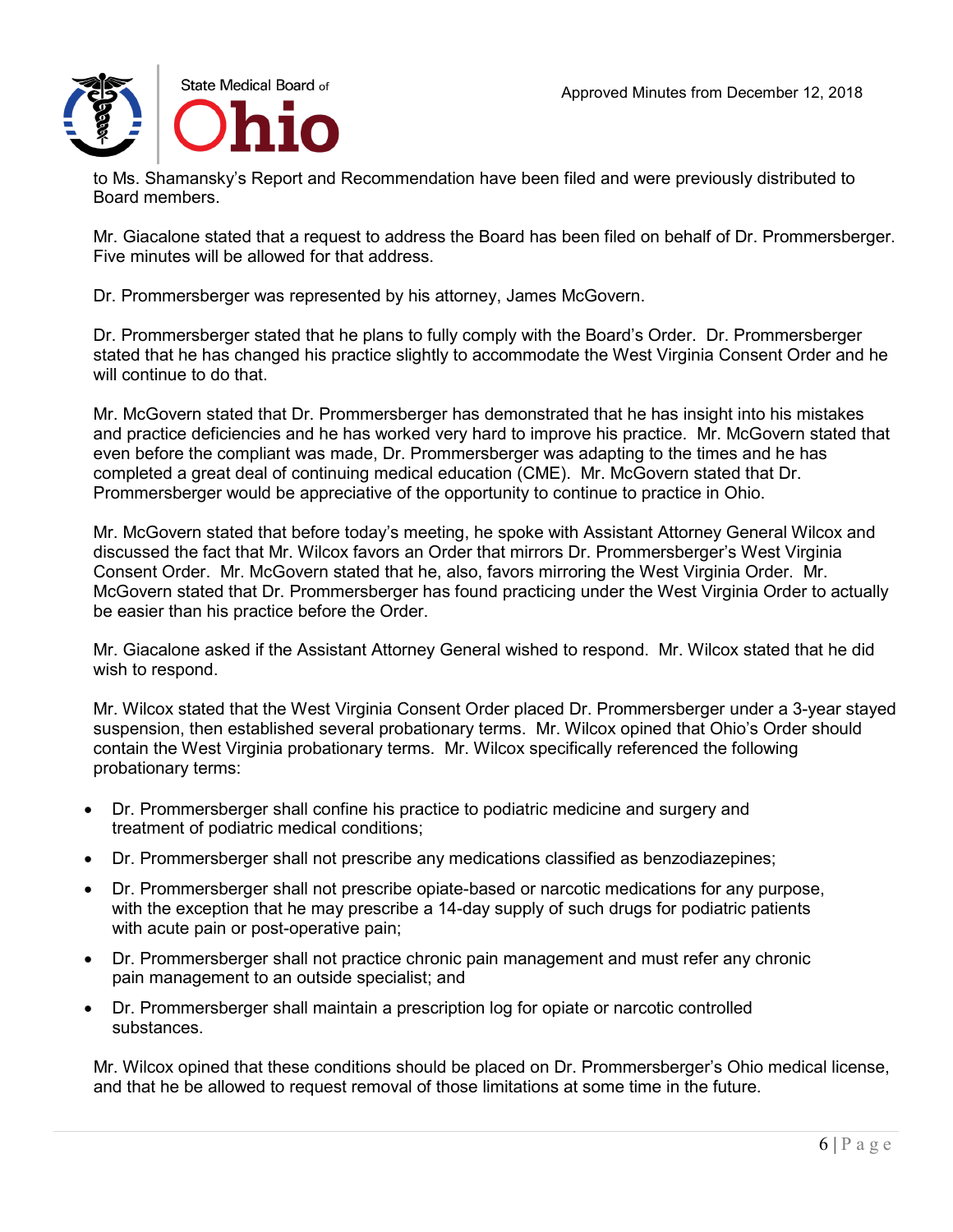**Dr. Schottenstein moved to approve and confirm Ms. Shamansky's Findings of Fact, Conclusions of Law, and Proposed Order in the matter of James Prommersberger, D.P.M. Dr. Soin seconded the motion.**

Mr. Giacalone stated that he will now entertain discussion in the matter of Dr. Prommersberger.

Dr. Schachat stated that Dr. Prommersberger in first licensed to practice podiatric medicine in Ohio in 1990. Around July 2017, Dr. Prommersberger entered into a Consent Order with the West Virginia Board of Medicine which, among other things, prohibited him from prescribing benzodiazepines and limited his ability to prescribe opiates. The West Virginia Consent Order was based on a report from the Kentucky Office of Inspector General, where Dr. Prommersberger is also licensed. The Kentucky report revealed that Dr. Prommersberger wrote over 1,100 prescriptions between December 2014 and December 2015, 90% of which were for hydrocodone combination products, and a majority were written for quantities of 60 pills or greater per month. The West Virginia Board independently reviewed 14 of Dr. Prommersberger's medical records and found patterns of inappropriate prescribing.

Dr. Schachat continued that during the hearing, Dr. Prommersberger acknowledged his history of prescribing opiate pain killers in fairly high volumes, which is unusual for a podiatrist. Dr. Prommersberger offered plausible explanations for his prescribing habits, which the West Virginia Board seemed to accept. These explanations were that 1) Dr. Prommersberger's patient cases included more traumatic injuries than the norm due to coal miner accidents and other industrial accidents, and 2) there was a relative scarcity of pain management expertise available in Dr. Prommersberger's community.

Dr. Schachat stated that Dr. Prommersberger testified persuasively that he has changed his prescribing practices. Dr. Schachat noted that Dr. Prommersberger has taken a continuing medical education (CME) course on prescribing and another CME course on medical record-keeping. The evidence demonstrates that Dr. Prommersberger has been compliant with his West Virginia Consent Order.

Dr. Schachat stated that there has been discussion about whether the Ohio Order should match the terms and conditions of the West Virginia Order. Dr. Schachat noted that Dr. Prommersberger and/or his attorney have suggested a reduction in the Proposed Order's fine of \$3,000; Dr. Schachat assumed this request was due to financial constraints. Dr. Schachat stated that he is generally opposed to discussing a respondent's financial urgencies and needs because the Board is not able to investigate or corroborate a respondent's financial situation.

Dr. Schottenstein opined that Dr. Prommersberger has demonstrated good progress and a good attitude in terms of improving his practice of podiatric medicine. Dr. Schottenstein noted that Dr. Prommersberger appears to still have a substantial number of chronic pain patients that he is gradually weaning from his practice. Dr. Schottenstein suggested that it would make sense to include a requirement for a practice monitor in the Board's Order to make sure that process continues appropriately.

Dr. Schottenstein appreciated Mr. Wilcox's suggestion that the Proposed Order be amended to mirror the West Virginia Order. Dr. Schottenstein recalled that Dr. Prommersberger had not been prescribing benzodiazepines prior to the West Virginia Order, and West Virginia's restriction on his ability to prescribe those medications may have been done in an abundance of caution. Regarding the proposed restriction on Dr. Prommersberger's ability to prescribe opioids that would result from mirroring the West Virginia Order, Dr. Schottenstein expressed concern that Dr. Prommersberger could potentially be in a position of cutting his chronic pain patients off from medication if he cannot refer them to other providers in an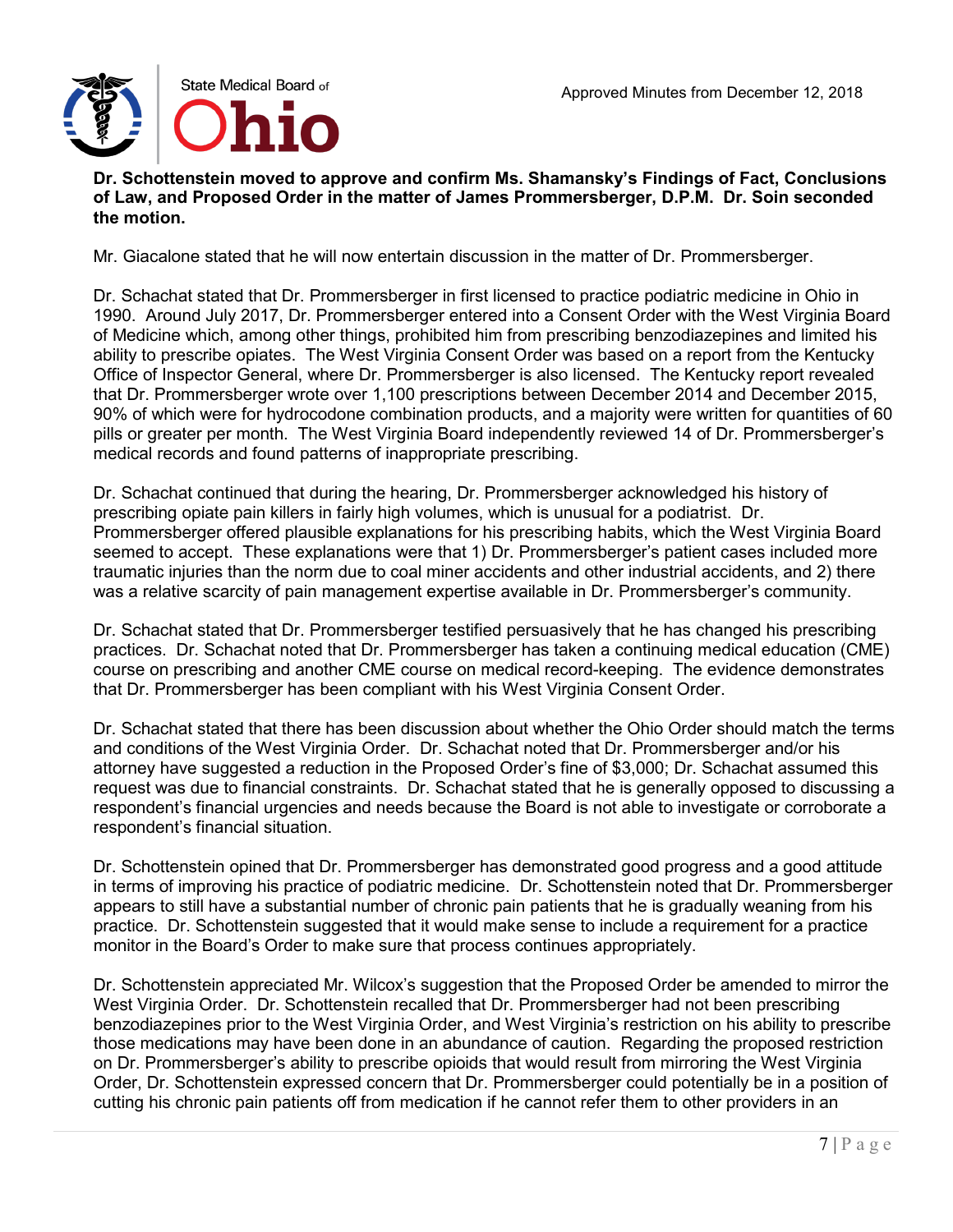expeditious manner. Dr. Schottenstein specified that under the West Virginia Order, Dr. Prommersberger can only prescribe a 14-day supply of opioids unless it is for acute or post-operative pain.

Dr. Schachat stated that the provision in the West Virginia Order limiting Dr. Prommersberger to the care of podiatric conditions can be removed since podiatrists are not allowed to manage non-podiatric conditions anyway. Dr. Schottenstein agreed and opined that the provision is redundant and unnecessary.

Mr. Giacalone observed that Dr. Prommersberger and his attorney have requested that the \$3,000 fine, which must be paid within 30 days, either be reduced to \$1,000 or that Dr. Prommersberger be given 90 days to pay the fine. Dr. Schottenstein commented that he would be in favor of giving Dr. Prommersberger 90 days to pay the \$3,000 fine.

Dr. Factora noted that under the Board's current definitions, pain treated for up to six weeks is considered "acute" pain. Dr. Factora recommended that Dr. Prommersberger be limited to prescribing only a 14-day supply of opioids, but he could see the patient again and, if necessary based on clinical judgment, prescribe another 14-day supply, and could repeat that process over a six-week period if necessary. Dr. Factora stated that this would give Dr. Prommersberger more time to find a practitioner to whom he could refer a patient if he anticipates the need for chronic pain management. Dr. Schottenstein found Dr. Factora's suggestion to be fair, but noted that treatment could go on for two or four weeks before Dr. Prommersberger realizes that the patient will need ongoing chronic pain treatment and that he must find another provider who can accept a referral. Dr. Factora agreed and commented that the patient could be referred to a primary care physician or another specialist not in pain management who could prescribe the needed medications. Dr. Factora added that Dr. Prommersberger will have to work hard to ensure that no patient falls through the cracks. Dr. Schottenstein agreed with Dr. Factora's suggestion.

Dr. Schottenstein further recommended a winddown period be included for the probationary terms and conditions so that Dr. Prommersberger will have time to refer his current chronic pain patients. Dr. Factora agreed and stated that Dr. Prommersberger must identify and refer the patients quickly so that the prescriptions are filled appropriately. Responding to a question from Dr. Factora, Ms. Anderson replied that 30 days is a standard winddown period. Dr. Factora and Dr. Schottenstein agreed that the Order should include a 30-day winddown period and that the probationary terms and conditions should become effective on the 31<sup>st</sup> day after the effective date of the Order.

Ms. Montgomery questioned whether the Ohio Board, if confronted with this fact pattern as an Ohio case and not as a bootstrap case from another state, would have imposed the same sanctions that the West Virginia Board did in 2017. Ms. Montgomery suggested that the Ohio Board would have issued a stronger Order than West Virginia if it had seen the case first. Ms. Montgomery expressed concern that eight months passed between Dr. Prommersberger's West Virginia Consent Order and the Ohio Board's Notice of Opportunity for Hearing. Ms. Montgomery further expressed concern that in prioritizing cases, the Board appears to assume that a physician who does not live in Ohio will not practice in Ohio, even if the physician has an active Ohio medical license. Mr. Giacalone suggested that the Board discuss Ms. Montgomery's general concerns later in the meeting. Mr. Groeber stated that he can address Ms. Montgomery's concerns in his Operations Report.

Dr. Soin stated that since he joined the Board in 2013, he does not recall the Board ever discussing how a respondent's patients will get their medications after the Board takes action on a respondent's license, even if the respondent had many patients with legitimate pain. Dr. Soin stated that he cares for the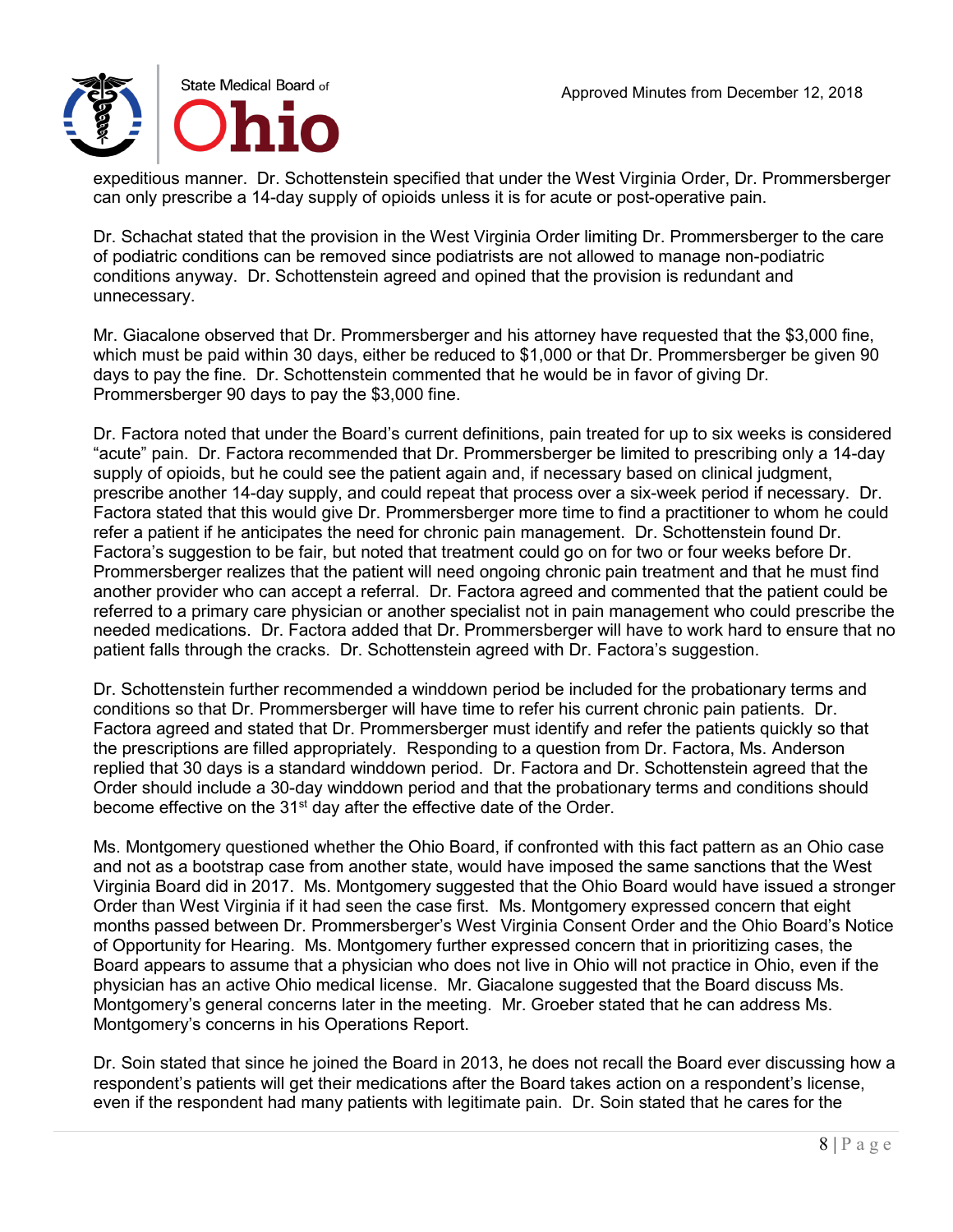citizens and patients of Ohio, but he is puzzled by the breadth of today's discussion. Dr. Schottenstein stated that in reviewing the hearing transcript and the testimony of the witnesses, he felt that Dr. Prommersberger is a licensee about whom the Board has the liberty to have such a conversation because he has moved in the right direction.

Mr. Giacalone stated that he has struggled with this case. Mr. Giacalone noted that Dr. Prommersberger, a podiatrist, wrote 1,100 prescriptions for controlled substances between December 2014 and December 2015, 90% of which were for hydrocodone combination products. Mr. Giacalone agreed with Dr. Soin's comments and stated that the Board should also be concerned for the people whose lives have been destroyed by Dr. Prommersberger's prescribing practices. Mr. Giacalone also observed that according to the record, a pharmacist had warned Dr. Prommersberger to avoid young patients because they will abuse prescribed narcotics. Mr. Giacalone stated that, in fact, Dr. Prommersberger should have known that it is not just young people who can become addicted to narcotics. Mr. Giacalone opined that the West Virginia Order was not stringent enough. Mr. Giacalone also questioned how Dr. Prommersberger could have been unaware in the years 2014 and 2015 that there was an opioid crisis and that overprescribing narcotics had led to addiction.

Dr. Schottenstein stated that the changes that have been suggested for the Proposed Order are not for the benefit of Dr. Prommersberger, but for the benefit of Dr. Prommersberger's chronic pain patients who will go into withdraw if their needs are not met. Dr. Schottenstein felt that Dr. Prommersberger has moved in the right direction and can be trusted to continue moving in the right direction, and therefore the Board can spare his patients the suffering and stress that would come with a more restrictive and abrupt Order.

Ms. Montgomery noted that Dr. Prommersberger testified that he only recorded the last seven days of his 14-day prescriptions and did not make a record of the first seven days of the prescriptions. Ms. Montgomery asked the physicians on the Board if there was any rationale for recording the prescriptions in this manner. Dr. Factora replied that a physician should always document the reasons for prescribing a controlled substance, how the patient responded to it, any side-effects, and a plan to reduce the dosage in the future. Dr. Schottenstein commented that Ms. Montgomery seems to be referring to Dr. Prommersberger's prescribing log that he keeps for the West Virginia Board, not his medical records. Dr. Schottenstein stated that Dr. Prommersberger testified that there had been a change in West Virginia law that prompted him to record the prescriptions that way in the log.

Dr. Soin wished to make one more comment in case Board members were making a decision based on concerns about patients' access to appropriate care. Dr. Soin stated that his community, the Dayton area, was hit hard by the opioid crisis and many pill mills were shut down in that area. Dr. Soin stated that although many practices closed in a very short time in the Dayton area, he and other practitioners were able to triage those patients and get them appropriate treatment. Dr. Soin stated that the system will work, patients will find a way to get treatment, and there are enough practitioners out there to handle patients' needs. Dr. Soin stated that compassion for patient care is a very good and positive thing, but it should not result in the Board allowing a practitioner with a poor history to continue prescribing these medications.

Dr. Schottenstein asked if any other Board members had suggestions for the Board Order. Dr. Soin stated that he had been concerned about the suggestion to remove the 14-day limit on Dr. Prommersberger's opioid prescribing, but he is much more comfortable with the suggestion to keep the 14-day limit with the ability to renew the prescription over a six-week period. Mr. Giacalone suggested that a suspension of Dr. Prommersberger's podiatric medical license would be appropriate. Dr.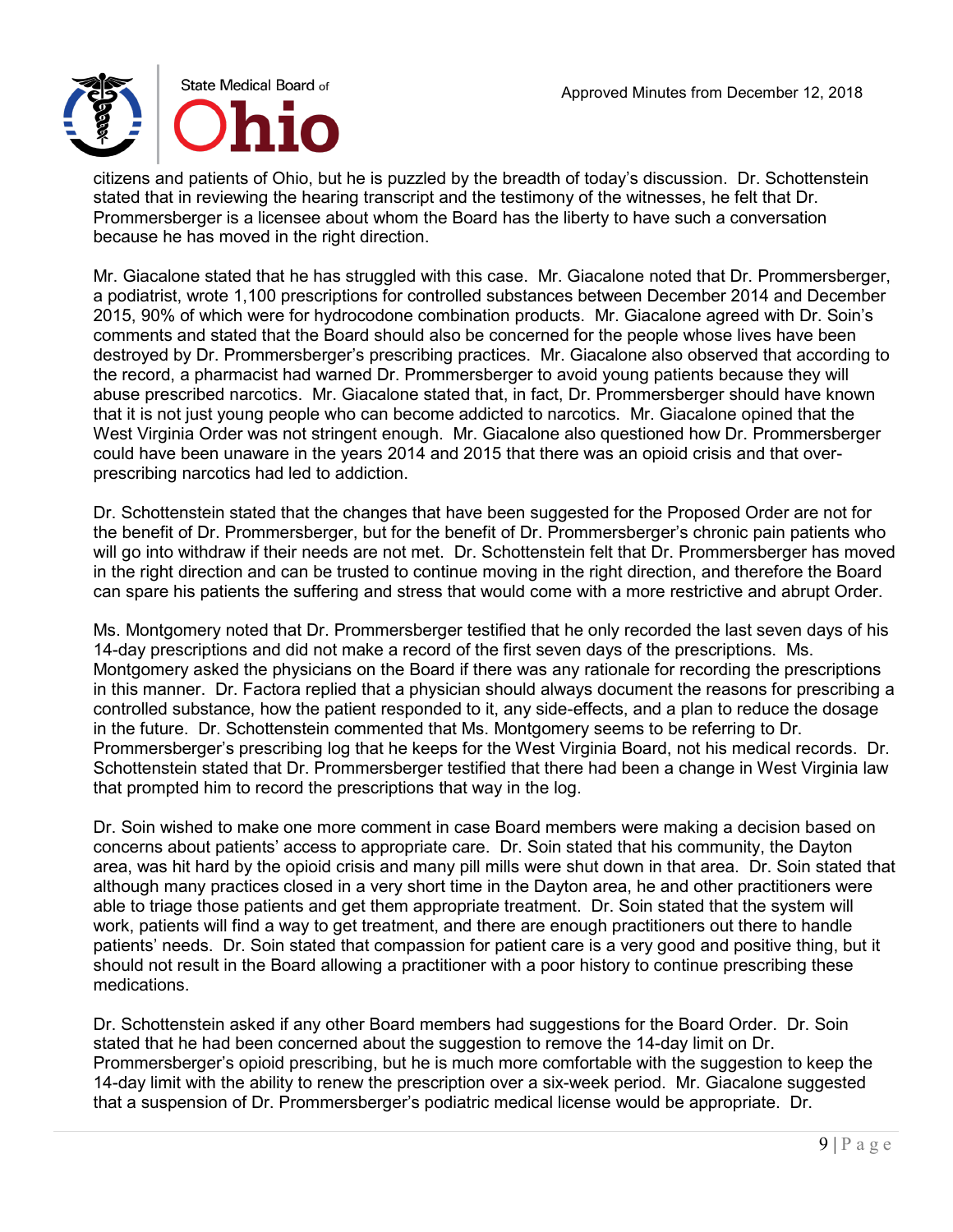Schottenstein stated that he was not opposed to a suspension if that is the consensus of the Board. Ms. Montgomery stated that she would agree with a suspension.

Dr. Schachat opined that a suspension of Dr. Prommersberger's license may have been more reasonable when these incidents first occurred. However, Dr. Schachat pointed out that time has passed and Dr. Prommersberger has taken CME courses and made changes in his practice. Mr. Giacalone opined that a practitioner should not benefit because the Board failed to act swiftly enough. Mr. Giacalone stated that he supported a suspension because it would be a penalty for Dr. Prommersberger's wrong-doing, not because a suspension would make a difference in his practice. Dr. Schachat stated that he tends to be more lenient in cases based on another state's action because the Ohio Board is unable to review records and first-hand evidence on out-of-state events. Mr. Giacalone commented that he has not been impressed with other state's orders and he tends not to defer to them. Mr. Giacalone further pointed out that that, unlike many other cases based on out-of-state actions, this case includes additional testimony and more information than is typically available.

Ms. Anderson asked the Board to table this topic so that a draft amended Order reflecting the Board's discussion can be drafted. Ms. Anderson stated that the Board seems to have a consensus for the following amendments:

- Requirement for a monitoring physician;
- Restriction of Dr. Prommersberger's ability to prescribe benzodiazepines;
- Limitation of Dr. Prommersberger's opioid prescribing so that he may only prescribe a 14-day supply, which may be repeated over a six-week period;
- Chronic pain patients must be referred to pain management, as indicated in the West Virginia Consent Order;
- The fine of \$3,000 must be paid within 90 days of the effective date of the Order;
- The terms of the Order shall become effective 30 days after the mailing of the Order; and
- All limitations shall be lifted when Dr. Prommersberger is released from the Order.

**Dr. Schottenstein moved to table this topic. Dr. Soin seconded the motion.** All members voted aye. The motion to table carried.

#### JOSEPH FROLIAN YURICH, M.D.

Mr. Giacalone directed the Board's attention to the matter of Joseph Frolian Yurich, M.D. No objections have been filed. Mr. Porter was the Hearing Examiner.

Mr. Giacalone stated that a request to address the Board has been filed on behalf of Dr. Yurich. Five minutes will be allowed for that address.

Dr. Yurich was represented by his attorney, Beth Collis.

Ms. Collis stated that the Board has proposed taking action in that case based on a first-degree misdemeanor conviction for Failure to Stop After an Accident. Ms. Collis stated that, as noted by Mr. Porter, Dr. Yurich is truly remorseful for his action that took place in 2015. Ms. Collis stated that she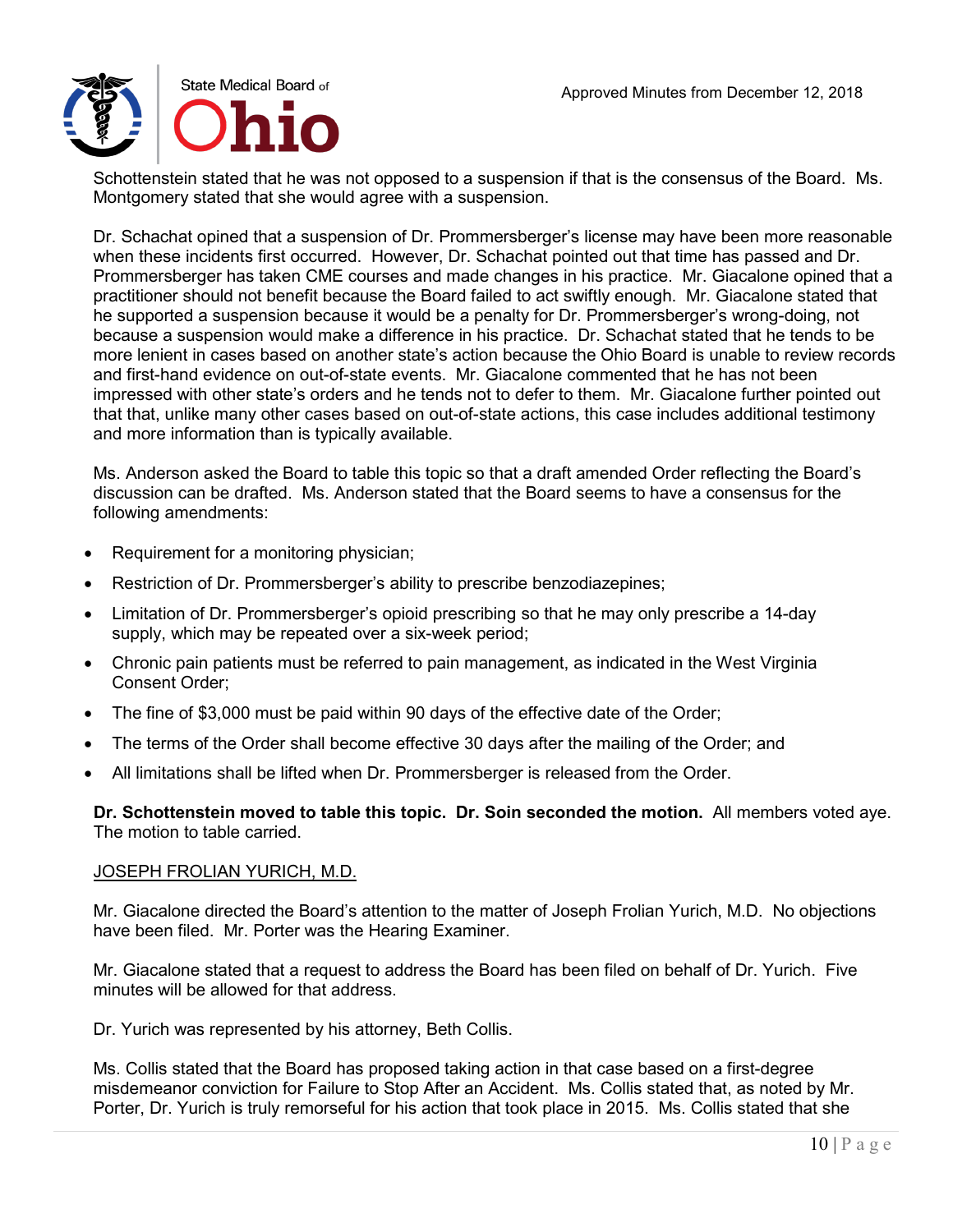

agrees in general with the Hearing Examiner's Proposed Order, she disagreed with the assertion that Dr. Yurich lacked candor in his testimony concerning the accident. Ms. Collis stated that Dr. Yurich provided detailed testimony over several days at hearing as to what he believed happened, how he contacted the police that night, and how he cooperated with the investigation.

Ms. Collis stated that this case is an aberration in an otherwise exemplary life. Ms. Collis stated that Dr. Yurich is board certified by the American Board of Surgery and he is a highly trusted and respected physician, a decorated military officer, and a devoted husband and father. Ms. Collis noted that the record includes many letters of support from Dr. Yurich's colleagues and friends regarding his professionalism, his character, and his quality of care; Ms. Collis stated that she had received dozens of such letters and she has to ask them to stop sending the letters because they were becoming too voluminous for the record.

Ms. Collis stated that whether the Board suspends Dr. Yurich's medical license for 30 days or for 180 days as recommended in the Proposed Order, it will not change what took place in 2015. Ms. Collis stated that Dr. Yurich will have to live with his conduct for the rest of his life. Ms. Collis reminded the Board that it is not limited by its disciplinary guidelines and she requested that a short suspension or short sanction be imposed so that Dr. Yurich can return to practice and spend his life helping others.

Dr. Yurich stated that he is from Youngstown, Ohio, he attended Youngstown State University and the Northeast Ohio Medical University. Following medical school, Dr. Yurich chose to stay in Youngstown and he completed a five-year surgical residency. Dr. Yurich stated that he was commissioned in the United States Army Reserves and he completed three combat tours, two in Iraq and one in Afghanistan on forward surgical teams. Dr. Yurich stated that he plans to serve his country and its brave soldiers. Dr. Yurich also stated that he is a devoted husband and father of five, ages 1 to 14. Dr. Yurich stated that he supports his family and his parents, who have labored all their lives so that others can better themselves. Dr. Yurich stated that his parents instilled in him a sense of pride in his roots and the importance of family.

Dr. Yurich continued that nearly four years ago, a tragic accident occurred that he was responsible for, and that will remain in his mind forever. Dr. Yurich stated that when he was going home in his boat, he was speeding did not see any other boats or boat lights that night. Dr. Yurich suddenly struck something, but he did not know what at the time. Dr. Yurich stated that he was thrown, became confused, and panicked. Dr. Yurich stated that his first instinct was to go home, and he will regret that decision as long as he lives. Upon returning home, Dr. Yurich and his wife discussed the events and learned from friends that an accident had occurred on the lake. Dr. Yurich stated that he contacted the police that night and fully cooperated with law enforcement. Dr. Yurich was later informed that someone had died in the accident and another person was injured. Dr. Yurich stated that this news devastated him, as he had spent his life trying to help people and he could not believe he had caused a catastrophic injury to another person.

Dr. Yurich wished that he had stopped to see what caused the accident and he regretted that he was not able to help anyone that night. Dr. Yurich stated that while I cannot change what happened that night, he can continue to conduct his life in a helping manner. Dr. Yurich stated that since that time, he has continued to provide surgical care to all patients, insured and uninsured. Dr. Yurich stated that he has also been the team leader volunteering for a new robotics program at the hospitals where he is credentialed. Dr. Yurich added that in caring for his patients, he is able to focus exclusively on their care no matter what else is happening in his life. Dr. Yurich stated that since the accident, he has been doing volunteer work for a free medical clinic and he also serves at a soup kitchen caring for those in need. Dr.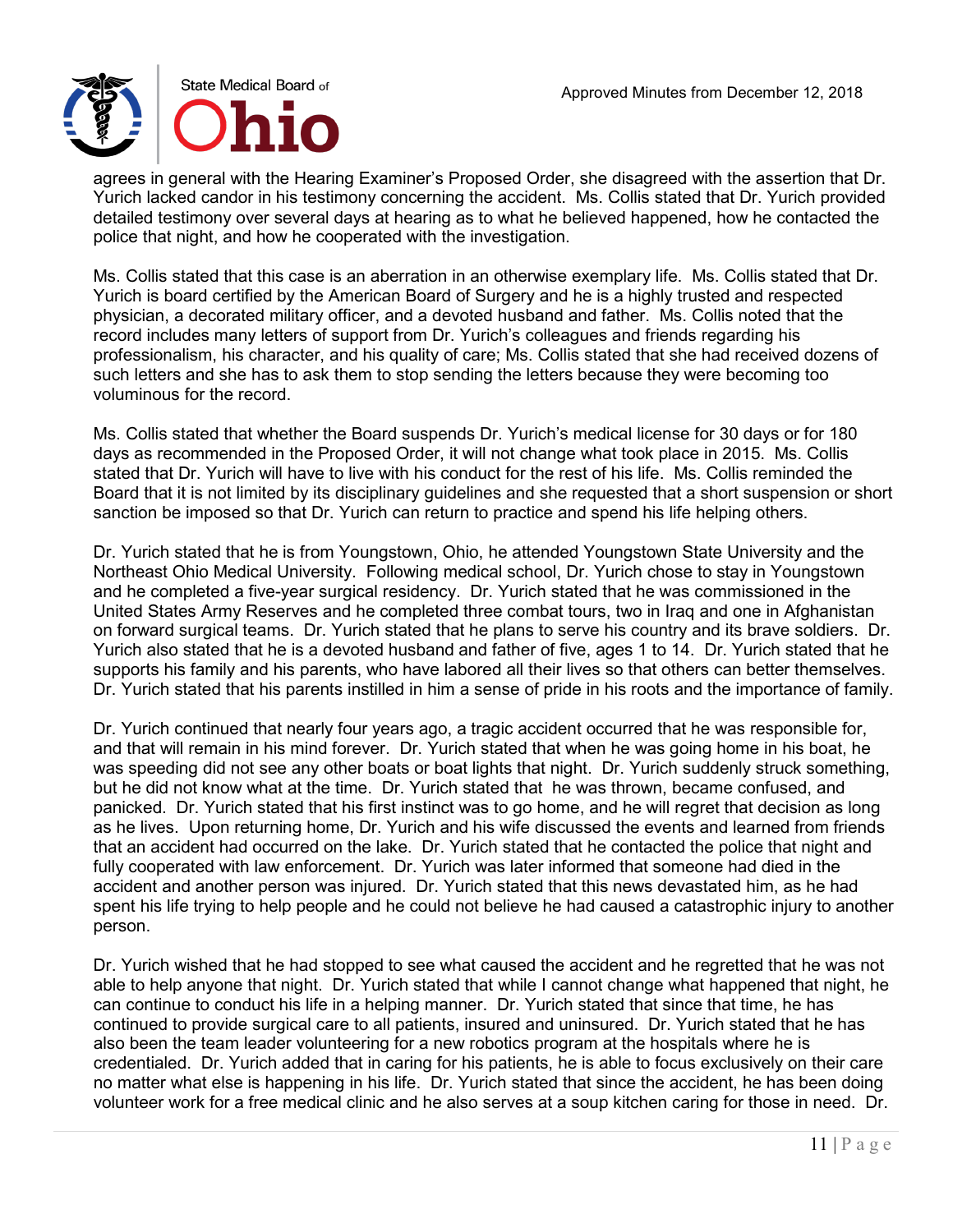

Yurich stated that he plans to continue that and he wish that he had done these things earlier.

Dr. Yurich stated that while he cannot change the past, he takes full responsibility and he is here today to accept any sanctions that the Board imposes on his medical license. Dr. Yurich stated that he has maintained poise and professionalism, and he prays only to move forward as a stronger, better person. Dr. Yurich wished to remain a compassionate physician serving his patients, his family, his community, and his country. Dr. Yurich stated that each day he is remorseful for his actions on the night in question and he continues to try and better myself and those around him by not forgetting his transgressions.

Mr. Giacalone asked if the Assistant Attorney General wished to respond. Ms. Snyder stated that she did wish to respond.

Ms. Snyder stated that the first words spoken by Dr. Yurich after he slammed his speedboat into the fishing boat, killing Neil Cuppett and launching Bruce Lindamood into the water, were, "What the fuck are you doing here?" Ms. Snyder emphasized that instead of asking if they were okay, asking if he could help or call for help, or even throwing them a life preserver, Dr. Yurich said "What the fuck are you doing here?" Ms. Snyder stated that these are not the words of someone who did not know what happened. Ms. Snyder added that the fact that Dr. Yurich said these words has already been decided beyond a reasonable doubt. Following a two-week criminal trial, a judge found the Dr. Yurich knowingly left the scene of an accident.

Ms. Snyder stated that the fact the Dr. Yurich collided with that fishing boat and launched Mr. Cuppett and Mr. Lindamood into the water is horrible, but what is truly shocking is that Dr. Yurich ran away. Ms. Snyder stated that Dr. Yurich's first instinct was to leave because he knew he had been drinking that night, he knew he had been speeding, and he knew he had run into a boat. Ms. Snyder stated that when Dr. Yurich arrived at home, he waited to get his story straight and to sober up. Dr. Yurich waited an hour before reporting the accident. Ms. Snyder stated that it may not have made a difference if Dr. Yurich had stayed at the accident scene to help, but Dr. Yurich did not know that when he left. Ms. Snyder opined that the fact that Dr. Yurich left the scene is all the Board needs to know about his character and his fitness to practice as a physician.

Ms. Snyder stated that it if for the Board to decide whether this crime is a crime of moral turpitude. Ms. Snyder commented that this this was not a crime of moral turpitude, then she does not know what is. Ms. Snyder stated that complicated legal analysis is not required to see that this was depraved behavior for a physician. Ms. Snyder stated that the criminal justice system held Dr. Yurich to the standard of an average person, but the Board must hold him to the standard of a physician.

Ms. Snyder stated that Proposed Order is for the minimum penalty under the Board's disciplinary guidelines for a crime of moral turpitude, which includes a minimum suspension of 180 days. Ms. Snyder noted that Dominic Maga, D.O., a physician who had failed to pay his taxes, was given a minimum 180 day suspension. Ms. Snyder asked if leaving two men in the water to die was the same as not paying one's taxes. Ms. Snyder stated that Dr. Yurich has displayed a level of depravity and that the Board must send a message that physicians are not above the law. Ms. Snyder opined that it would be appropriate to permanently revoke Dr. Yurich's Ohio medical license, but if there is to be a suspension then it should be for a minimum of two years.

Ms. Montgomery exited the meeting at this time.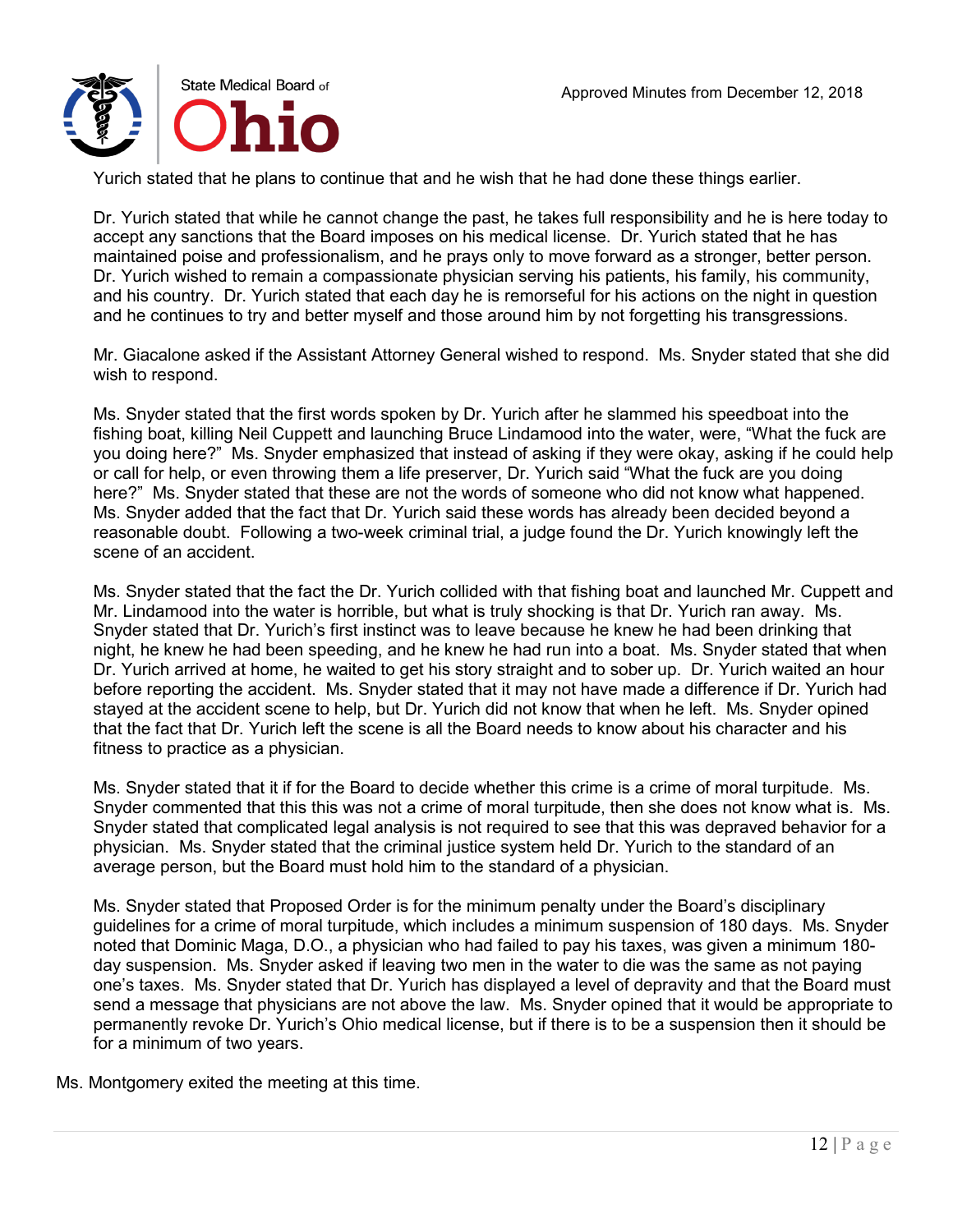**Dr. Schottenstein moved to approve and confirm Mr. Porter's Findings of Fact, Conclusions of Law, and Proposed Order in the matter of Joseph Frolian Yurich, M.D. Dr. Schachat seconded the motion.**

Mr. Giacalone stated that he will now entertain discussion in the matter of Dr. Prommersberger.

Mr. Gonidakis stated that the Board's proposed action is based on Dr. Yurich's conviction of Failure to Stop After Accident. The Board has alleged that Dr. Yurich's conviction constitutes a plea of guilty to, a judicial finding of guilt of, or a judicial finding of eligibility for intervention in lieu of conviction for, a misdemeanor involving moral turpitude.

Mr. Gonidakis wished to thank the Hearing Examiner, Mr. Porter, for doing an excellent job laying out the facts of this case in the Report and Recommendation. Mr. Gonidakis also hoped that all Board members were able to view the enlarged satellite photo of Berlin Lake, which was included in the Hearing Record as State's Exhibit 11 and demonstrates where Dr. Yurich was, where the accident occurred, where Mr. Cuppett lost his life, and other pertinent aspects of this case. Mr. Gonidakis encouraged any Board member who has not viewed the enlarged photo to do so.

Mr. Gonidakis briefly reviewed Dr. Yurich's medical education and background. Mr. Gonidakis noted that Dr. Yurich also serves as a major in the U.S. Army Reserve and has been deployed to Afghanistan once and to Iraq twice. Mr. Gonidakis thanked Dr. Yurich for his service.

Mr. Gonidakis continued that Dr. Yurich admits to being indicted in 2015 for, among other things, Failure to Stop After Accident, and that he was found guilty of the indictment following a seven or eight-day bench trial. Dr. Yurich was sentenced to ten days in jail in Mahoning County, 90 days of house arrest, suspension of his driver's license, 200 hours of community service, and probation. Mr. Gonidakis noted that Dr. Yurich continues to serve his probation today.

Mr. Gonidakis stated that the incident in question occurred on Berlin Lake, where Dr. Yurich and his wife own a lake house. Dr. Yurich admits that on May 8, 2018, after dinner with his family, he took his boat at about 9:00 p.m. or 9:30 p.m. to visit friends on the lake approximately two miles away. Dr. Yurich and his friends visited a nearby bar where he consumed several alcoholic beverages in the course of the night. Dr. Yurich has admitted that he knew the nighttime speed limit on the lake was 10 m.p.h. and that the area around the bridge where the collision occurred was a no-wake zone.

Mr. Gonidakis stated that Bruce Lindamood, who survived the crash, was on a fishing boat with Neil Brian Cuppett, who did not survive. Mr. Lindamood testified that he and Mr. Cuppett were fishing at idle at night near the bridge. Mr. Lindamood believed that Dr. Yurich's boat was moving at about 50 m.p.h. when it collided with his boat, though that speed cannot be substantiated. Mr. Lindamood further testified that after the impact, he found himself in the water. Mr. Lindamood testified that the boat that hit him stopped and when Mr. Lindamood called out for help, the driver of the other boat left after making the statement previously mentioned by Ms. Snyder ("What the fuck are you doing out here?"). Mr. Cuppett died from his injuries, according to the police report. Mr. Gonidakis stated that eyewitness Melissa Namy reported that when Dr. Yurich left their campsite to go home late that evening, he was going faster than usual.

Mr. Gonidakis noted that Dr. Yurich has acknowledged that he collided with the other boat, but he has stated that he did not realize there had been an accident until after he got home and his wife called 911, which was an hour or longer after the accident. Dr. Yurich claims to have no recollection of any events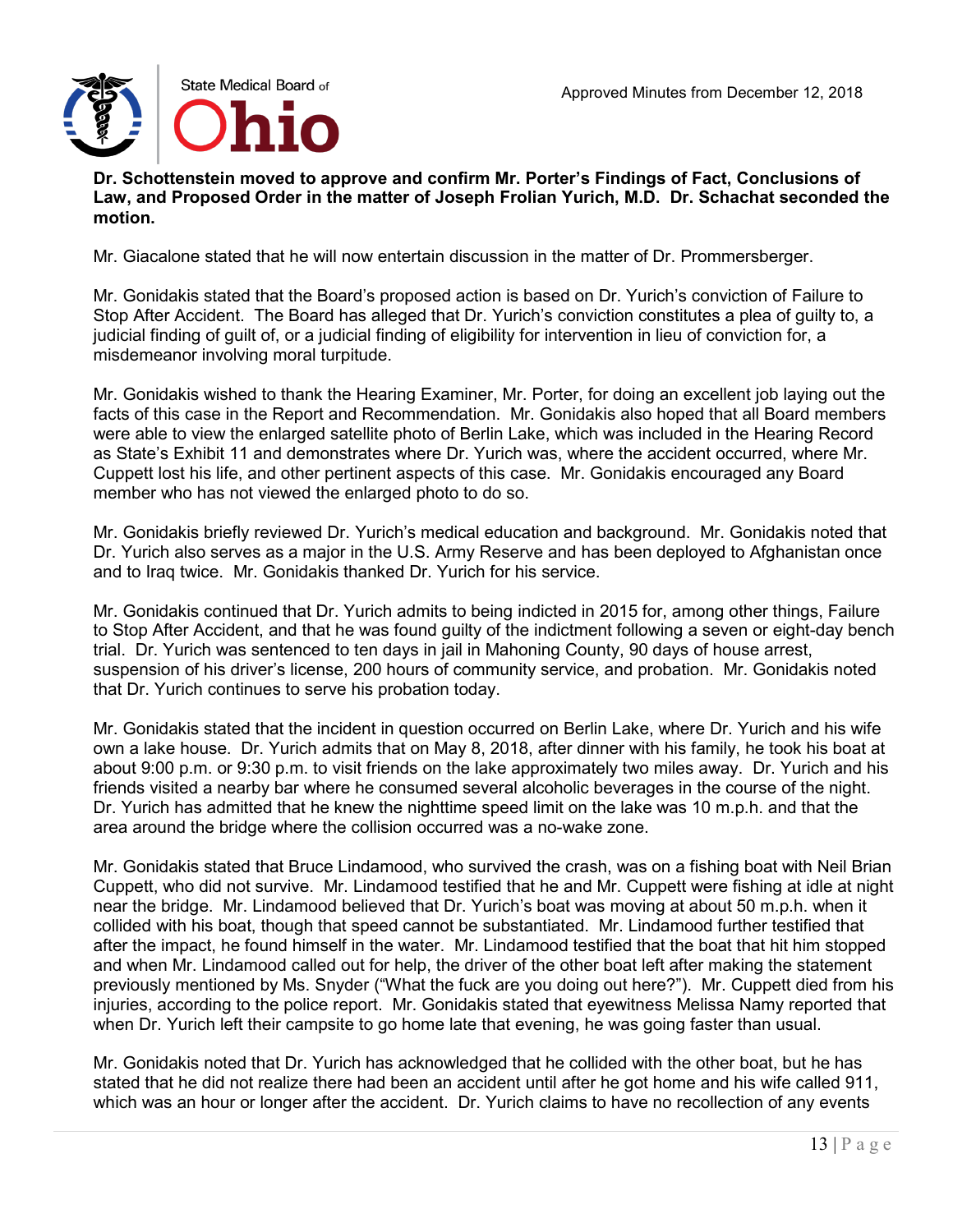

during the collision. Mr. Gonidakis commented that this is a very troubling issue and set of facts. Mr. Gonidakis stated that the Proposed Order would suspend Dr. Yurich's medical license for a minimum of 180-days following a 30-day winddown period, and would require Dr. Yurich to take an ethics course.

Mr. Gonidakis stated that the judge in Dr. Yurich's bench trial ruled against him and he served time in jail, but that does not take away from the Board's duty to determine if a minimum 180-day suspension is appropriate. Mr. Gonidakis stated that he does not have a specific proposal at this time, but he was troubled with the proposed minimum 180-day suspension based on the Board's history and standards. Mr. Gonidakis questioned what message is sent by a minimum 180-day suspension. Mr. Gonidakis stated that he welcomed the opinions of his fellow Board members on whether an appropriate suspension would be 180 days, or two years as suggested by Ms. Snyder, or some other length of time.

Dr. Schottenstein stated that it is undisputed that Dr. Yurich was driving his boat across Berlin Lake the night of May 8-9, 2015, that a collision occurred with another boat which resulted in a loss of life and severe injury, and that Dr. Yurich left the scene of the accident. At Dr. Yurich's trial, the judge had to determine whether Dr. Yurich knew that an accident had occurred and whether it had been safe for Dr. Yurich to stop his boat and remain at the scene. Dr. Schottenstein noted that the judge found inconsistencies in Dr. Yurich's court testimony. By finding Dr. Yurich guilty, the judge determined that Dr. Yurich had knowledge of the accidental collision, that it was Dr. Yurich's obligation to stop his boat at the scene, and that it was safe for him to do so. Dr. Schottenstein stated that 4731-13-24, Ohio Administrative Code (OAC), states that a plea of guilty to, or a finding of guilt, regarding a crime is evidence of commission of all aspects of that crime. Dr. Schottenstein stated that it is therefore not the Board's role to relitigate what the judge has already determined.

Dr. Schottenstein continued that the Board has alleged in its citation that Dr. Yurich's misdemeanor conviction involves moral turpitude. Dr. Yurich's attorney has maintained that leaving the scene of an accident is not a crime of moral turpitude, and therefore advocates that the case should be dismissed. Dr. Schottenstein stated that the question of whether Dr. Yurich's conviction involves moral turpitude is the crux of this case. Dr. Schottenstein stated that one cannot be specific about what constitutes moral turpitude because the social mores and values of society change over time and even differ among different segments of society. Dr. Schottenstein opined that the definition of "moral turpitude" is necessarily vague and that it falls to administrative bodies such as licensing boards to weigh in regarding the application of that characterization. Dr. Schottenstein further opined that the Medical Board may apply community standards in its determination of moral turpitude. Dr. Schottenstein felt that the Board is justified to apply 4731-13-24, OAC, which includes the "moral turpitude" assignation.

Dr. Schottenstein found Dr. Yurich's behavior to be inexplicable. Dr. Schottenstein opined that the absence of impairment almost made the matter worse because that implies that Dr. Yurich was in his right mind when this behavior occurred, and that behavior is contrary to justice, honesty, and morality. Dr. Schottenstein stated that he appreciated that opinion in *Rogers v. Ohio Board of Nursing*, which found that misdemeanor criminal conduct does not in and of itself constitute moral turpitude. However, Dr. Schottenstein opined that there is an egregious quality to Dr. Yurich's conduct that greatly violates the moral sentiment and accepted moral standards of the community. Dr. Schottenstein felt that evidence of an intent to deceive and evade may be inferred from surrounding circumstances. Dr. Schottenstein further commented that Dr. Yurich's behavior as described was reprehensible and violates the social contract, which is one's duty to one's fellow man or to society. Dr. Schottenstein stated that one may infer a selfish motive and a desire for personal gain by fleeing the scene of the accident.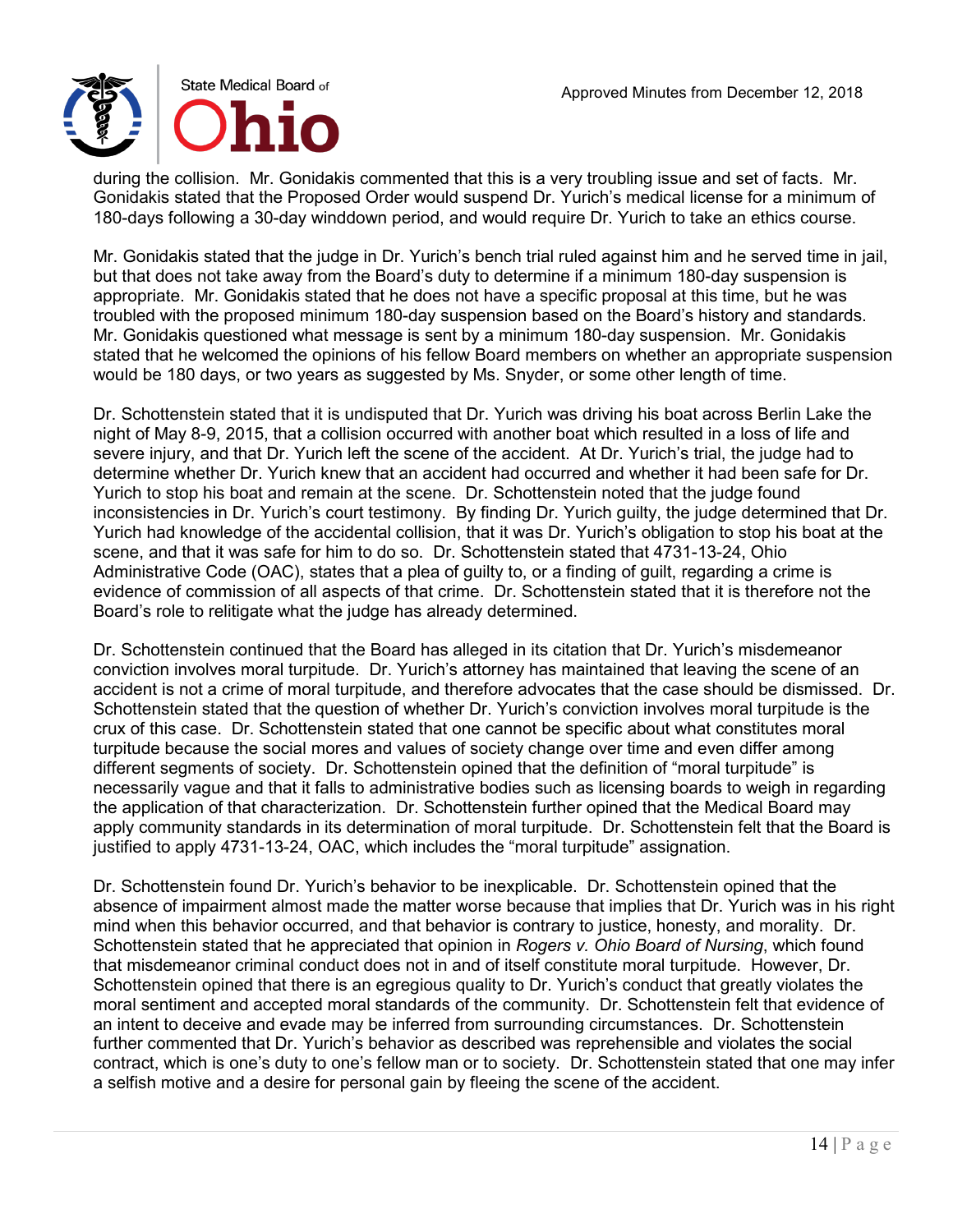Dr. Schottenstein stated that Dr. Yurich's defense counsel has made much of his reported memory loss. Dr. Schottenstein stated that even if the Board agrees that Dr. Yurich suffers from situation-specific amnesia surrounding the collision, he would contend that loss of memory of one's behavior does not relieve one from the responsibility for one's behavior. Dr. Schottenstein stated that Dr. Yurich is still ultimately responsible for the behavior he engaged in, whether he can remember it or not, and memory impairment is not exculpatory. Dr. Schottenstein stated that it was reckless to drive a boat at twice the speed limit in the dark of night. Dr. Schottenstein opined that it is not plausible that crashing into a boat and ejecting its occupants is akin to hitting a rock. Dr. Schottenstein stated that he believes the witness who heard Dr. Yurich curse at him and that the witness was not mistaken in what he heard.

Dr. Schottenstein stated that he felt sadness as he contemplated this tragedy, the impact on its victims, and the trauma to the victims' friends and family. Dr. Schottenstein opined that the particulars of this case are a shock to the conscious of the public and that the characterization of "moral turpitude" applies.

Dr. Schottenstein stated that, like Mr. Gonidakis, he also questions the minimum 180-day suspension. Dr. Schottenstein stated that he would be open to the idea of a longer suspension, given the loss of life and severe injury and trauma that occurred. Dr. Schottenstein felt that a minimum one-year suspension would be appropriate based on previous cases that involve the demise of a patient. Dr. Schachat stated that he would second such a motion for purposes of discussion.

## **Dr. Schottenstein moved to amend the Proposed Order so that the suspension of Dr. Yurich's medical license would be for a minimum of one year. Dr. Schachat seconded the motion.**

Mr. Gonidakis questioned whether a one-year suspension is long enough. Dr. Schottenstein opined that a minimum one-year suspension can be justified due to the mitigating factors. Dr. Schottenstein listed the mitigating factors as 1) Dr. Yurich has no prior disciplinary record, 2) this situation is unlikely to recur, and 3) Dr. Yurich has shown remorse. Mr. Gonidakis added another mitigating factor, that Dr. Yurich has notified all of the facilities at which he practices and his employers and hospital administrators have not taken disciplinary action following the notifications. However, Mr. Gonidakis stated that he wonders if a one-year suspension is long enough given the fact pattern, the loss of life, and the decision of the court.

Mr. Giacalone stated that he is bothered quite a bit by the fact the Dr. Yurich fled the scene of the accident. Mr. Giacalone stated that it is bad enough when an individual flees an accident scene, but Dr. Yurich, as a physician, knows what the consequences are to the patients and fled anyway. Mr. Giacalone stated that he struggles with the fact the Dr. Yurich takes lives into his hands every day, yet he fled in this situation and left people to die. Mr. Giacalone agreed that a 180-day suspension is insufficient, but he could agree to a one-year suspension or even an 18-month suspension.

Dr. Schachat stated that he also struggled with this case. Dr. Schachat stated that an accident can cause someone to become so startled and upset that they sort of have immediate post-traumatic stress disorder (PTSD) and cannot behave rationally, and such people can go on and perform some rote actions. Conversely, Dr. Schachat stated that physicians are trained to deal with emergencies and crises, so he would hold Dr. Yurich to a higher standard than an average person. Dr. Schachat opined that Dr. Yurich actually behaved less appropriately than an average person would have. Dr. Schachat stated that he would support a suspension of longer than one year.

Dr. Schottenstein agreed with Dr. Schachat's comments. Dr. Schottenstein stated that there is such a thing as situation-specific amnesia, which is a form of dissociative amnesia that can occur with a sudden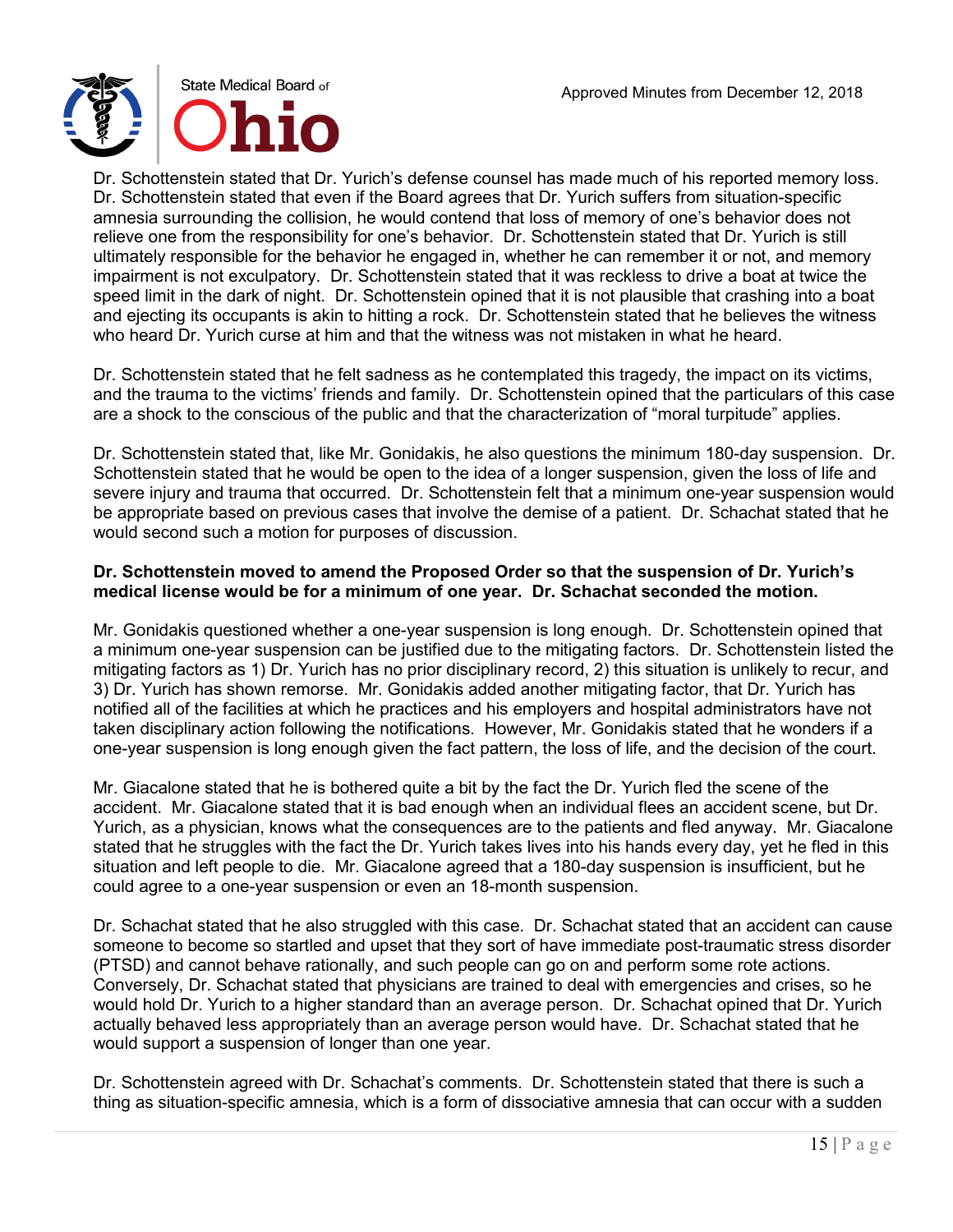

trauma. Dr. Schottenstein stated that a collision could potentially have provoked situation-specific amnesia, and he regretted that there was no medical testimony to address that possibility. However, Dr. Schottenstein reiterated that memory-loss is not exculpatory. Dr. Schottenstein stated that one is responsible for one's behavior during an episode of memory-loss, just as an individual in an alcoholic blackout is still responsible for their behavior. Dr. Schottenstein stated that an individual's behavior cannot be excused just because there is no memory of it. Dr. Schottenstein added that this all assumes that Dr. Yurich is being honest about his memory loss and was not malingering.

Mr. Giacalone stated that this matter was tried and decided by a judge who had much more information than the Board has, and that judge convicted Dr. Yurich. Mr. Giacalone stated that he will not look at a record and try to assess someone's credibility because that issue has already been decided. Mr. Giacalone stated that the question before the Board is what penalty it should impose on Dr. Yurich.

A vote was taken on Dr. Schottenstein's motion to amend:

ROLL CALL:

| Dr. Rothermel     | - abstain |
|-------------------|-----------|
| Dr. Saferin       | - abstain |
| Dr. Schottenstein | - aye     |
| Dr. Soin          | - abstain |
| Dr. Schachat      | - aye     |
| Mr. Giacalone     | - aye     |
| Mr. Gonidakis     | - aye     |
| Dr. Edgin         | - aye     |
| Dr. Factora       | - aye     |
| Dr. Johnson       | - aye     |

The motion to amend carried.

**Dr. Schottenstein moved to approve and confirm Mr. Porter's Findings of Fact, Conclusions of Law, and Proposed Order, as amended, in the matter of Joseph Frolian Yurich, M.D. Mr. Gonidakis seconded the motion.** A vote was taken:

 $ROILCAIL$ 

| Dr. Rothermel     | - abstain |
|-------------------|-----------|
| Dr. Saferin       | - abstain |
| Dr. Schottenstein | - aye     |
| Dr. Soin          | - abstain |
| Dr. Schachat      | - aye     |
| Mr. Giacalone     | - aye     |
| Mr. Gonidakis     | - aye     |
| Dr. Edgin         | - aye     |
| Dr. Factora       | - aye     |
| Dr. Johnson       | - aye     |

The motion to approve carried.

# PROPOSED FINDINGS AND PROPOSED ORDERS

Mr. Giacalone stated that in the following matter, the Board issued a Notice of Opportunity for Hearing.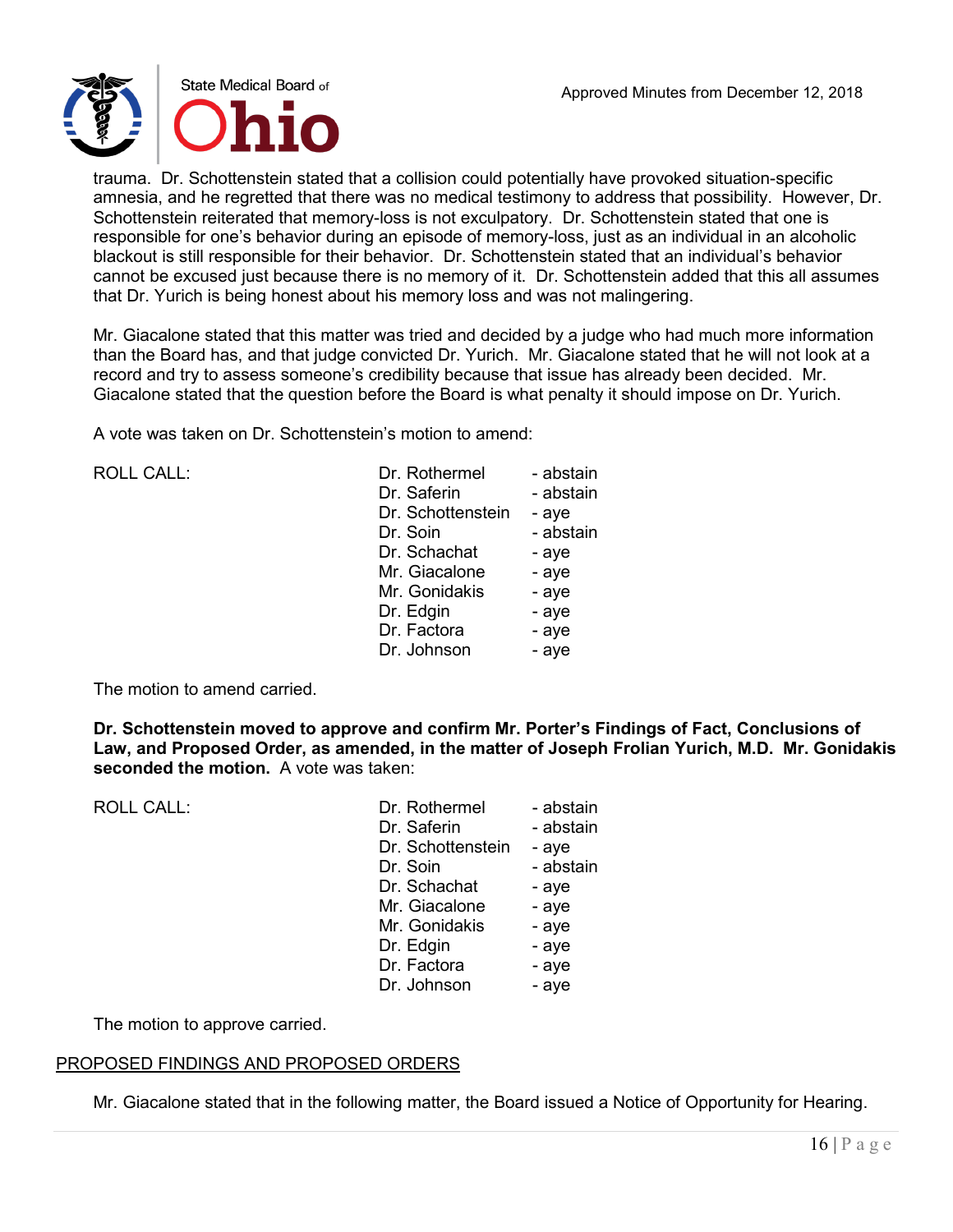

No timely request for hearing was received. The matter was reviewed by a Hearing Examiner, who prepared Proposed Findings and Proposed Orders, and it is now before the Board for final disposition. This matter is disciplinary in nature, and therefore the Secretary and Supervising Member cannot vote. In this matter, Dr. Rothermel served as Secretary and Dr. Saferin served as Supervising Member.

## RONNIE CHRISTOPHER PARKER, D.O.

**Dr. Schottenstein moved to find that the allegations as set forth in the May 9, 2018 Notice of Opportunity for Hearing in the matter of Dr. Parker have been proven to be true by a preponderance of the evidence and to adopt Ms. Shamansky's Proposed Findings and Proposed Order. Dr. Soin seconded the motion.**

Mr. Giacalone stated that he will now entertain discussion in the above matter.

Dr. Soin stated that the Board had ordered Dr. Parker to a 72-hour inpatient chemical dependency examination. The Board's action was based on the allegations that Dr. Parker was arrested in Pikeville, Kentucky on or about May 29, 2017, and cited with Operating a Motor Vehicle Under the Influence of Alcohol. The police report indicated that Dr. Parker's blood alcohol level at the time of his arrest was .237. Dr. Parker pleaded guilty plea and was found guilty of one count of Operating a Motor Vehicle with an Alcohol Concentration of 0.08 BAC or greater. Dr. Soin stated that during a November 6, 2017 telephone conversation with a Board representative, Dr. Parker reported that he had a family member with a serious medical condition that had been difficult for him, and that in October 2017 he had entered into a two-year abstinence contract with the Kentucky Physicians Health Foundation that included urine screening and daily breathalyzer testing.

Dr. Soin stated that the letter ordering the examination advised Dr. Parker that failure to submit to the examination would constitute an admission of the allegations against the him, unless the failure was due to circumstances beyond his control. Dr. Parker contacted the Board Enforcement Attorney James Roach to raise concerns about his ability to pay for the examination. Although the Board was under no obligation to do so, it agreed to reschedule the examination, giving Dr. Parker almost six weeks of additional time to be able to gather the funds to pay for it. Dr. Parker was again advised of the consequences of failing to submit to the examination. Dr. Parker nonetheless failed to attend the examination and failed to provide evidence of circumstances beyond his control that prevented him from submitting to it.

Dr. Soin stated that Dr. Parker has not shown any evidence of circumstances beyond his control that caused him to fail to attend the examination. Dr. Soin stated that the Proposed Order is to revoke Dr. Parker's Ohio medical license.

Dr. Schottenstein commented on the question of whether an inability to pay for an examination could qualify as evidence of circumstances beyond one's control. Dr. Schottenstein stated that the phrase "circumstances beyond one's control" implies that something unexpected happened that prevents the situation from continuing normally, something that one cannot influence or cannot change. For example, Dr. Schottenstein stated that a tornado closing an airport would be a circumstance beyond one's control, as would an illness causing one to miss school.

Dr. Schottenstein opined that "circumstances beyond one's control" does not describe Dr. Parker's situation, which is a financial hardship. Dr. Schottenstein stated that financial hardship does not constitute "circumstances beyond one's control" because it is not unexpected and it is subject to change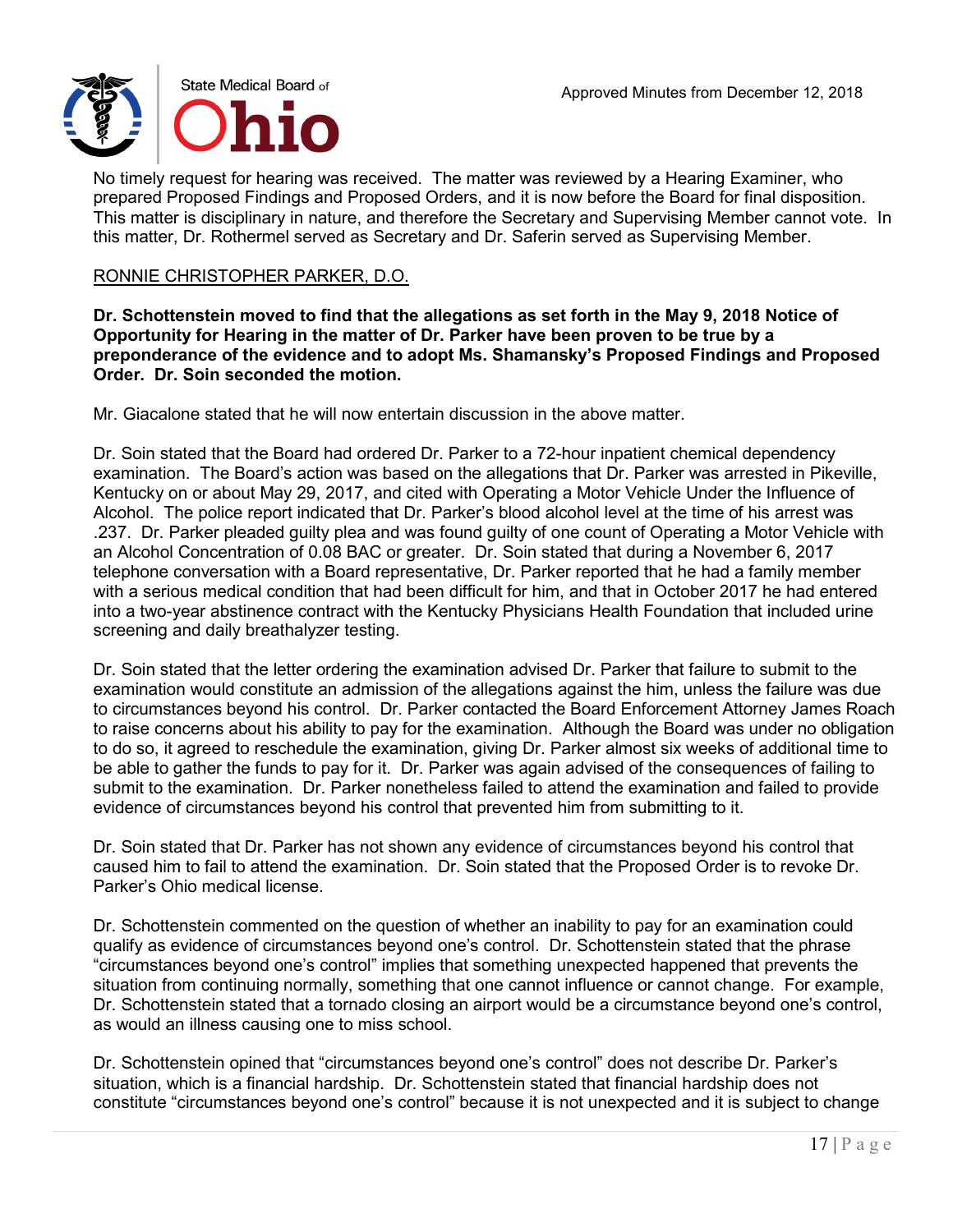

and influence. For instance, a person can get a second job, budget to spend less, or take out a loan. Dr. Schottenstein added that if financial hardship was determined to be a valid example of a circumstance beyond one's control, then every licensee would adopt that position because hardship is relative. Dr. Schottenstein stated that if the Board were to universally apply that criteria, then multiple licensees would fail to submit to examination, and that would arguably cause societal harm.

Dr. Schottenstein stated that he supports the Proposed Order in the matter of Dr. Parker.

A vote was taken on Dr. Schottenstein's motion to approve:

| <b>ROLL CALL:</b> | Dr. Rothermel     | - abstain |
|-------------------|-------------------|-----------|
|                   | Dr. Saferin       | - abstain |
|                   | Dr. Schottenstein | - aye     |
|                   | Dr. Soin          | - aye     |
|                   | Dr. Schachat      | - aye     |
|                   | Mr. Giacalone     | - aye     |
|                   | Mr. Gonidakis     | - aye     |
|                   | Dr. Edgin         | - aye     |
|                   | Dr. Factora       | - aye     |
|                   | Dr. Johnson       | - aye     |
|                   |                   |           |

The motion carried.

The Board meeting was recessed at 11:45 a.m. The meeting resumed at 12:50 p.m. Ms. Montgomery was present when the meeting resumed.

### EXECUTIVE SESSION

**Dr. Saferin moved to go into Executive Session for the purpose of preparing for, conducting, or reviewing negotiations or bargaining sessions with public employees concerning their compensation or other terms and conditions of their employment; and to consider the appointment, employment, dismissal, discipline, promotion, demotion, or compensation of a public employee or official. Dr. Schottenstein seconded the motion.** A vote was taken:

| <b>ROLL CALL:</b> | Dr. Rothermel     | - aye |
|-------------------|-------------------|-------|
|                   | Dr. Saferin       | - aye |
|                   | Dr. Schottenstein | - aye |
|                   | Dr. Soin          | - aye |
|                   | Dr. Schachat      | - aye |
|                   | Mr. Giacalone     | - aye |
|                   | Mr. Gonidakis     | - aye |
|                   | Dr. Edgin         | - aye |
|                   | Dr. Factora       | - aye |
|                   | Ms. Montgomery    | - aye |
|                   | Dr. Johnson       | - aye |
|                   |                   |       |

The motion carried.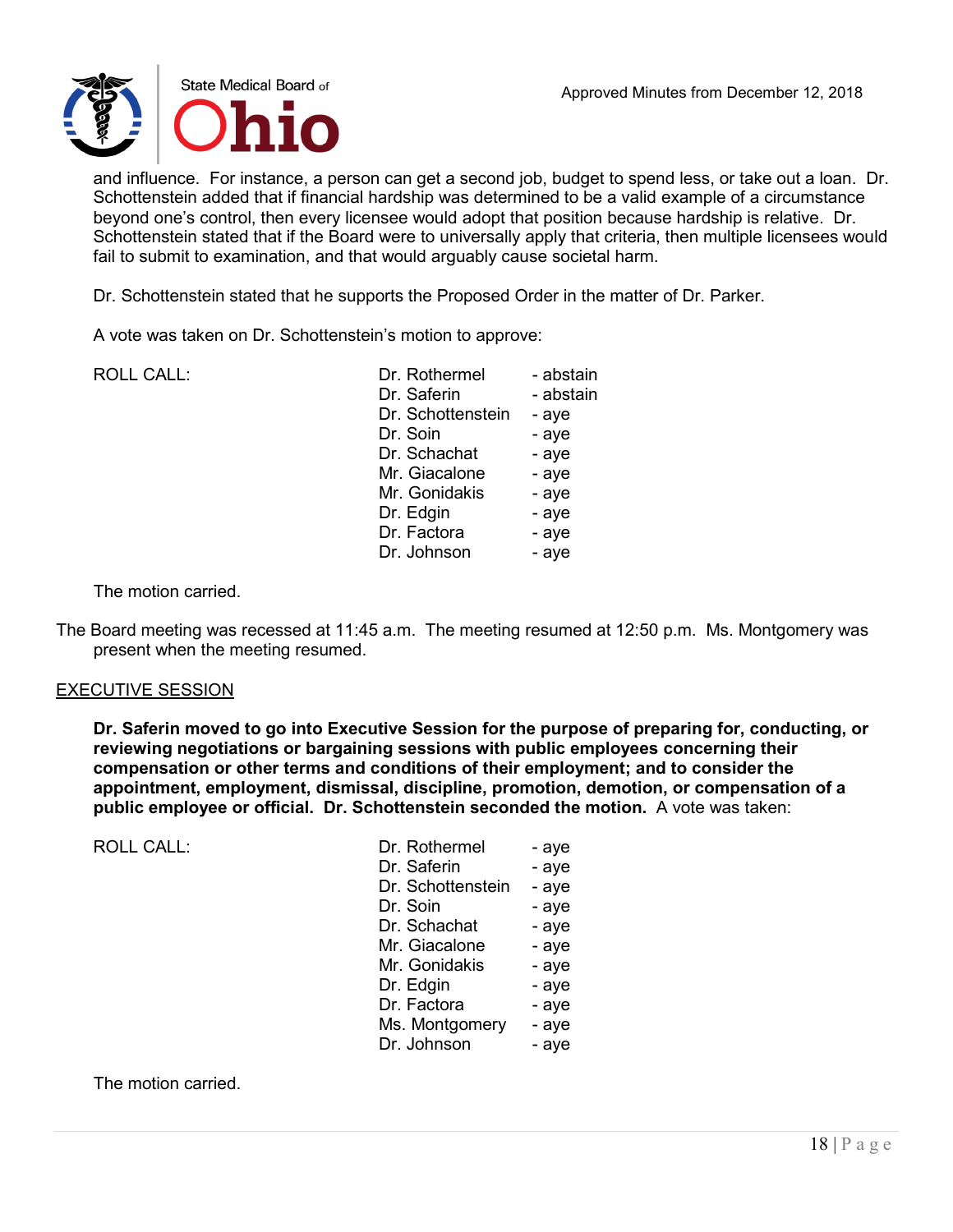

Pursuant to Section 121.22(G)(3), Ohio Revised Code, the Board went into executive session with Mr. Groeber, Ms. Anderson, Mr. Fais, and Ms. Loe in attendance.

The Board returned to public session.

### EXECUTIVE SESSION

**Dr. Saferin moved to go into Executive Session to confer with the Medical Board's attorneys on matters of pending or imminent court action, and for the purpose of deliberating on proposed consent agreements in the exercise of the Medical Board's quasi-judicial capacity. Dr. Schachat seconded the motion.** A vote was taken:

ROLL CALL:

| Dr. Rothermel     | - aye |
|-------------------|-------|
| Dr. Saferin       | - aye |
| Dr. Schottenstein | - aye |
| Dr. Soin          | - aye |
| Dr. Schachat      | - aye |
| Mr. Giacalone     | - aye |
| Mr. Gonidakis     | - aye |
| Dr. Edgin         | - aye |
| Dr. Factora       | - aye |
| Ms. Montgomery    | - aye |
| Dr. Johnson       | - aye |

The motion carried.

Pursuant to Section 121.22(G)(3), Ohio Revised Code, the Board went into executive session with Mr. Groeber, Ms. Anderson, Mr. Fais, Mr. Smith, and Ms. Snyder in attendance.

The Board returned to public session.

### FINDINGS, ORDERS AND JOURNAL ENTRIES

Mr. Giacalone stated that in the following matter, the Board issued a Notice of Opportunity for Hearing and documentation of Service was received. There was no timely request for hearing filed, and more than 30 days have elapsed since the mailing of the Notice. This matter is therefore before the Board for final disposition. This matter is non-disciplinary in nature, and therefore all Board members may vote.

### JULIE A. HALDEMAN, M.T.

Mr. Giacalone stated that Ms. Haldeman has applied for restoration of her Ohio massage therapy license. The Board notified Ms. Haldeman that it proposed to approve her application, pending successful completion of the Massage and Bodywork Licensing Examination (MBLEX) due to the fact that she has not engaged in the active practice of massage therapy for more than two years.

**Dr. Saferin moved to find that the allegations set forth in the May 11, 2018 Notice of Opportunity for Hearing have been proven to be true by a preponderance of the evidence, and that the Board enter an Order, effective immediately upon mailing, approving Ms. Haldeman's application for**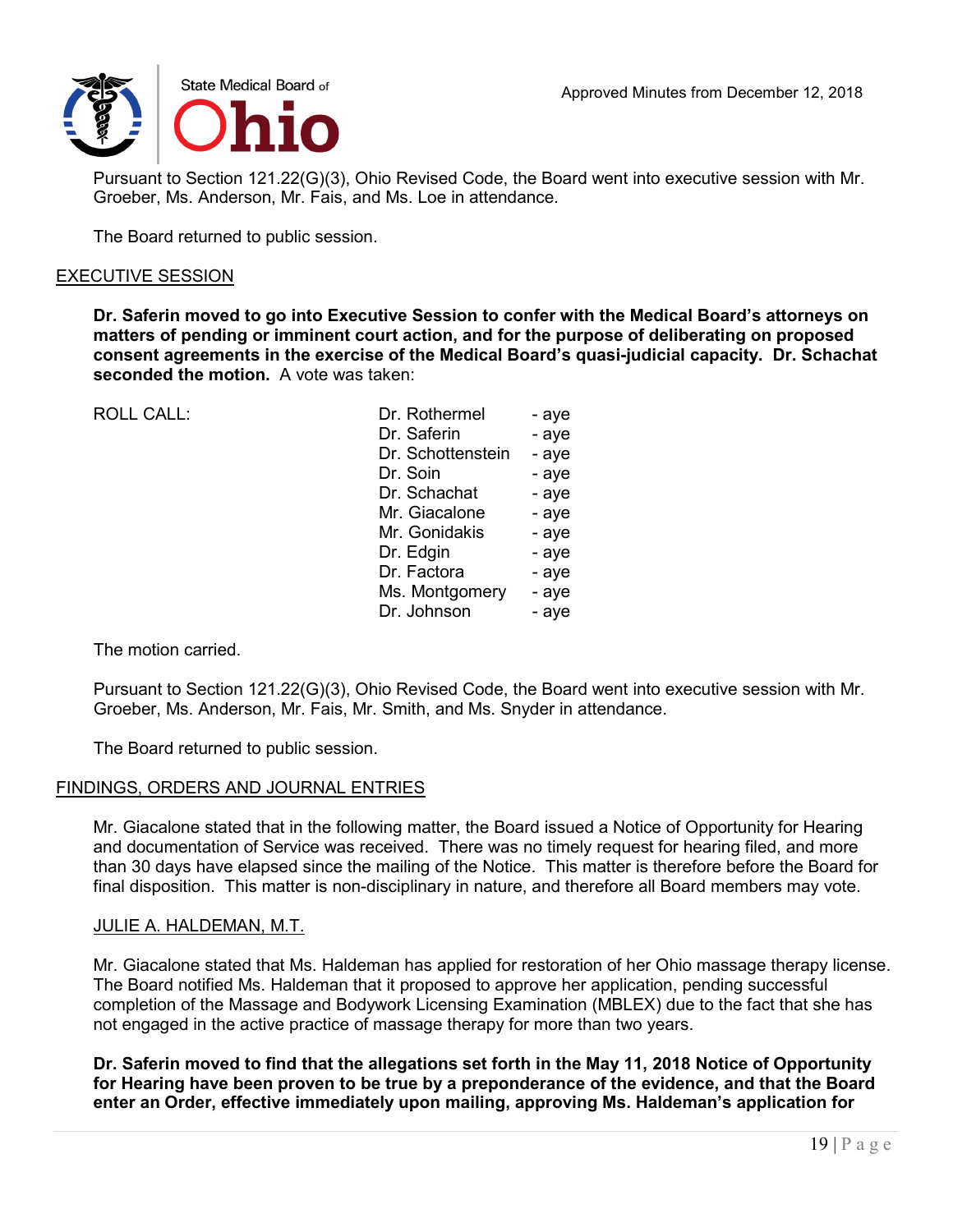

**restoration of her Ohio massage therapy license, pending successful completion of the MBLEX within six months of the signing of the Acknowledgment of Receipt. Dr. Schottenstein seconded the motion.** A vote was taken:

ROLL CALL:

| Dr. Rothermel     | - aye |
|-------------------|-------|
| Dr. Saferin       | - aye |
| Dr. Schottenstein | - aye |
| Dr. Soin          | - aye |
| Dr. Schachat      | - aye |
| Mr. Giacalone     | - aye |
| Mr. Gonidakis     | - aye |
| Dr. Edgin         | - aye |
| Dr. Factora       | - aye |
| Ms. Montgomery    | - aye |
| Dr. Johnson       | - aye |
|                   |       |

The motion carried.

### RULES AND POLICIES

### SUBACUTE AND CHRONIC PAIN RULES FOR ADOPTION AND RESCISSION

**Dr. Saferin moved that Rules 4731-11-01 and 4731-11-02 be adopted as amended; new Rule 4731- 11-14 be adopted; and all six Rules in Chapter 4731-21, Ohio Administrative Code, be rescinded, with an effective date of December 23, 2018. Dr. Rothermel seconded the motion.** A vote was taken:

ROLL CALL:

| Dr. Rothermel     | - aye |
|-------------------|-------|
| Dr. Saferin       | - aye |
| Dr. Schottenstein | - aye |
| Dr. Soin          | - aye |
| Dr. Schachat      | - aye |
| Mr. Giacalone     | - aye |
| Mr. Gonidakis     | - aye |
| Dr. Edgin         | - aye |
| Dr. Factora       | - aye |
| Ms. Montgomery    | - aye |
| Dr. Johnson       | - aye |

The motion carried.

### LIMITED BRANCH RULES FOR ADOPTION

**Dr. Saferin moved that Rules 4731-1-04, 4731-1-05, 4731-1-07, and 4731-1-15, as amended, be adopted with an effective date of December 31, 2018. Dr. Schottenstein seconded the motion.** A vote was taken:

ROLL CALL: Dr. Rothermel - aye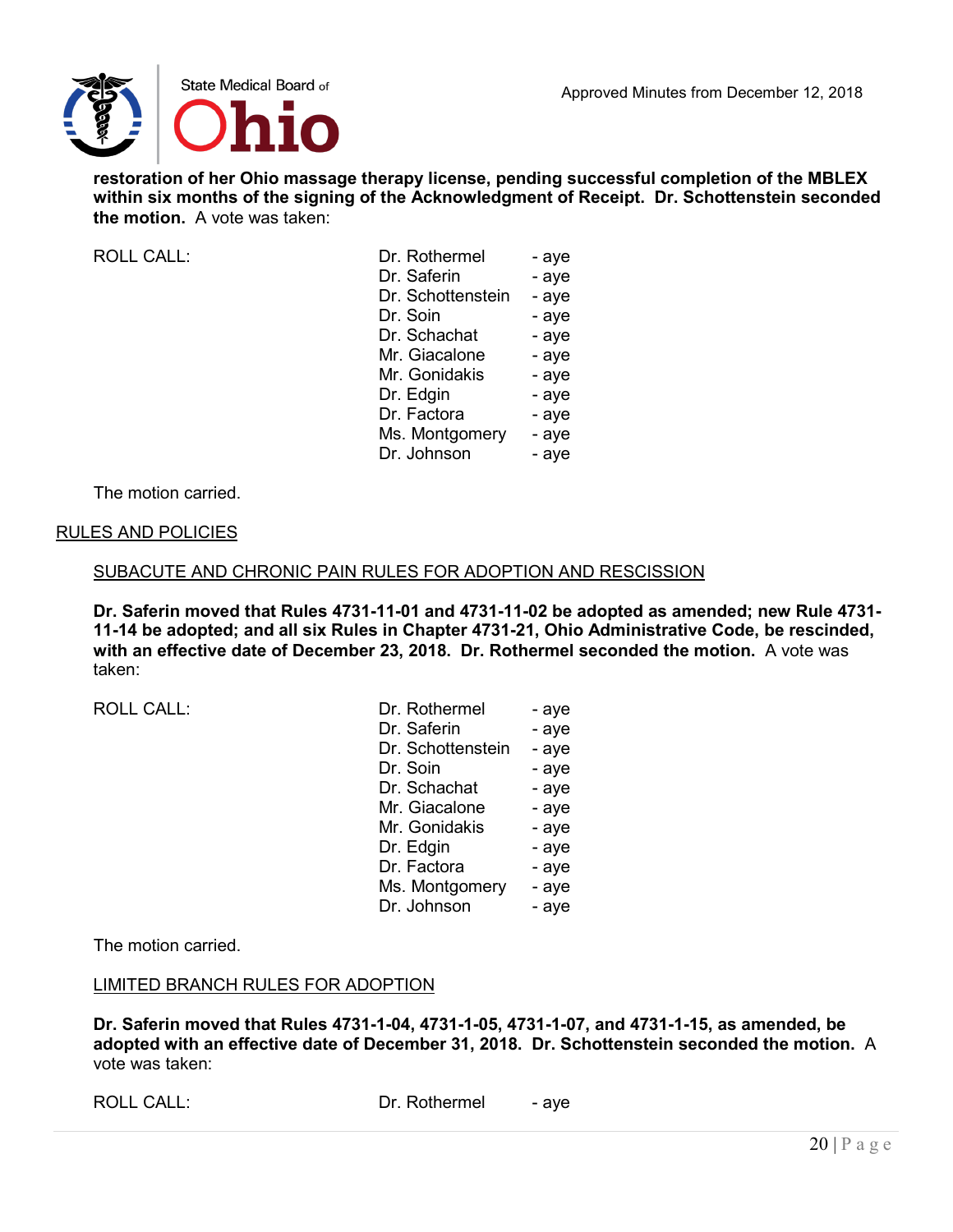

| Dr. Saferin       | - aye |
|-------------------|-------|
| Dr. Schottenstein | - aye |
| Dr. Soin          | - aye |
| Dr. Schachat      | - aye |
| Mr. Giacalone     | - aye |
| Mr. Gonidakis     | - aye |
| Dr. Edgin         | - aye |
| Dr. Factora       | - aye |
| Ms. Montgomery    | - aye |
| Dr. Johnson       | - aye |

The motion carried.

### PROPOSED MEDICATION-ASSISTED TREATMENT RULES

Ms. Debolt asked that two physician members of the Board designated to work with staff on reviewing the comments on these proposed rules, and to bring any appropriate recommendations to the Board. Ms. Debolt stated that Dr. Rothermel and Dr. Schottenstein have agreed to provide assistance.

**Dr. Saferin moved that Dr. Rothermel and Dr. Schottenstein be assigned to assist the staff in reviewing comments received at the Public Rules Hearing for proposed Rules 4730-4-01, 4730-4- 03, 4730-4-04, 4731-33-01, 4731-33-03, and 4731-33-04, and to recommend any amendments to the proposed Rule language that might be appropriate. Dr. Saferin further moved that any recommendations be brought to the Medical Board for approval at its February 13, 2019 meeting. Dr. Soin seconded the motion.** A vote was taken:

ROLL CALL:

| Dr. Rothermel     | - aye |
|-------------------|-------|
| Dr. Saferin       | - aye |
| Dr. Schottenstein | - aye |
| Dr. Soin          | - aye |
| Dr. Schachat      | - aye |
| Mr. Giacalone     | - aye |
| Mr. Gonidakis     | - aye |
| Dr. Edgin         | - aye |
| Dr. Factora       | - aye |
| Ms. Montgomery    | - aye |
| Dr. Johnson       | - aye |

The motion carried.

### DIETETICS ADVISORY COUNCIL REPORT

Mr. Smith stated that the Council met yesterday and welcomed the new educator member, Dr. Mary Jon Ludy of Bowling Green. The Council discussed the recent Common Sense Initiative (CSI) decision on the Board of Certification Nutrition Specialists' anti-trust referral, in which CSI found that the Medical Board's implementation of the dietetics rules was consistent with statute and was not a pretext for anti-competitive conduct. The Council also discussed draft frequently asked questions (FAQ) on dietetics. Mr. Smith stated that those FAQ's will be presented for the Board's approval at the January 2019 meeting so that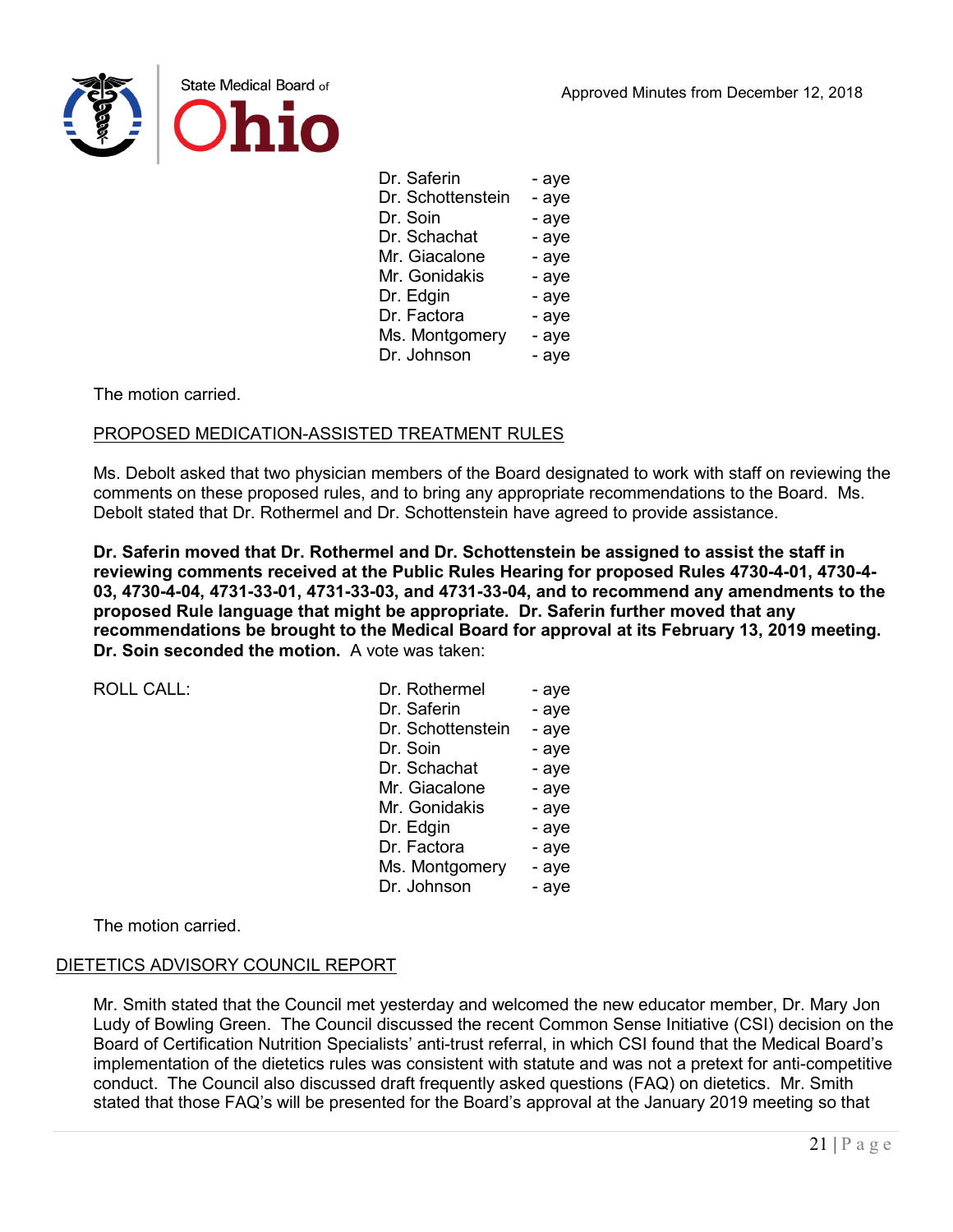

they can be posted on the Board's website.

## PROPOSED ADVISORY COUNCIL MEETING DATES, 2019

Mr. Groeber stated that the Board's three advisory committees (Physician Assistant Policy Committee, Dietetics Advisory Council, and Respiratory Care Advisory Council) are each required by statute to meet at least four times per year. Mr. Groeber stated that one committee will meet each month on a rotating basis to meet this requirement. Mr. Groeber noted that the Physician Assistant Policy Committee may need to meet multiple times in the first few months of 2019 due to changes that are being made to that Committee.

### REPORTS AND RECOMMENDATIONS

### JAMES PROMMERSBERGER, D.P.M.

**Dr. Schottenstein moved to remove the topic of James Prommersberger, D.P.M., from the table. Dr. Soin seconded the motion.** A vote was taken:

 $ROILCAIL$ :

| Dr. Rothermel     | - abstain |
|-------------------|-----------|
| Dr. Saferin       | - abstain |
| Dr. Schottenstein | - aye     |
| Dr. Soin          | - aye     |
| Dr. Schachat      | - aye     |
| Mr. Giacalone     | - aye     |
| Mr. Gonidakis     | - aye     |
| Dr. Edgin         | - aye     |
| Dr. Factora       | - aye     |
| Ms. Montgomery    | - aye     |
| Dr. Johnson       | - aye     |
|                   |           |

The motion carried.

Mr. Giacalone asked the Board to take time and briefly review the drafted amended Order, which has been provided to all Board members.

## **Dr. Schottenstein moved to amend the Proposed Order to read as follows:**

It is hereby ORDERED that:

- A. **FINE**: Within ninety days of the effective date of this Order, James E. Prommersberger, D.P.M., shall remit payment in full of a fine of three thousand dollars (\$3,000). Such payment shall be made via credit card in the manner specified by the Board through its online portal, or by other manner as specified by the Board.
- B. **PROBATION**: Commencing on the thirty-first day following the date on which this Order becomes effective, the license the certificate of Dr. Prommersberger to practice podiatric medicine and surgery in the State of Ohio shall be subject to the following PROBATIONARY terms, conditions, and limitations until he can demonstrate to the satisfaction of the Board that he has been released from the terms of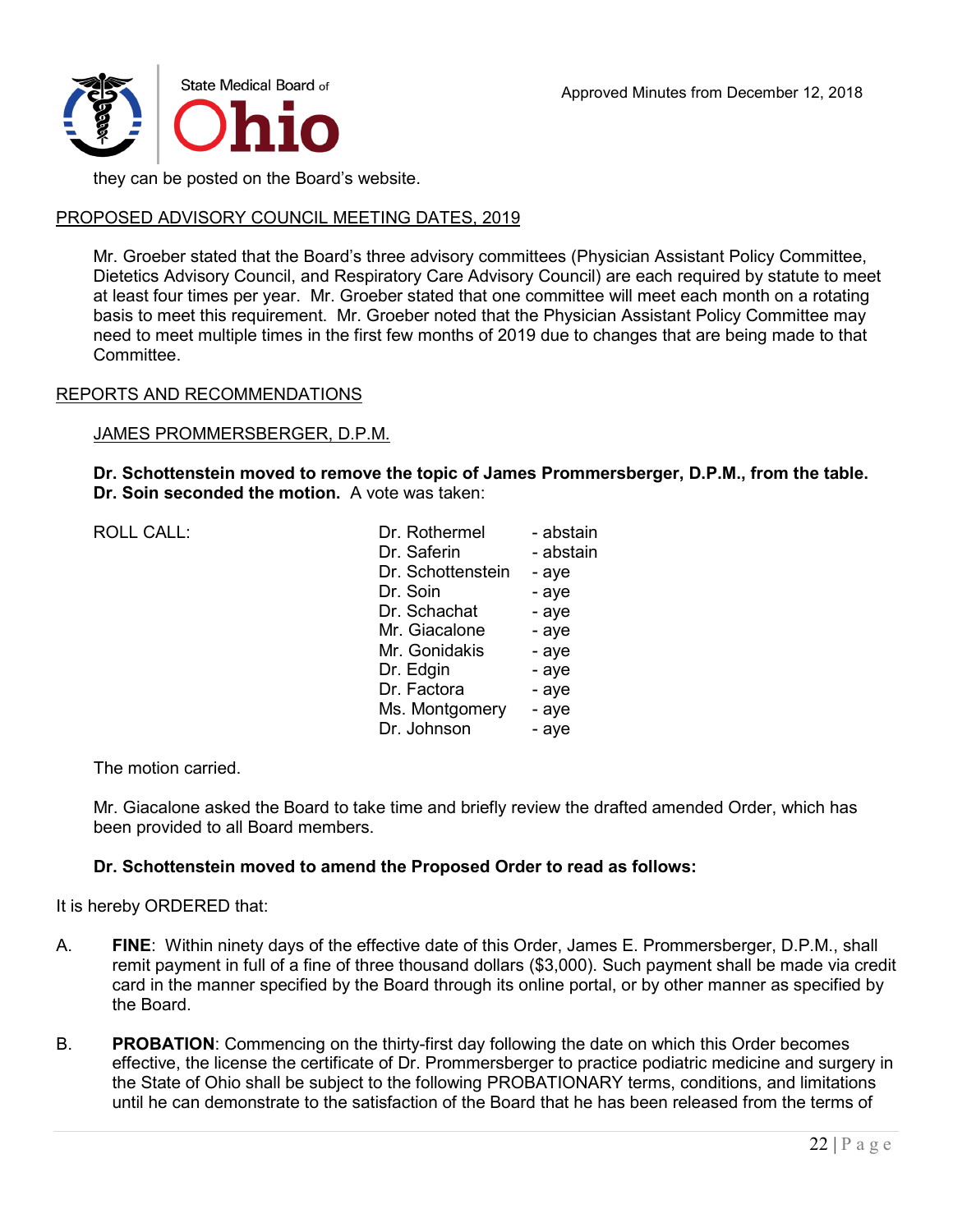

the West Virginia Consent Order, or for a period of one year, whichever is longer:

- 1. **Limitation/Restriction**: During the time that Dr. Prommersberger is subject to probation, his license to practice podiatric medicine and surgery in the State of Ohio shall be LIMITED and RESTRICTED as follows:
	- a. Dr. Prommersberger shall not prescribe any controlled substance medications which are classified as benzodiazepines.
	- b. Dr. Prommersberger shall not prescribe controlled substance medications which are classified as opiate based or narcotic for any purpose, except that he may prescribe up to a fourteenday supply of opiate based and/or narcotic controlled substance medication to a podiatric patient for the treatment of acute pain or for post-operative pain. Dr. Prommersberger may continue to prescribe such medication for a period of up to six weeks if, in his clinical judgment, such prescribing is warranted. Dr. Prommersberger shall document in the patients' medical records the basis for such continued prescribing.
	- c. If any of Dr. Prommersberger's patients require chronic pain management using controlled substances, Dr. Prommersberger shall refer the patient to an appropriate pain management specialist and/or other qualified health care provider.
- 2. **Obey the Law**: Dr. Prommersberger shall obey all federal, state, and local laws, and all rules governing the practice of podiatric medicine and surgery in the state in which he is practicing.
- 3. **Declarations of Compliance**: Dr. Prommersberger shall submit quarterly declarations under penalty of Board disciplinary action and/or criminal prosecution, stating whether there has been compliance with all the conditions of this Order. The first quarterly declaration must be received in the Board's offices on or before the first day of the third month following the month in which this Order becomes effective. Subsequent quarterly declarations must be received in the Board's offices on or before the first day of every third month.
- 4. **Evidence of Compliance with the Consent Order of the West Virginia Board of Medicine**: At the time he submits his declarations of compliance, Dr. Prommersberger shall also submit declarations under penalty of Board disciplinary action and/or criminal prosecution stating whether he has complied with all the terms, conditions, and limitations imposed by the West Virginia Board in the July 2017 Consent Order. Moreover, Dr. Prommersberger shall cause to be submitted to the Board copies of any reports that he submits to the West Virginia Board whenever and at the same time the West Virginia Board requires such submission.
- 5. **Notification of Change in Terms of Probation by West Virginia Board**: Dr. Prommersberger shall immediately notify the Board in writing of any modification or change to any term, condition, or limitation imposed by the West Virginia Board, including termination of the Consent Order with that Board.
- 6. **Personal Appearances**: Dr. Prommersberger shall appear in person for an interview before the full Board or its designated representative during the third month following the month in which this Order becomes effective, or as otherwise directed by the Board. Dr. Prommersberger shall also appear in person upon his request for termination of the probationary period, and/or as otherwise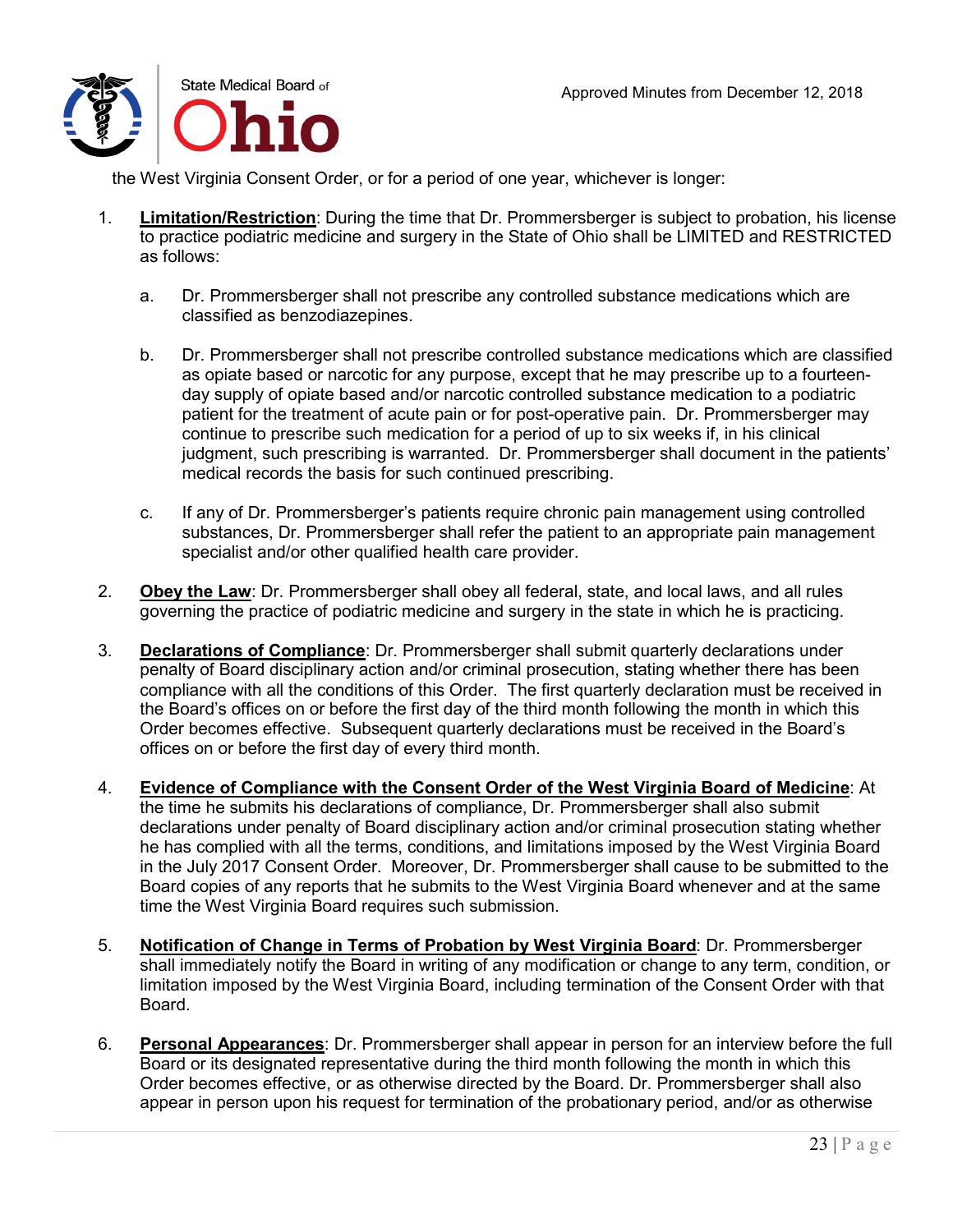

directed by the Board.

- 7. **Controlled Substances Log**: Dr. Prommersberger shall keep a log of all controlled substances he prescribes, orders, administers, or personally furnishes to his Ohio patients during the period of probation. Such log shall be submitted in a format of Dr. Prommersberger's choosing and approved in advance by the Board. All such logs required under this paragraph must be received in the Board's offices no later than the due date for Dr. Prommersberger's declarations of compliance, or as otherwise directed by the Board. Further, Dr. Prommersberger shall make his patient records with regard to such controlled substances available for review by an agent of the Board upon request.
- 8. **Monitoring Physician**: Within 30 days of the effective date of this Order, or as otherwise determined by the Board, Dr. Prommersberger shall submit in writing the name and curriculum vitae of a monitoring physician for prior written approval by the Secretary and Supervising Member of the Board. In approving an individual to serve in this capacity, the Secretary and Supervising Member will give preference to a physician who practices in the same locale as Dr. Prommersberger and who is engaged in the same or similar practice specialty.

The monitoring physician shall monitor Dr. Prommersberger and his medical practice, and shall review Dr. Prommersberger's patient charts. The chart review may be done on a random basis, with the frequency and number of charts reviewed to be determined by the Board.

Further, the monitoring physician shall provide the Board with reports on the monitoring of Dr. Prommersberger and his medical practice, and on the review of Dr. Prommersberger's patient charts. Dr. Prommersberger shall ensure that the reports are forwarded to the Board on a quarterly basis and are received in the Board's offices no later than the due date for Dr. Prommersberger's declarations of compliance.

In the event that the designated monitoring physician becomes unable or unwilling to serve in this capacity, Dr. Prommersberger shall immediately so notify the Board in writing. In addition, Dr. Prommersberger shall make arrangements acceptable to the Board for another monitoring physician within 30 days after the previously designated monitoring physician becomes unable or unwilling to serve, unless otherwise determined by the Board. Dr. Prommersberger shall further ensure that the previously designated monitoring physician also notifies the Board directly of his or her inability to continue to serve and the reasons therefor.

The Board, in its sole discretion, may disapprove any physician proposed to serve as Dr. Prommersberger's monitoring physician, or may withdraw its approval of any physician previously approved to serve as Dr. Prommersberger's monitoring physician, in the event that the Secretary and Supervising Member of the Board determine that any such monitoring physician has demonstrated a lack of cooperation in providing information to the Board or for any other reason.

- 9. **Tolling of Probationary Period While Out of Compliance**: In the event Dr. Prommersberger is found by the Secretary of the Board to have failed to comply with any provision of this Order, and is so notified of that deficiency in writing, such period(s) of noncompliance will not apply to the reduction of the probationary period under this Order.
- 10. **Required Reporting of Change of Address**: Dr. Prommersberger shall notify the Board in writing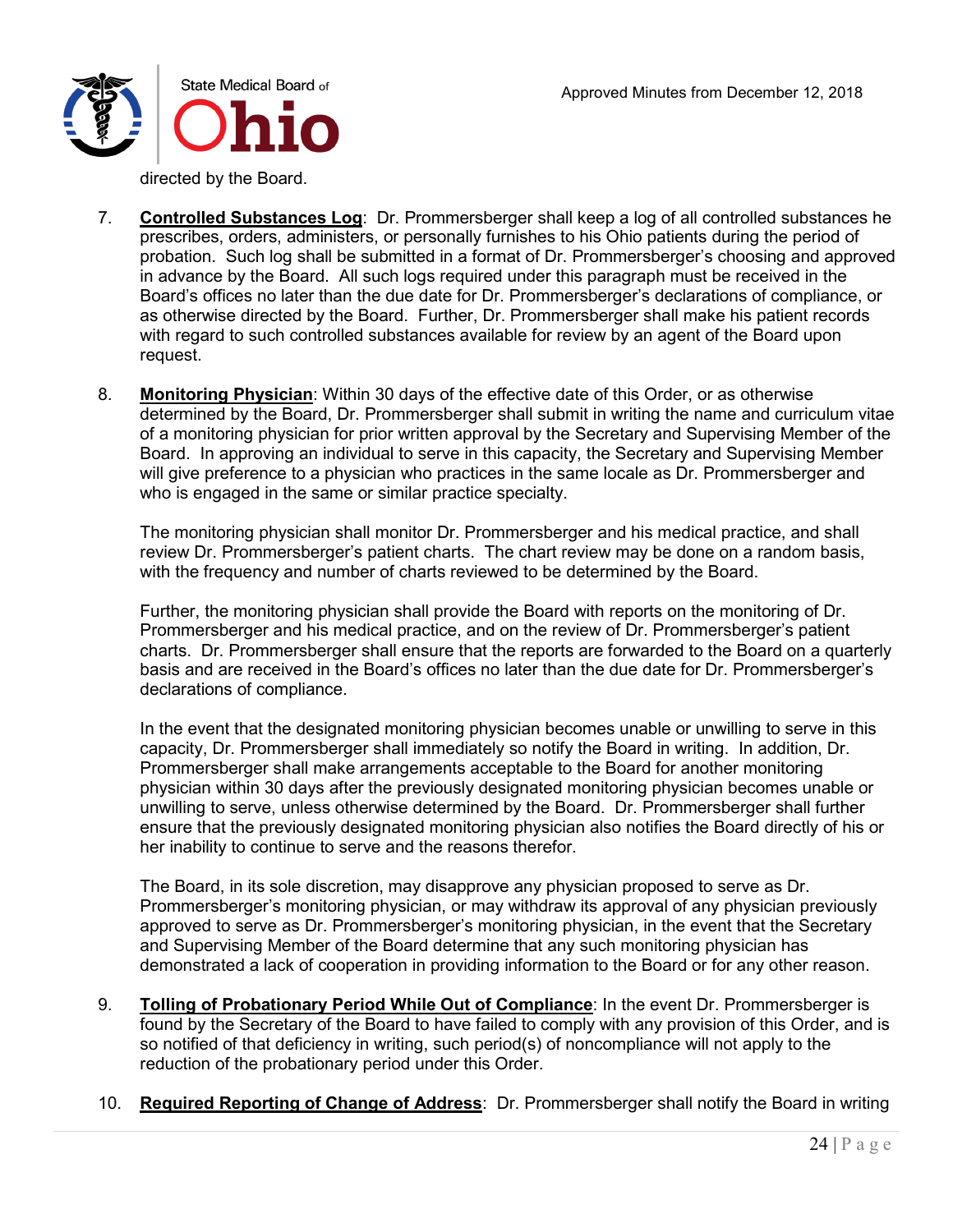of any change of residence address and/or principal practice address within 30 days of the change.

C. **TERMINATION OF PROBATION**: Upon successful completion of probation, as evidenced by a written release from the Board, Dr. Prommersberger's certificate will be fully restored.

### D. **REQUIRED REPORTING WITHIN 30 DAYS OF THE EFFECTIVE DATE OF THIS ORDER**:

1. **Required Reporting to Employers and Others**: Within 30 days of the effective date of this Order, Dr. Prommersberger shall provide a copy of this Order to all employers or entities with which he is under contract to provide healthcare services (including but not limited to third-party payors), or is receiving training, and the Chief of Staff at each hospital or healthcare center where he has privileges or appointments. Further, Dr. Prommersberger shall promptly provide a copy of this Order to all employers or entities with which he contracts in the future to provide healthcare services (including but not limited to third-party payors), or applies for or receives training, and the Chief of Staff at each hospital or healthcare center where he applies for or obtains privileges or appointments.

In the event that Dr. Prommersberger provides any healthcare services or healthcare direction or medical oversight to any emergency medical services organization or emergency medical services provider in Ohio, within 30 days of the effective date of this Order, he shall provide a copy of this Order to the Ohio Department of Public Safety, Division of Emergency Medical Services.

These requirements shall continue until Dr. Prommersberger receives from the Board written notification of the successful completion of his probation.

- 2. **Required Reporting to Other Licensing Authorities**: Within 30 days of the effective date of this Order, Dr. Prommersberger shall provide a copy of this Order to the proper licensing authority of any state or jurisdiction in which he currently holds any professional license, as well as any federal agency or entity, including but not limited to the Drug Enforcement Administration, through which he currently holds any professional license or certificate. Also, Dr. Prommersberger shall provide a copy of this Order at the time of application to the proper licensing authority of any state or jurisdiction in which he applies for any professional license or reinstatement/ restoration of any professional license. This requirement shall continue until Dr. Prommersberger receives from the Board written notification of the successful completion of his probation.
- 3. **Required Documentation of the Reporting Required by Paragraph D**: Dr. Prommersberger shall provide this Board with **one** of the following documents as proof of each required notification within 30 days of the date of each such notification: (a) the return receipt of certified mail within 30 days of receiving that return receipt, (b) an acknowledgement of delivery bearing the original ink signature of the person to whom a copy of the Order was hand delivered, (c) the original facsimile-generated report confirming successful transmission of a copy of the Order to the person or entity to whom a copy of the Order was faxed, or (d) an original computer-generated printout of electronic mail communication documenting the e-mail transmission of a copy of the Order to the person or entity to whom a copy of the Order was e-mailed.
- E. **VIOLATION OF THE TERMS OF THIS ORDER**: If Dr. Prommersberger violates the terms of this Order in any respect, the Board, after giving him notice and the opportunity to be heard, may institute whatever disciplinary action it deems appropriate, up to and including the permanent revocation of his certificate.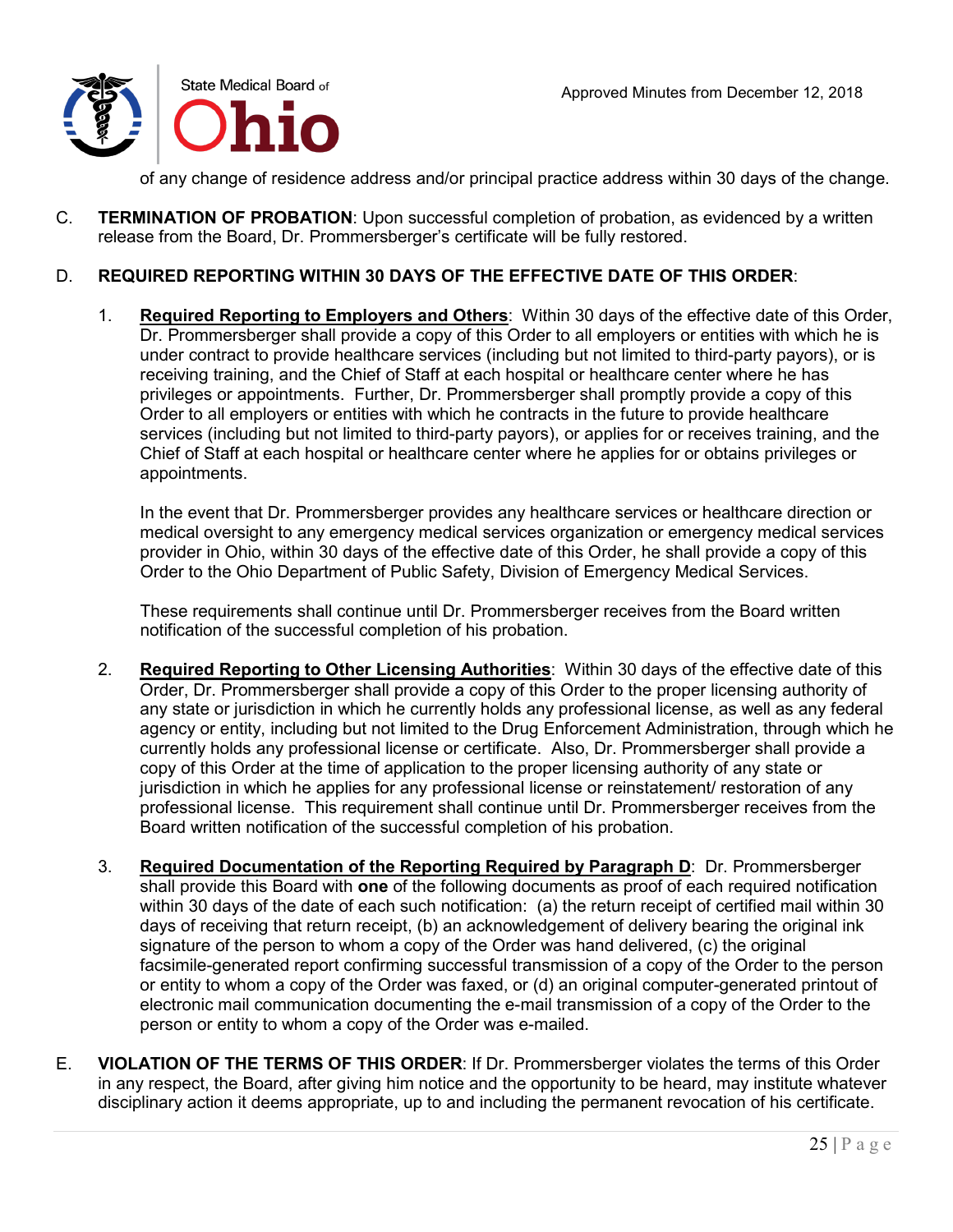

**EFFECTIVE DATE OF ORDER:** This Order shall become effective immediately upon the mailing of the notification of approval by the Board.

**Dr. Soin seconded the motion.** A vote was taken:

ROLL CALL:

| Dr. Rothermel     | - abstain |
|-------------------|-----------|
| Dr. Saferin       | - abstain |
| Dr. Schottenstein | - aye     |
| Dr. Soin          | - aye     |
| Dr. Schachat      | - aye     |
| Mr. Giacalone     | - aye     |
| Mr. Gonidakis     | - aye     |
| Dr. Edgin         | - aye     |
| Dr. Factora       | - aye     |
| Ms. Montgomery    | - aye     |
| Dr. Johnson       | - aye     |
|                   |           |

The motion to amend carried.

**Dr. Schottenstein moved to approve and confirm Ms. Shamansky's Findings of Fact, Conclusions of Law, and Proposed Order, as amended, in the matter of James Prommersberger, D.P.M. Dr. Soin seconded the motion.**

 $ROILCAIL$ :

| Dr. Rothermel     | - abstain |
|-------------------|-----------|
| Dr. Saferin       | - abstain |
| Dr. Schottenstein | - aye     |
| Dr. Soin          | - aye     |
| Dr. Schachat      | - aye     |
| Mr. Giacalone     | - nay     |
| Mr. Gonidakis     | - aye     |
| Dr. Edgin         | - aye     |
| Dr. Factora       | - aye     |
| Ms. Montgomery    | - aye     |
| Dr. Johnson       | - aye     |

The motion to approve carried.

### EXECUTIVE SESSION

**Dr. Saferin moved to go into Executive Session to confer with the Medical Board's attorneys on matters of pending or imminent court action, and for the purpose of deliberating on proposed consent agreements in the exercise of the Medical Board's quasi-judicial capacity. Dr. Soin seconded the motion.** A vote was taken:

| <b>ROLL CALL:</b> | Dr. Rothermel           | - ave |
|-------------------|-------------------------|-------|
|                   | Dr. Saferin             | - ave |
|                   | Dr. Schottenstein - aye |       |
|                   |                         |       |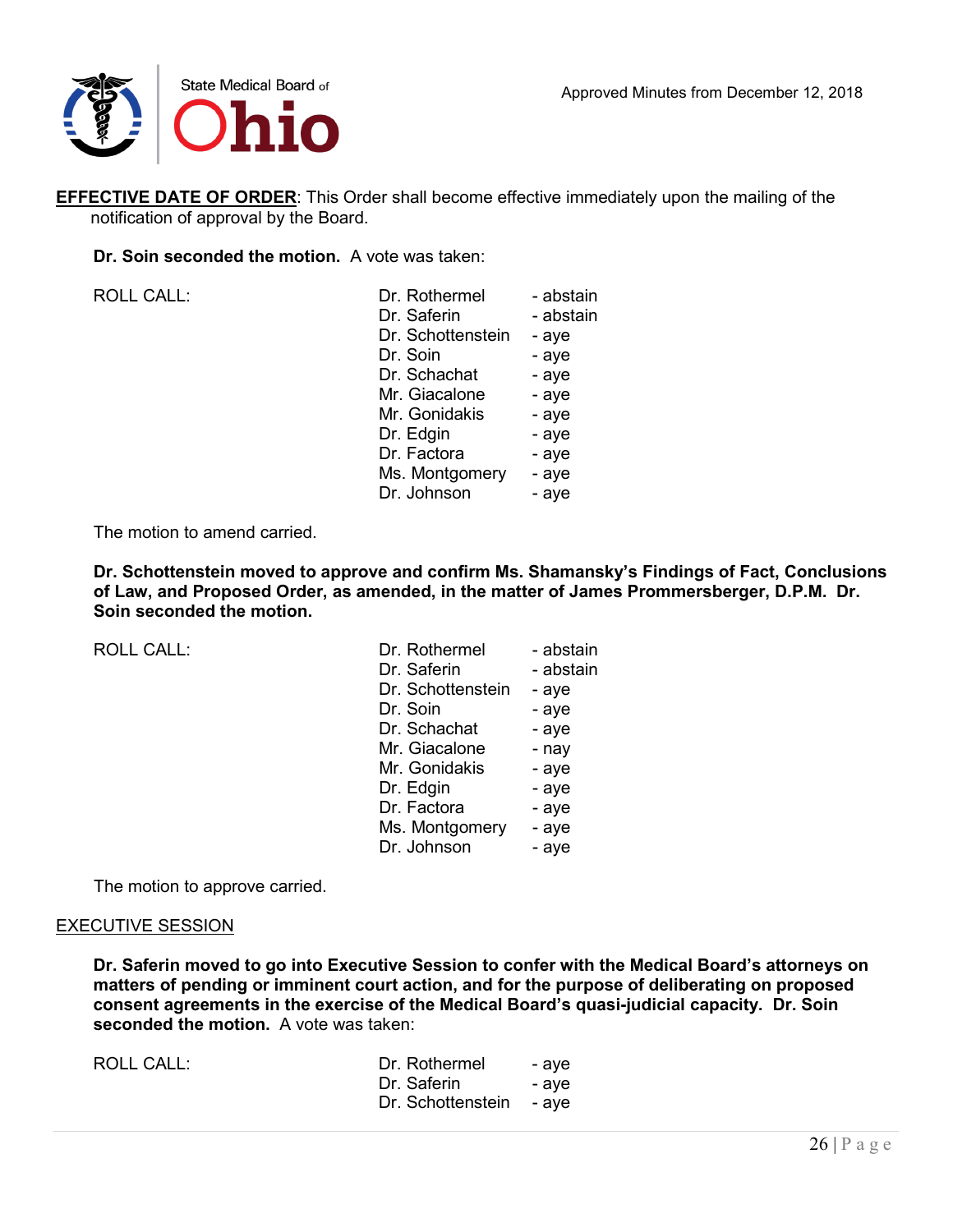

Dr. Soin - aye Dr. Schachat - aye Mr. Giacalone - aye Mr. Gonidakis - aye Dr. Edgin - aye Dr. Factora - aye Ms. Montgomery - aye Dr. Johnson - aye

The motion carried.

Pursuant to Section 121.22(G)(3), Ohio Revised Code, the Board went into executive session with Mr. Groeber, Ms. Anderson, Mr. Fais, Ms. Pollock, Ms. Debolt, Mr. Schmidt, Ms. Marshall, Mr. Roach, the Enforcement Attorneys, the Assistant Attorneys General, Ms. Murray, Mr. Smith, Ms. Moore, Mr. DePew, and Mr. Taylor in attendance.

Mr. Gonidakis exited the meeting during the Executive Session.

The Board returned to public session.

### RATIFICATION OF SETTLEMENT AGREEMENTS

NORMA M. ALLEX, R.C.P. – VOLUNTARY PERMANENT RETIREMENT FROM PRACTICE AS A RESPIRATORY CARE PROFESSIONAL

**Dr. Schottenstein moved to ratify the proposed Voluntary Permanent Retirement with Ms. Allex. Dr. Soin seconded the motion.** A vote was taken:

ROLL CALL:

| - abstain |
|-----------|
| - abstain |
| - aye     |
| - aye     |
| - aye     |
| - aye     |
| - aye     |
| - aye     |
| - aye     |
| - aye     |
|           |

The motion to ratify carried.

LINDA JEAN DENNIS, M.D. – PERMANENT SURRENDER OF CERTIFICATE TO PRACTICE MEDICINE AND SURGERY

**Dr. Schottenstein moved to ratify the proposed Permanent Surrender with Dr. Dennis. Dr. Soin seconded the motion.** A vote was taken: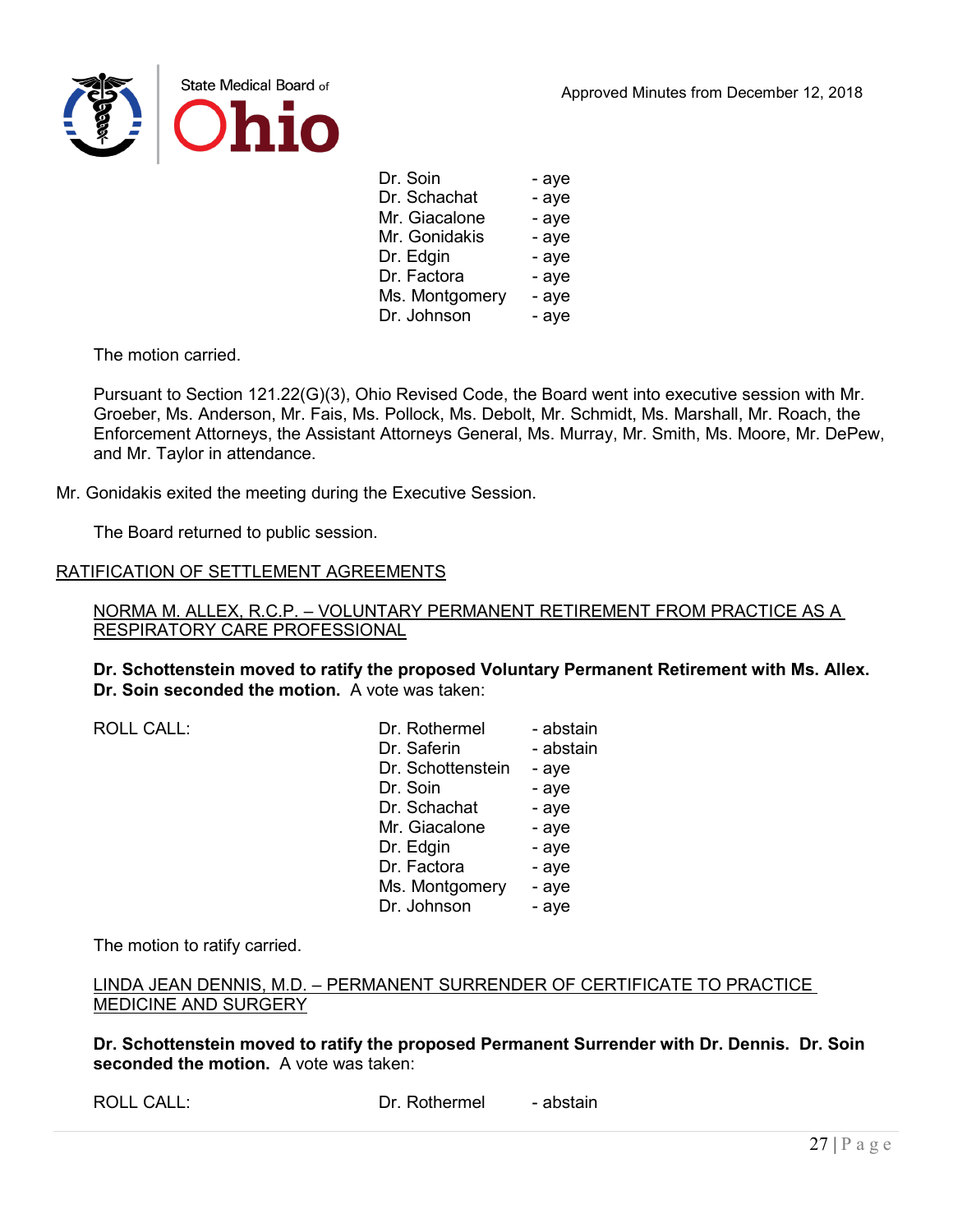

| - abstain |
|-----------|
| - aye     |
| - aye     |
| - aye     |
| - aye     |
| - aye     |
| - aye     |
| - aye     |
| - aye     |
|           |

The motion to ratify carried.

## KENNETH HANOVER, M.D. – STEP II CONSENT AGREEMENT

**Dr. Schottenstein moved to ratify the proposed Step II Consent Agreement with Dr. Hanover. Dr. Soin seconded the motion.** A vote was taken:

| <b>ROLL CALL:</b> | Dr. Rothermel     | - abstain |
|-------------------|-------------------|-----------|
|                   | Dr. Saferin       | - abstain |
|                   | Dr. Schottenstein | - aye     |
|                   | Dr. Soin          | - aye     |
|                   | Dr. Schachat      | - aye     |
|                   | Mr. Giacalone     | - aye     |
|                   | Dr. Edgin         | - aye     |
|                   | Dr. Factora       | - aye     |
|                   | Ms. Montgomery    | - aye     |
|                   | Dr. Johnson       | - aye     |

The motion carried.

### SHAWN M. SWICK, M.D. – STEP I CONSENT AGREEMENT

**Dr. Schottenstein moved to ratify the proposed Step I Consent Agreement with Dr. Swick. Dr. Soin seconded the motion.** A vote was taken:

| <b>ROLL CALL:</b> | Dr. Rothermel     | - abstain |
|-------------------|-------------------|-----------|
|                   | Dr. Saferin       | - abstain |
|                   | Dr. Schottenstein | - aye     |
|                   | Dr. Soin          | - aye     |
|                   | Dr. Schachat      | - aye     |
|                   | Mr. Giacalone     | - aye     |
|                   | Dr. Edgin         | - aye     |
|                   | Dr. Factora       | - aye     |
|                   | Ms. Montgomery    | - aye     |
|                   | Dr. Johnson       | - aye     |
|                   |                   |           |

The motion carried.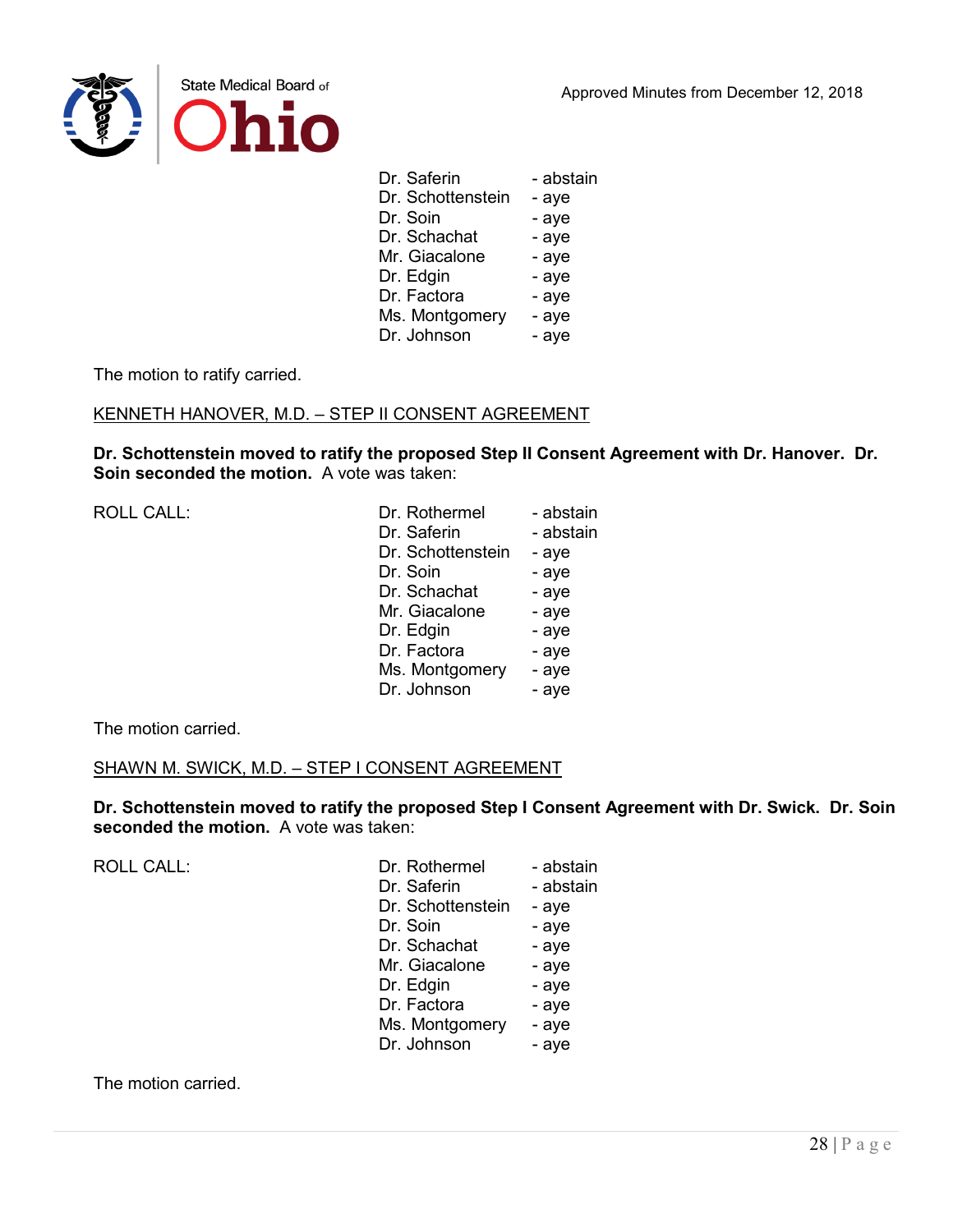

### JOHN H. NICKELS, M.D. – PERMANENT SURRENDER/RETIREMENT OF CERTIFICATE TO PRACTICE MEDICINE AND SURGERY

### **Dr. Schottenstein moved to ratify the proposed Permanent Surrender/Retirement with Dr. Nickels. Dr. Soin seconded the motion.** A vote was taken:

| <b>ROLL CALL:</b> | Dr. Rothermel     | - abstain |
|-------------------|-------------------|-----------|
|                   | Dr. Saferin       | - abstain |
|                   | Dr. Schottenstein | - aye     |
|                   | Dr. Soin          | - aye     |
|                   | Dr. Schachat      | - aye     |
|                   | Mr. Giacalone     | - aye     |
|                   | Dr. Edgin         | - aye     |
|                   | Dr. Factora       | - aye     |
|                   | Ms. Montgomery    | - aye     |
|                   | Dr. Johnson       | - aye     |
|                   |                   |           |

#### The motion carried.

### PANKAJ GUPTA, M.D. – CONSENT AGREEMENT

**Dr. Schottenstein moved to ratify the proposed Consent Agreement with Dr. Gupta. Dr. Soin seconded the motion.** A vote was taken:

ROLL CALL:

| Dr. Rothermel     | - abstain |
|-------------------|-----------|
| Dr. Saferin       | - abstain |
| Dr. Schottenstein | - aye     |
| Dr. Soin          | - aye     |
| Dr. Schachat      | - aye     |
| Mr. Giacalone     | - aye     |
| Dr. Edgin         | - aye     |
| Dr. Factora       | - aye     |
| Ms. Montgomery    | - aye     |
| Dr. Johnson       | - aye     |

The motion carried.

#### CATHERINE ANN MARTZ

**Dr. Schottenstein moved to ratify the proposed Consent Agreement with Ms. Martz. Dr. Soin seconded the motion.** A vote was taken:

ROLL CALL:

| Dr. Rothermel     | - abstain |
|-------------------|-----------|
| Dr. Saferin       | - abstain |
| Dr. Schottenstein | - aye     |
| Dr. Soin          | - aye     |
| Dr. Schachat      | - aye     |
| Mr. Giacalone     | - aye     |
|                   |           |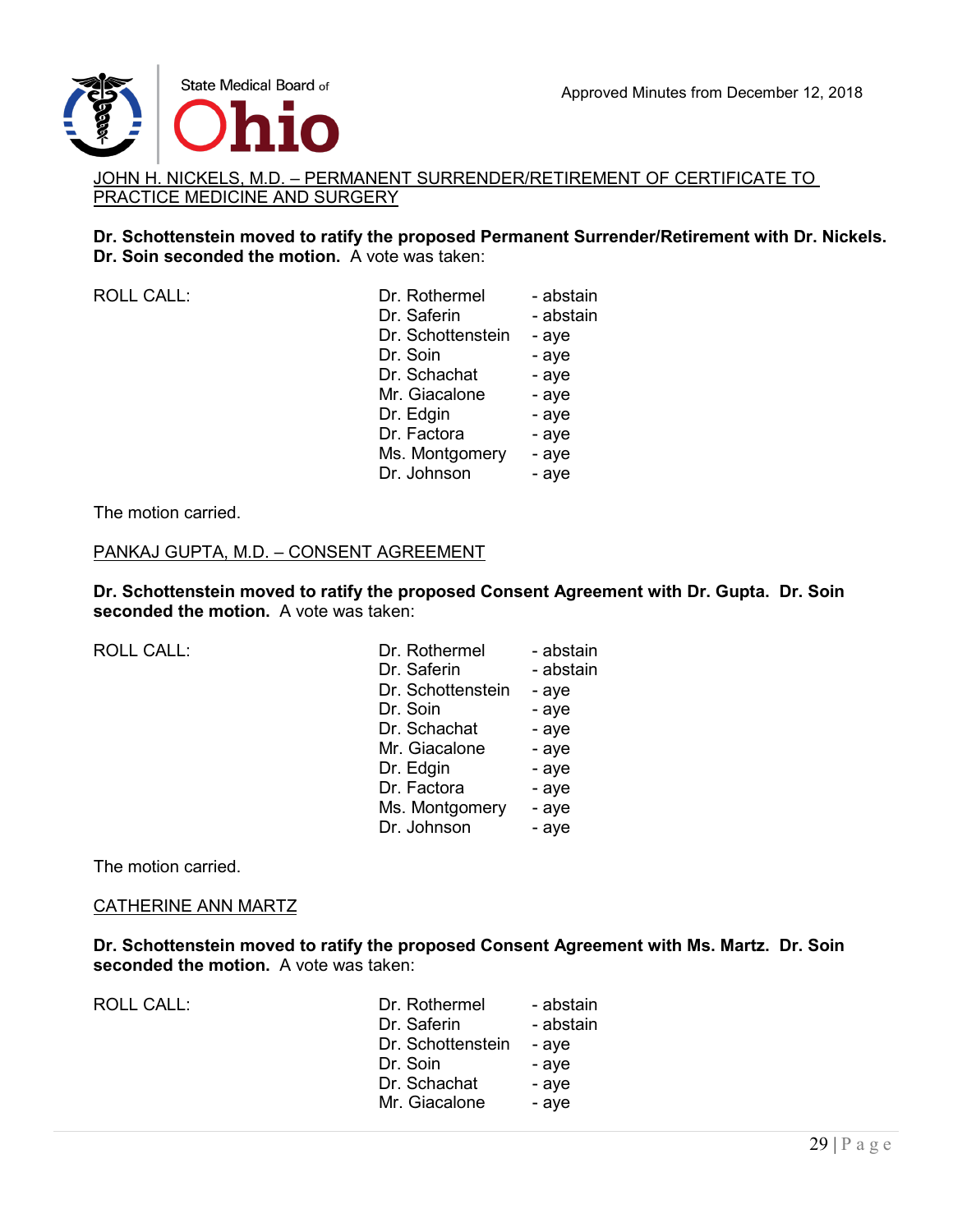



Dr. Edgin - aye Dr. Factora - aye Ms. Montgomery - aye Dr. Johnson - aye

The motion carried.

RONALD HEWITT, L.M.T. – PERMANENT SURRENDER OF CERTIFICATE TO PRACTICE MASSAGE THERAPY

**Dr. Schottenstein moved to ratify the proposed Permanent Surrender with Mr. Hewitt. Dr. Soin seconded the motion.** A vote was taken:

| <b>ROLL CALL:</b> | Dr. Rothermel     | - abstain |
|-------------------|-------------------|-----------|
|                   | Dr. Saferin       | - abstain |
|                   | Dr. Schottenstein | - aye     |
|                   |                   |           |
|                   | Dr. Soin          | - aye     |
|                   | Dr. Schachat      | - aye     |
|                   | Mr. Giacalone     | - aye     |
|                   | Dr. Edgin         | - aye     |
|                   | Dr. Factora       | - aye     |
|                   | Ms. Montgomery    | - aye     |
|                   | Dr. Johnson       | - aye     |
|                   |                   |           |

The motion carried.

### ANGELA DAWN BOVIA, R.C.P. – STEP I CONSENT AGREEMENT

**Dr. Schottenstein moved to ratify the proposed Step I Consent Agreement with Ms. Bovia. Dr. Soin seconded the motion.** A vote was taken:

| Dr. Rothermel     | - abstain |
|-------------------|-----------|
| Dr. Saferin       | - abstain |
| Dr. Schottenstein | - aye     |
| Dr. Soin          | - aye     |
| Dr. Schachat      | - aye     |
| Mr. Giacalone     | - aye     |
| Dr. Edgin         | - aye     |
| Dr. Factora       | - aye     |
| Ms. Montgomery    | - aye     |
| Dr. Johnson       | - aye     |
|                   |           |

The motion carried.

### MUHAMMAD WASEEM ANJUM, M.D. – PROBATIONARY CONSENT AGREEMENT

**Dr. Schottenstein moved to ratify the proposed Probationary Consent Agreement with Dr. Anjum. Dr. Soin seconded the motion.** A vote was taken: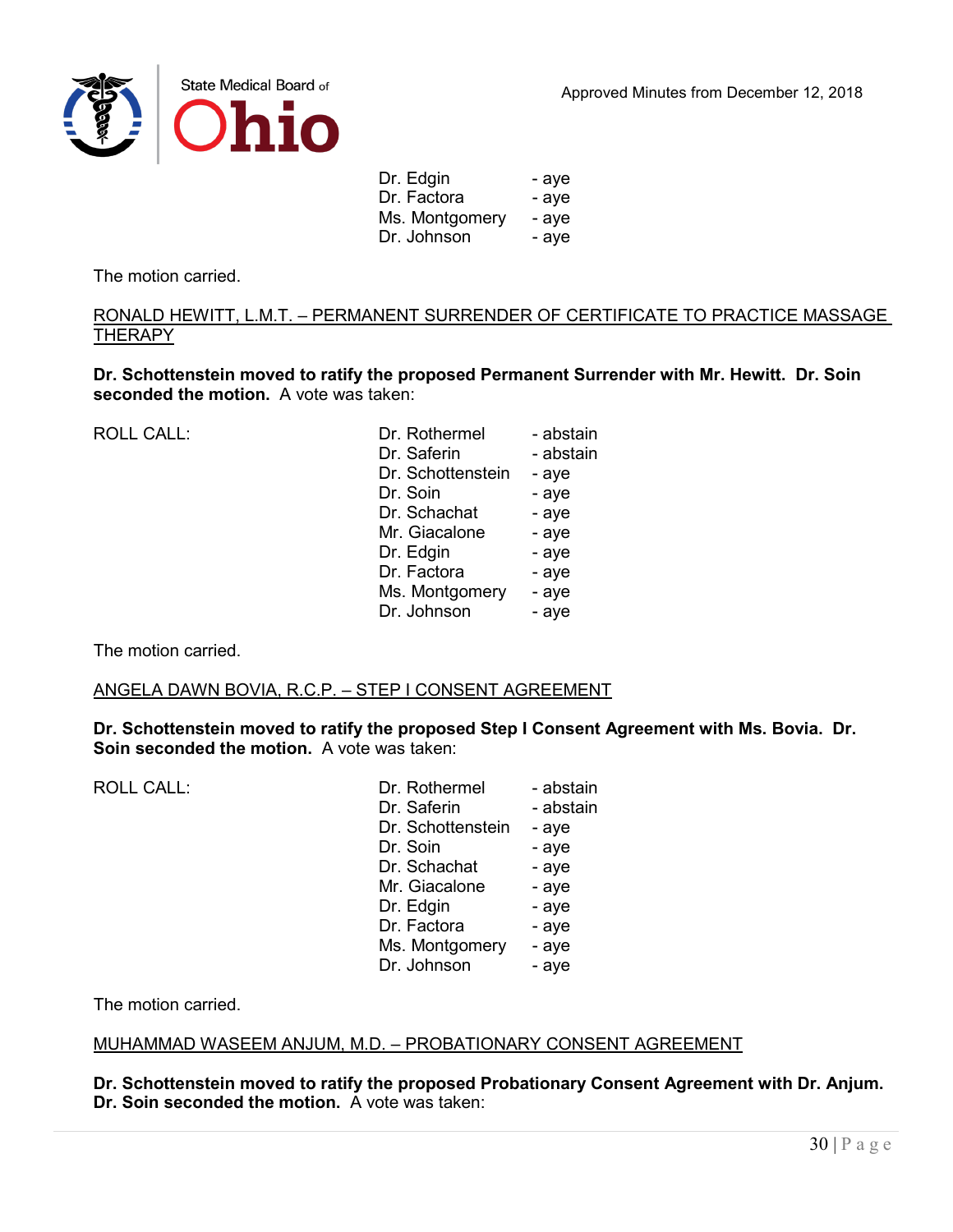

ROLL CALL:

| Dr. Rothermel     | - abstain |
|-------------------|-----------|
| Dr. Saferin       | - abstain |
| Dr. Schottenstein | - aye     |
| Dr. Soin          | - aye     |
| Dr. Schachat      | - aye     |
| Mr. Giacalone     | - aye     |
| Dr. Edgin         | - aye     |
| Dr. Factora       | - aye     |
| Ms. Montgomery    | - aye     |
| Dr. Johnson       | - aye     |
|                   |           |

The motion carried.

## HOWARD M. WAXMAN, D.P.M. –CONSENT AGREEMENT

**Dr. Soin moved to ratify the proposed Consent Agreement with Dr. Waxman. Dr. Edgin seconded the motion.** A vote was taken:

| <b>ROLL CALL:</b> | Dr. Rothermel     | - recuse  |
|-------------------|-------------------|-----------|
|                   | Dr. Saferin       | - abstain |
|                   | Dr. Schottenstein | - abstain |
|                   | Dr. Soin          | - aye     |
|                   | Dr. Schachat      | - aye     |
|                   | Mr. Giacalone     | - aye     |
|                   | Dr. Edgin         | - aye     |
|                   | Dr. Factora       | - aye     |
|                   | Ms. Montgomery    | - aye     |
|                   | Dr. Johnson       | - aye     |

The motion carried.

## CITATIONS AND ORDERS OF SUMMARY SUSPENSION, IMMEDIATE SUSPENSION, AND AUTOMATIC **SUSPENSION**

### FRANKLIN DONALD DEMINT, D.O. – NOTICE OF SUMMARY SUSPENSION AND OPPORTUNITY FOR HEARING

At this time the Board read and considered the proposed Notice of Summary Suspension and Opportunity for Hearing in the above matter, a copy of which shall be maintained in the exhibits section of this Journal.

**Dr. Schottenstein moved to enter an Order of Summary Suspension in the matter of Franklin Donald Demint, D.O., in accordance with Section 4731.22(G), Ohio Revised Code, and to issue the Notice of Summary Suspension and Opportunity for Hearing. Dr. Soin seconded the motion**. A vote was taken:

ROLL CALL: Dr. Rothermel - abstain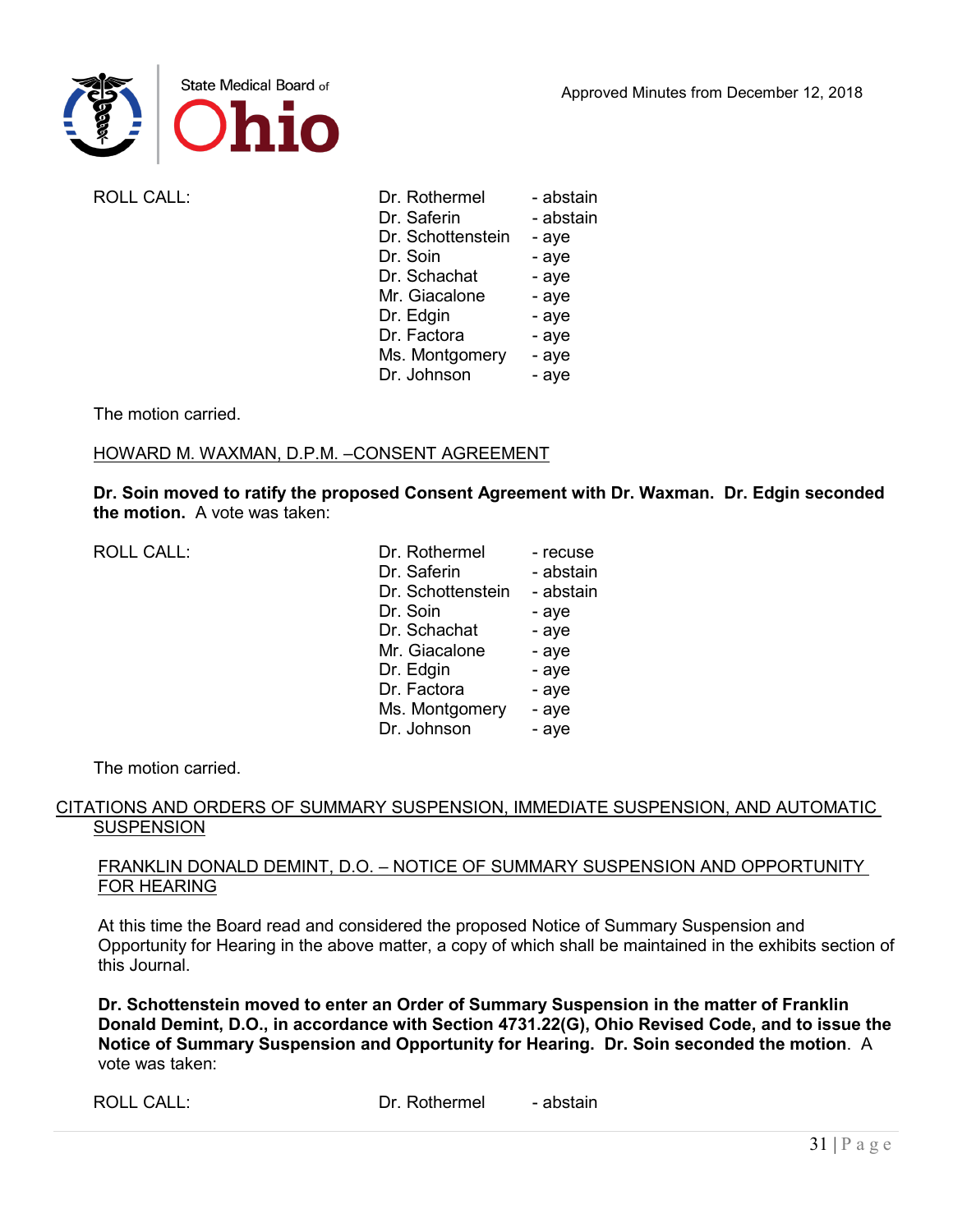

| - abstain |
|-----------|
| - aye     |
| - aye     |
| - aye     |
| - aye     |
| - aye     |
| - aye     |
| - aye     |
| - aye     |
| - aye     |
|           |

The motion carried.

### THOMAS PAUL SPLAN, M.D. – NOTICE OF SUMMARY SUSPENSION AND OPPORTUNITY FOR **HEARING**

At this time the Board read and considered the proposed Notice of Summary Suspension and Opportunity for Hearing in the above matter, a copy of which shall be maintained in the exhibits section of this Journal.

**Dr. Schottenstein moved to enter an Order of Summary Suspension in the matter of Thomas Paul Splan, M.D., in accordance with Section 4731.22(G), Ohio Revised Code, and to issue the Notice of Summary Suspension and Opportunity for Hearing. Dr. Soin seconded the motion**. A vote was taken:

| <b>ROLL CALL:</b> | Dr. Rothermel     | - abstain |
|-------------------|-------------------|-----------|
|                   | Dr. Saferin       | - abstain |
|                   | Dr. Schottenstein | - aye     |
|                   | Dr. Soin          | - aye     |
|                   | Dr. Schachat      | - aye     |
|                   | Mr. Giacalone     | - aye     |
|                   | Mr. Gonidakis     | - aye     |
|                   | Dr. Edgin         | - aye     |
|                   | Dr. Factora       | - aye     |
|                   | Ms. Montgomery    | - aye     |
|                   | Dr. Johnson       | - aye     |

The motion carried.

### MICHAEL W. STORER, P.A. – OPPORTUNITY FOR HEARING ON FAILURE TO SUBMIT TO AN EXAMINATION AND NOTICE OF SUMMARY SUSPENSION BASED UPON PRESUMPTION OF AN ADMISSION OF IMPAIRMENT AND AN INABILITY TO PRACTICE

At this time the Board read and considered the proposed Opportunity for Hearing on Failure to Submit to an Examination and Notice of Summary Suspension Based upon Presumption of an Admission of Impairment and an Inability to Practice in the above matter, a copy of which shall be maintained in the exhibits section of this Journal.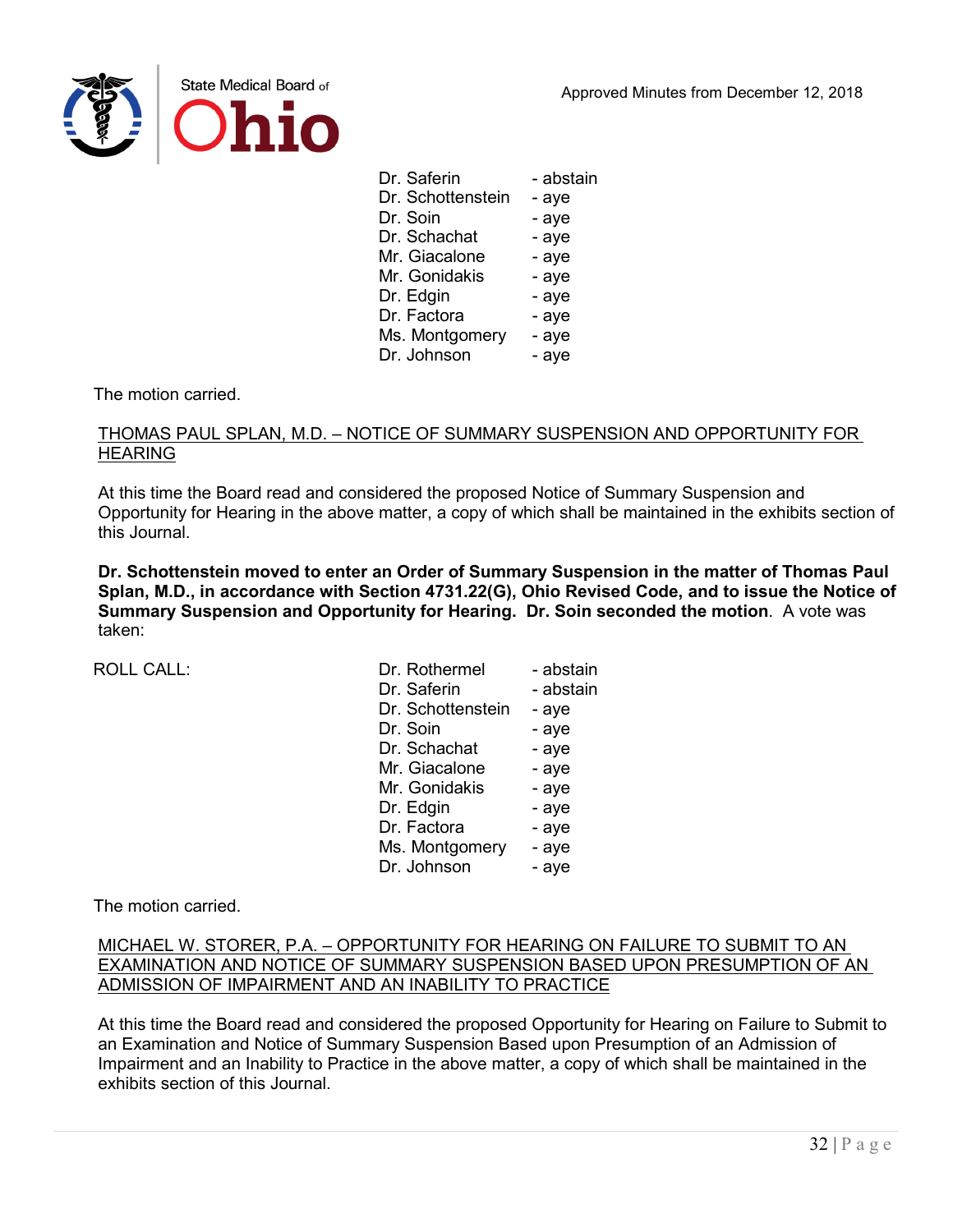

**Dr. Schottenstein moved to enter an Order of Summary Suspension in the matter of Michael W. Storer, P.A., in accordance with Section 4730.25(G), Ohio Revised Code, and to issue the Opportunity for Hearing on Failure to Submit to an Examination and Notice of Summary Suspension Based upon Presumption of an Admission to Impairment and an Inability to Practice. Dr. Soin seconded the motion**. A vote was taken:

| <b>ROLL CALL:</b> | Dr. Rothermel     | - abstain |
|-------------------|-------------------|-----------|
|                   | Dr. Saferin       | - abstain |
|                   | Dr. Schottenstein | - aye     |
|                   | Dr. Soin          | - aye     |
|                   | Dr. Schachat      | - aye     |
|                   | Mr. Giacalone     | - aye     |
|                   | Mr. Gonidakis     | - aye     |
|                   | Dr. Edgin         | - aye     |
|                   | Dr. Factora       | - aye     |
|                   | Ms. Montgomery    | - aye     |
|                   | Dr. Johnson       | - aye     |
|                   |                   |           |

### The motion carried.

**Dr. Schottenstein moved to send the Notices of Opportunity for Hearing to John Zaino, M.D.; Laurel Zollars, M.D.; and Borko Djordevic, M.D. Dr. Soin seconded the motion**. A vote was taken:

ROLL CALL:

| Dr. Rothermel     | - abstain |
|-------------------|-----------|
| Dr. Saferin       | - abstain |
| Dr. Schottenstein | - aye     |
| Dr. Soin          | - aye     |
| Dr. Schachat      | - aye     |
| Mr. Giacalone     | - aye     |
| Mr. Gonidakis     | - aye     |
| Dr. Edgin         | - abstain |
| Dr. Factora       | - aye     |
| Ms. Montgomery    | - aye     |
| Dr. Johnson       | - aye     |

The motion carried.

### ELECTION OF OFFICERS, 2019

**Dr. Soin moved to elect Dr. Schachat as President, Dr. Schottenstein as Vice President, Dr. Rothermel as secretary, and Dr. Saferin as Supervising Member for terms beginning on January 1, 2019, and ending December 31, 2019. Dr. Johnson seconded the motion.** A vote was taken:

| ROLL CALL:<br>Dr. Rothermel<br>Dr. Saferin<br>Dr. Schottenstein<br>Dr. Soin<br>Dr. Schachat | - aye (abstain in the vote for Secretary)<br>- aye (abstain in the vote for Supervising Member)<br>- aye (abstain in the vote for Vice President)<br>- ave<br>- aye (abstain in the vote for President) |
|---------------------------------------------------------------------------------------------|---------------------------------------------------------------------------------------------------------------------------------------------------------------------------------------------------------|
|---------------------------------------------------------------------------------------------|---------------------------------------------------------------------------------------------------------------------------------------------------------------------------------------------------------|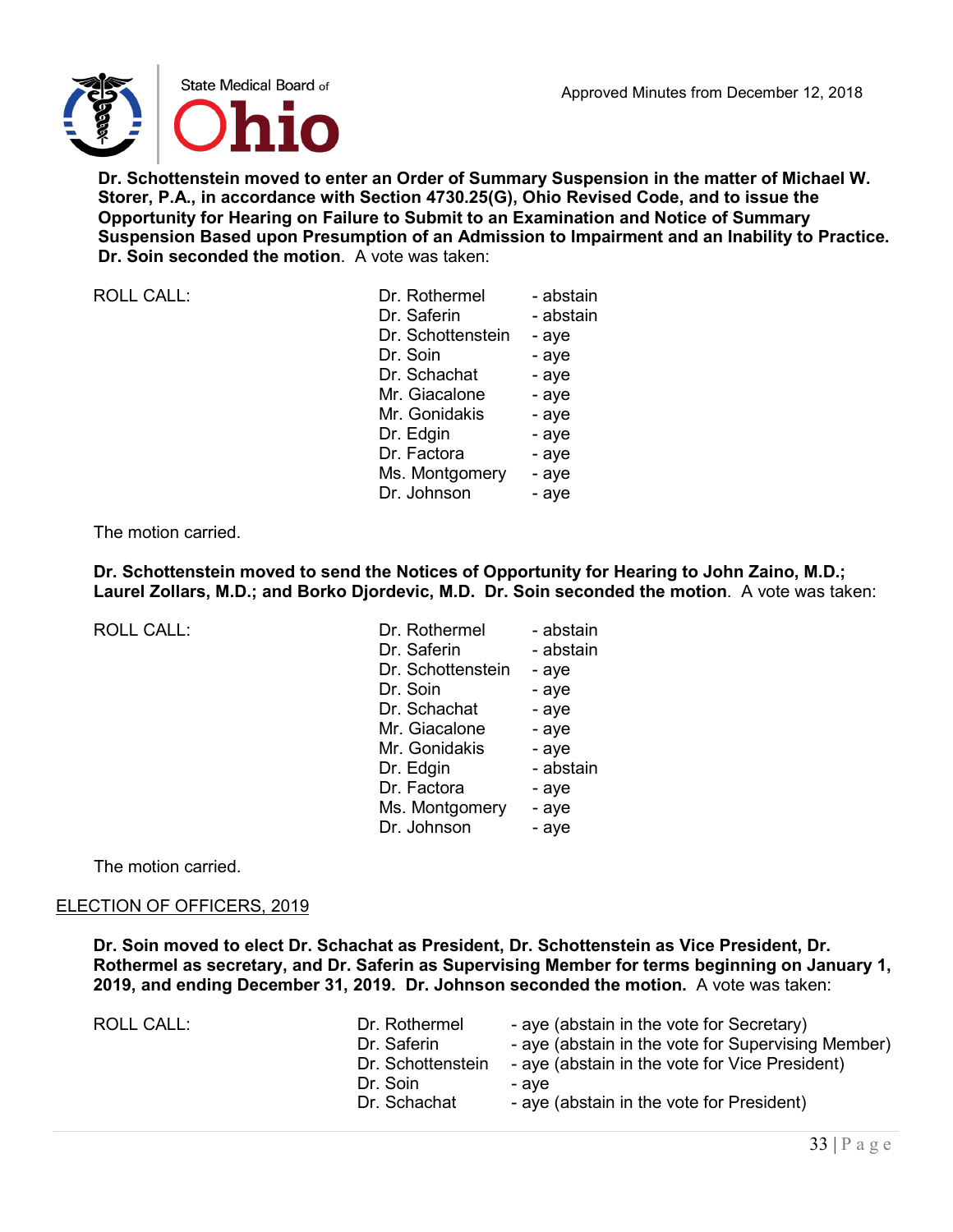



| Mr. Giacalone  | - aye |
|----------------|-------|
| Mr. Gonidakis  | - aye |
| Dr. Edgin      | - aye |
| Dr. Factora    | - aye |
| Ms. Montgomery | - aye |
| Dr. Johnson    | - aye |

The motion carried.

### OPERATIONS REPORT

**Human Resources:** Mr. Groeber stated that the Board currently has about 12 vacant positions and work proceeds to fill a number of those.

**Budget Update:** Mr. Groeber stated that the Board's budget continues to look good. Mr. Groeber stated that more detail on the budget will be provided in the Finance Committee report.

**Agency Operations:** Mr. Groeber stated that total number of open cases has dropped somewhat since last month. Mr. Groeber stated that the Board's licensure statistics looks good and the inclusion of dietetics and respiratory care have driven up the allied professionals group. The number of MD/DO licenses issue is down by a total of 56 year-to-date, and the licenses are being issued in an average of 25 days, 34% faster compared to last year. The total number of licenses issued is up 21% and are being issued 23% faster. For all license types, licenses are being issues in an average of 29 days.

**Board Meeting Materials Project:** Mr. Groeber stated that Mr. Giacalone and Ms. Montgomery continue to work through a very large volume of materials and will provide an update in January.

**PAPC Physician Member Assignment:** Mr. Groeber stated that the Physician Assistant Policy Committee (PAPC) will soon be changed fundamentally due to recently passed legislation. Specifically, there will no longer be a physician assistant formulary for the Committee to review. However, the PAPC is still required to meet at least four times per year. To prevent a backlog of drugs to review in the interim before the legislation becomes effective, Mr. Giacalone has suggested that a physician Board member be appointed to the PAPC for a meeting in January and in February. Dr. Edgin stated that he could attend the January PAPC meeting. Dr. Schottenstein stated that he could attend the February PAPC meeting.

**Annual Ethics Training:** Mr. Groeber stated that all Board members have now completed the ethics training for this year.

**Follow-up on Questions About Procedures for Out-of-State Actions:** Mr. Groeber stated that there were questions from Board members regarding the procedures for bootstrap actions, specifically regarding the case of Dr. Prommersberger. Ms. Marshall has provided the requested information.

Mr. Groeber stated that from the time the Board was notified of the action in West Virginia in March 2018, it took slightly under three months to obtain all the necessary documents such as official court documents. Mr. Groeber stated that Dr. Prommersberger had 30 days in which to request a hearing before an Ohio Hearing Examiner, and he did make such a request. Dr. Prommersberger's requested hearing then had to be scheduled some time out, and there may have been a continuance. Mr. Groeber stated that the Board has since streamlined the hearing process so that parties get a standardized hearing schedule and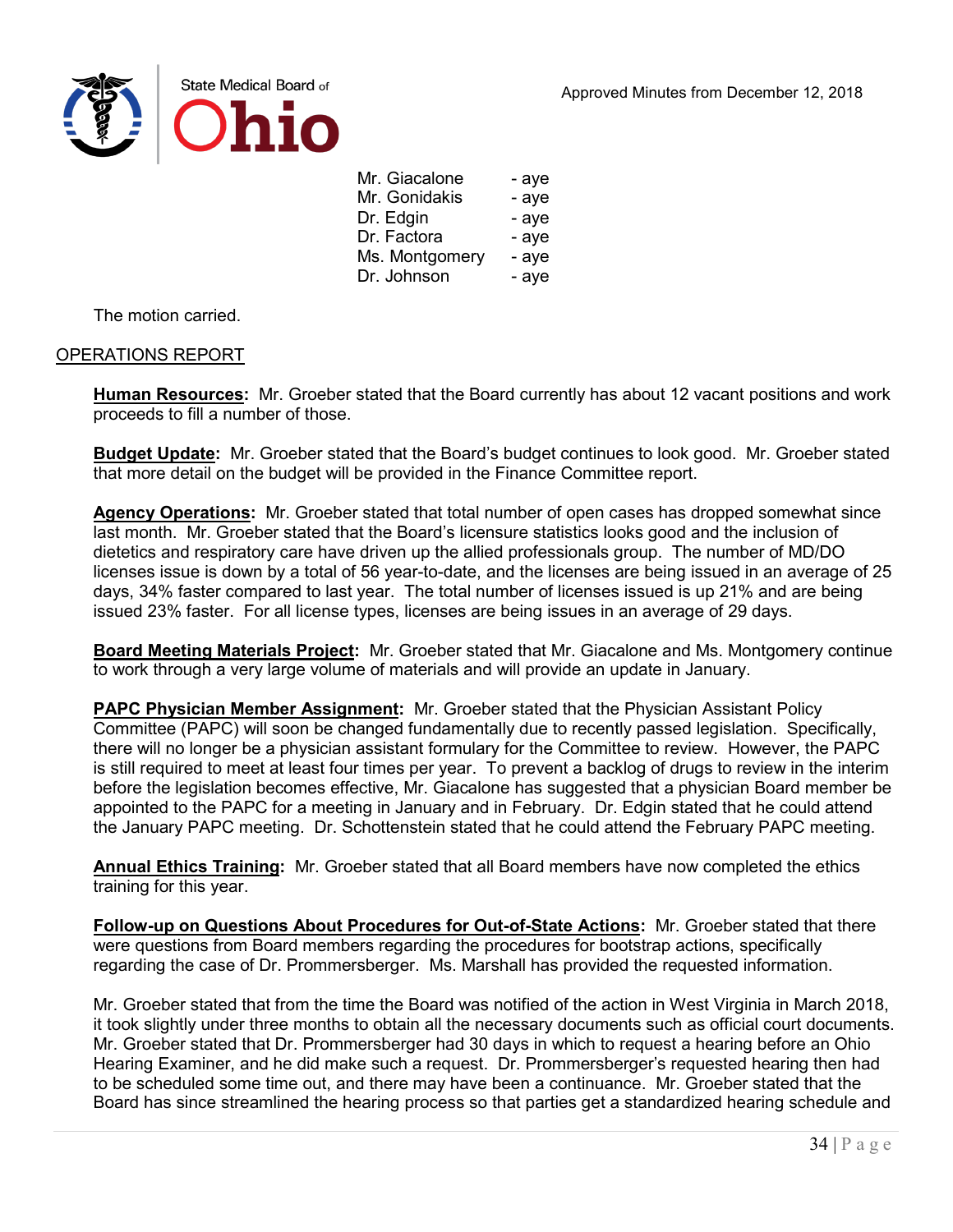

are allowed one continuance of up to 60 days with the agreement of the parties, barring extreme situations.

Ms. Marshall added that the Board also must obtain certified documents from the originating state. Ms. Marshall stated that, speaking generally and not specifically about Dr. Prommersberger's case, her process is that the day she assigns an out-of-state action she initiates a task in the Board's tracking system for the Secretary and Supervising Member to obtain certified documents. Ms. Marshall stated that the timing is largely dependent on how long it takes other state boards to respond to the Board's request for documents. Mr. Groeber stated that as soon as the necessary certified documents are obtained, it is put on the next Board agenda for citation.

Ms. Montgomery thanked Mr. Groeber and Ms. Marshall for the information.

Mr. Giacalone asked how the Ohio Board is notified of the other state's action. Ms. Marshall stated that the Board can be notified in a number of different ways. Ms. Marshall stated that most states report actions to the Federation of State Medical Boards (FSMB), which then reports it to other states in which the physician is licensed. However, not all states report to the FSMB consistently, in which case the Board may learn of an action through the National Practitioner Databank or the licensee may disclose it on their license renewal application.

**Investigator Firearms:** Mr. Groeber stated that in February 2017, Donald Kenney, a consumer member of the Board at that time, raised concerns about the Board's investigators continuing to carry firearms and whether the Board's position had changed on the matter since firearms were first issued. Over the past 20 months, the Board's staff has worked to compile information to assist the Board in its analysis of this issue. As an output of these efforts, the Board adopted a new investigator manual that emphasized safety in all situations. Additionally, the Board provided additional safety equipment and training to mitigate the situational risk of the job. However, Mr. Groeber stated that there is still an inherent danger associated with the presence of firearms in any situation. Mr. Groeber asked the Board to consider whether it wishes to continue to assume that inherent risk. If the Board does not wish to continue to assume that risk, Mr. Groeber asked for a formal vote on this matter.

Dr. Soin stated that after a careful review of the Board's firearms program, he would like the Board to vote on whether to discontinue that program.

**Dr. Soin moved that the authority for the Board's investigators to carry firearms be rescinded, effective upon the Department of Administrative Services' filing of the updated classification specifications with the Secretary of State's office, which is anticipated to occur on December 23, 2018. Mr. Gonidakis seconded the motion.** A vote was taken:

 $ROILCAIL$ :

| Dr. Rothermel     | - aye |
|-------------------|-------|
| Dr. Saferin       | - aye |
| Dr. Schottenstein | - aye |
| Dr. Soin          | - aye |
| Dr. Schachat      | - aye |
| Mr. Giacalone     | - aye |
| Mr. Gonidakis     | - aye |
| Dr. Edgin         | - nay |
| Dr. Factora       | - aye |
|                   |       |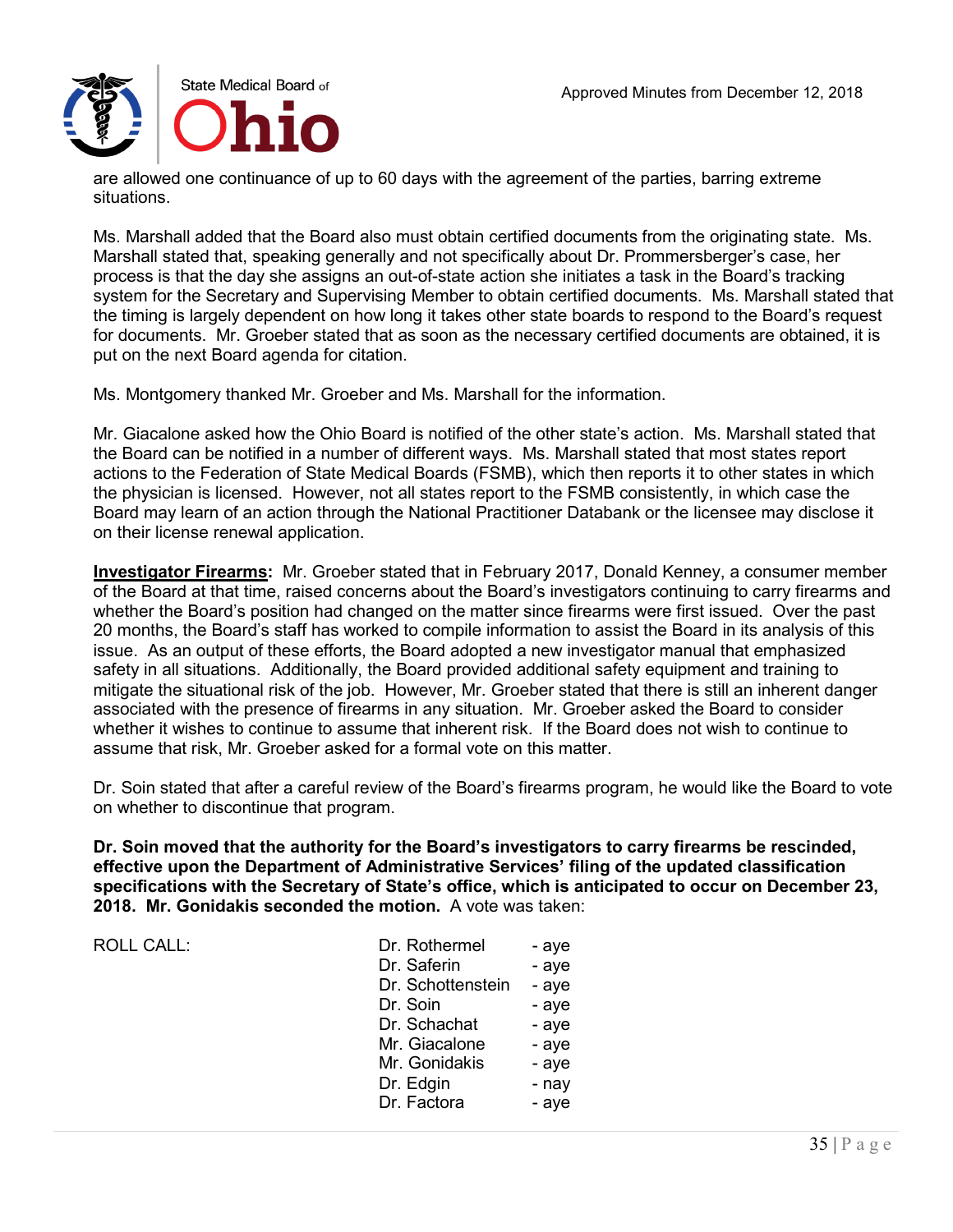

Ms. Montgomery - nay Dr. Johnson - aye

The motion carried.

### PHYSICIAN ASSISTANT POLICY COMMITTEE REPORT

**Dr. Saferin moved to approve the recommendations of the Physician Assistant Policy Committee concerning the physician assistant formulary. Dr. Schottenstein seconded the motion.** A vote was taken:

ROLL CALL:

| Dr. Rothermel     | - aye |
|-------------------|-------|
| Dr. Saferin       | - aye |
| Dr. Schottenstein | - aye |
| Dr. Soin          | - aye |
| Dr. Schachat      | - aye |
| Mr. Giacalone     | - aye |
| Mr. Gonidakis     | - aye |
| Dr. Edgin         | - aye |
| Dr. Factora       | - aye |
| Ms. Montgomery    | - aye |
| Dr. Johnson       | - aye |

The motion carried.

### REPORTS BY ASSIGNED COMMITTEES

#### FINANCE COMMITTEE

#### FISCAL UPDATE

Dr. Schottenstein stated that the Board's revenue in October 2018 was \$545,869, which is a substantial drop from the previous month's revenue of \$1,296,800. Dr. Schottenstein noted that the month of October is typically a low-revenue month in odd-numbered fiscal years. Dr. Schottenstein speculated that revenue will pick up in December due to the number of licensees who must renew by January 1. Dr. Schottenstein stated that net revenue for Fiscal Year 2019 so far is -\$237,769, which is still a 19% increase year-to-date with regard to overall revenue. Dr. Schottenstein reported that the Board's cash balance is still substantial at \$5,443,615.

Dr. Schottenstein stated that expenditures have increased by 4.1% year-to-date, which is fairly standard and substantially reflects wage increases. Dr. Schottenstein stated that the Board is on course to underspend its allocated spending by about \$1,000,000.

#### COMMUNICATIONS UPDATE

Dr. Schottenstein stated that the Communications team has narrowed down the possible magazine publishers to two vendors. Option one is to use State Printing, which would have no advertisements and would cost the board \$1.30 per magazine. Option two is to utilize Publishing Concepts, with the Board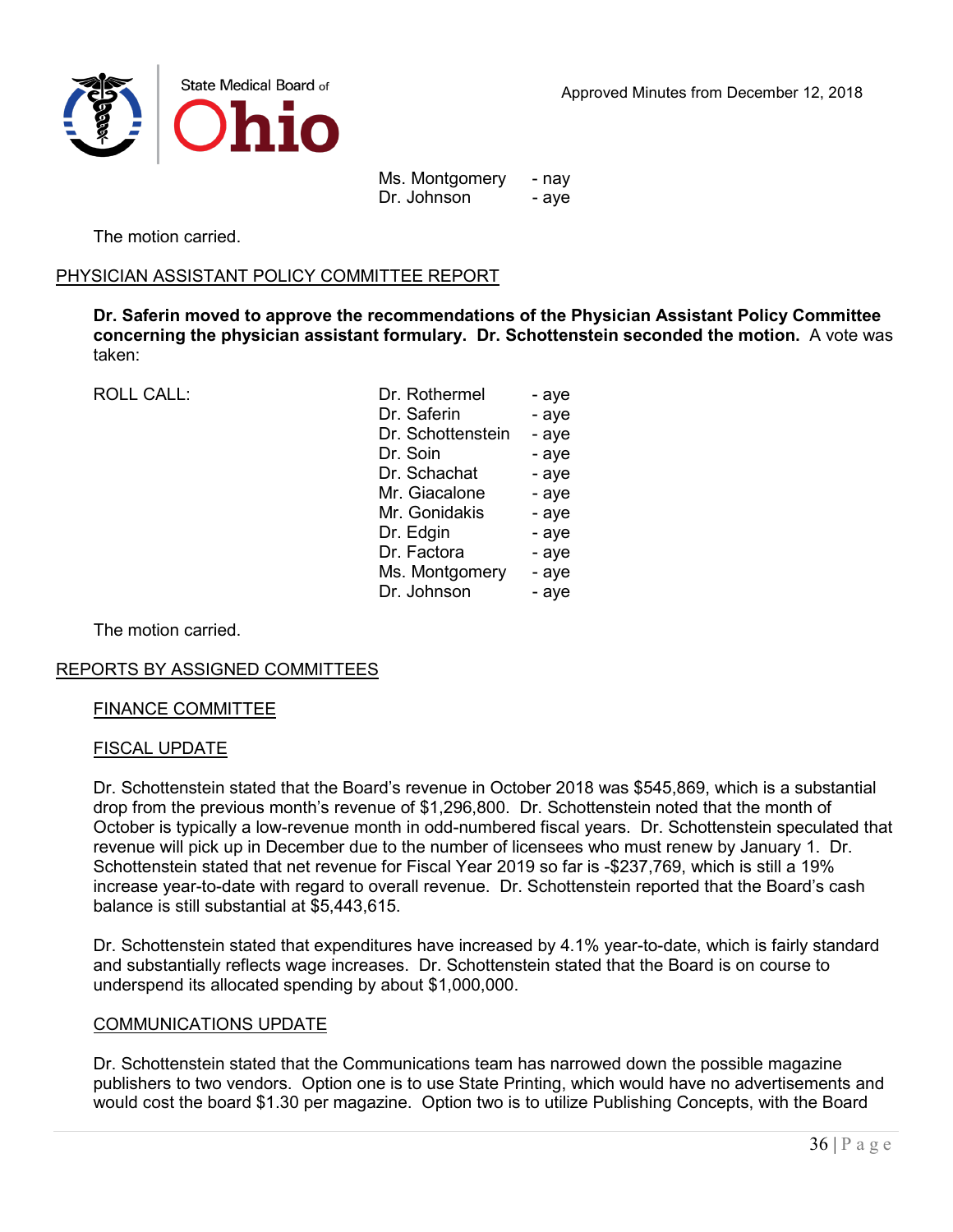

paying for the first year of print and then allowing them to sell advertising to offset costs starting with the fourth edition. The Publishing Concepts option would cost the Board \$0.16 per magazine for the first year and \$0.00 per magazine subsequently. Dr. Schottenstein stated that the Finance Committee recommends the Publishing Concepts option.

Dr. Schachat asked if the editorial process with Publishing Concepts be the same or substantially similar to what the Board had with CityScene. Dr. Schottenstein replied that the editorial process would be very substantially similar and the Board would have editorial control over the advertisements as well. Dr. Schottenstein commented that the advertisements would be more directed towards the Board's licensees rather than the general public and the magazine content would be a mix articles for the general public and articles for licensees.

### **Dr. Saferin moved to approve a contract with Publishing Concepts to publish and distribute a quarterly magazine for the State Medical Board of Ohio, with the cost to the Board would be \$6,000 from January 1, 2019, through June 30, 2019; and then \$11,000 in the Fiscal Year 2020. Dr. Schachat seconded the motion.**

In response to questions from Ms. Montgomery, Dr. Schottenstein stated that the Board has had a magazine called HealthScene, produced by the company CityScene. Dr. Schottenstein briefly described the process for producing content for that magazine and the editorial process. Dr. Schottenstein stated that CityScene ended the partnership because it was not making sufficient profit from the advertisements, and this is why the Board is exploring new options. Dr. Edgin commented that the advertisements in HealthScene were not always pertinent to the Board's licensees, but the advertisements with Publishing Concepts will be directed to licensees and will include such things as educational opportunities and financial aid to licensees. Dr. Schottenstein stated that in an ideal world there would be no advertisements, but then the cost becomes prohibitive. Dr. Schottenstein felt that including advertisements as described by D. Edgin seems to be a happy medium.

**A vote was taken on Dr. Saferin's motion.** All members voted aye. The motion carried.

Dr. Schottenstein stated that numerous municipalities across Ohio are passing ordinances requiring massage businesses to only employ licensed massage therapists. The communications team created a massage therapist licensure fact sheet for distribution, which is available on the Board's website and has been shared with the Ohio Municipal League.

## OIT DESKTOP SUPPORT SERVICES

Dr. Schottenstein stated that with the recent retirement of one of the Board's in-house IT staff members with a fully-burdened annual cost of approximately \$120,000, there is an opportunity to consider shared IT services offered by the Office of Information Technology (OIT). Dr. Schottenstein stated that OIT offers a per-computer desktop support package that standardizes computers and streamlines routine maintenance and support. Dr. Schottenstein briefly described how the OIT services would be utilized by Board staff.

Dr. Schottenstein stated that the purchase of these services will deliver uniformity to all devices, allow for continuous support, and could free up a staff position for other uses. At \$35.37 per month per device and approximately 100 devices agency-wide, the total purchase amount request is roughly \$42,500 annually; the Board would pay around \$25,000 for the remaining 7 months of Fiscal Year 2019. Dr. Schottenstein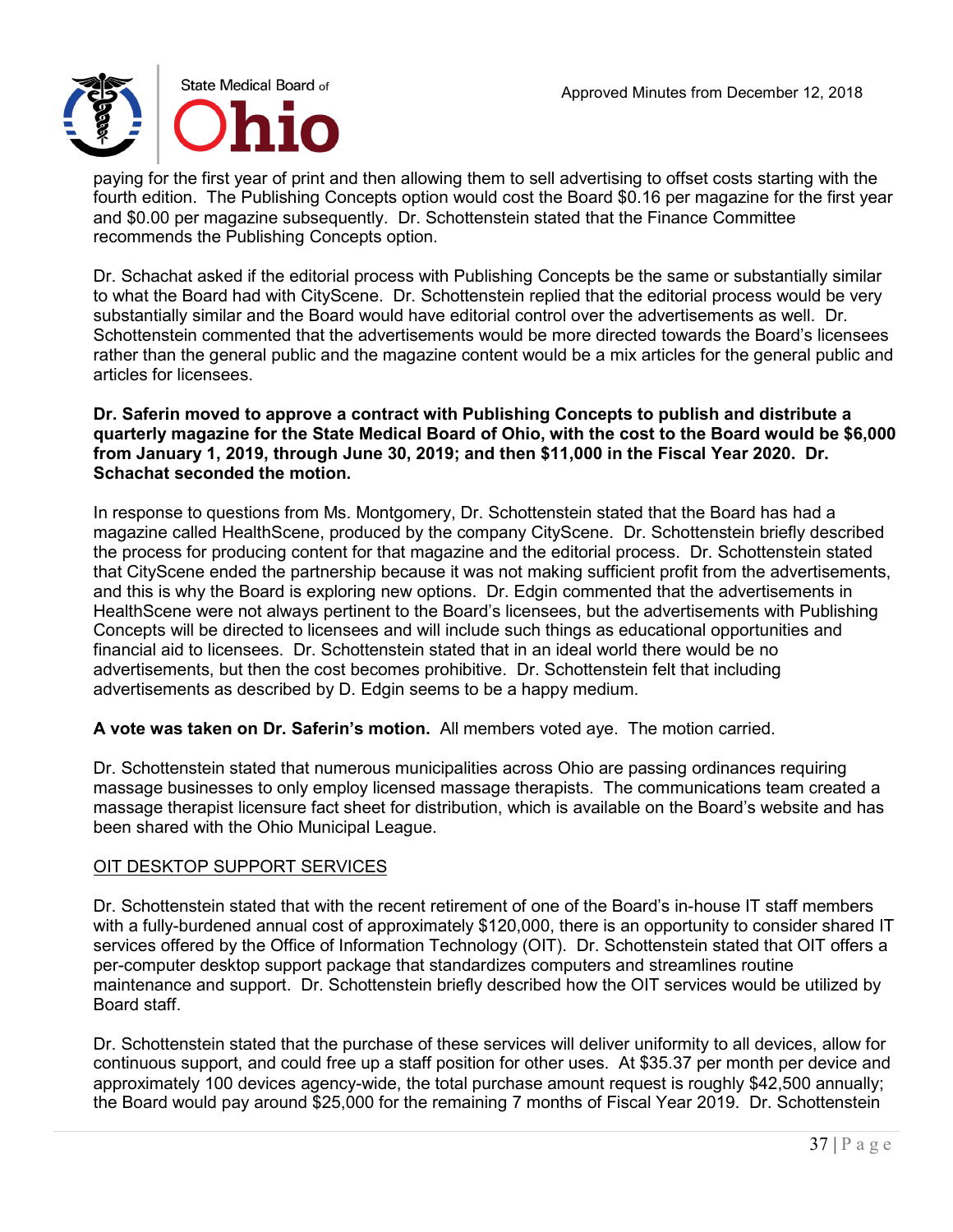

suggested that it may be prudent to allow for an extra \$5,000 of startup costs for the program.

### **Dr. Saferin moved to approve the purchase of DAS OIT desktop support services for fiscal year 2019, for a total annual amount not to exceed \$30,000. Dr. Soin seconded the motion.**

Dr. Schachat asked if the IT staff member who left performed tasks other than maintain the desktop computers. Mr. Groeber replied that that staff member did perform some other duties, but those duties can be handled by the Board's remaining IT staff member. Mr. Groeber stated that the Board's website is maintained and operated by the Board's Communications section, not IT.

**A vote was taken on Dr. Saferin's motion.** All members voted aye. The motion carried.

### POLICY COMMITTEE

Dr. Soin stated that the Policy Committee entertained a legislative update and an update on the rule review process. The Policy Committee also approved, with some changes, frequently asked questions (FAQ) documents related to the weight-loss rules, subacute and chronic pain prescribing rules, prescribing to patients not seen rules, and massage therapy rules.

### ANESTHESIOLOGIST ASSISTANT RULES

Ms. Anderson stated that the anesthesiologist assistant rules were circulated to interested parties for comment, but no comments were received.

**Dr. Saferin moved to file the draft anesthesiologist assistant rules with the Common Sense Initiative. Dr. Schottenstein seconded the motion**. All members vote aye. The motion carried.

### UPDATES ON FREQUENTLY ASKED QUESTIONS

**Dr. Saferin moved to approve the proposed frequently asked questions (FAQ) documents, with amendments as discussed by the Policy Committee. Dr. Schottenstein seconded the motion.** All members voted aye. The motion carried.

### LICENSURE COMMITTEE

### LICENSURE APPLICATION REVIEWS

### JUSTIN RODEBAUGH, M.D.

Dr. Schottenstein stated that Dr. Rodebaugh is applying for a license and has requested a waiver of the United States Medical Licensing Examination (USMLE) ten-year rule. Dr. Schottenstein noted that Dr. Rodebaugh passed Step 1 of the USMLE in 2006, Step 2 (CK) in 2007, Step 2 (CS) in 2007 and Step 3 in 2018. All steps were passed on the first attempt. Dr. Schottenstein stated that Dr. Rodebaugh has an extensive disciplinary history with the Board. Dr. Schottenstein recalled that Dr. Rodebaugh had one of the most substantial substance use disorders that had been seen at the Board, but he has turned around in a very substantial way and he has practiced sobriety very consistently for some time now.

Dr. Schottenstein opined that taking time out to battle a substance use disorder qualifies as a good-cause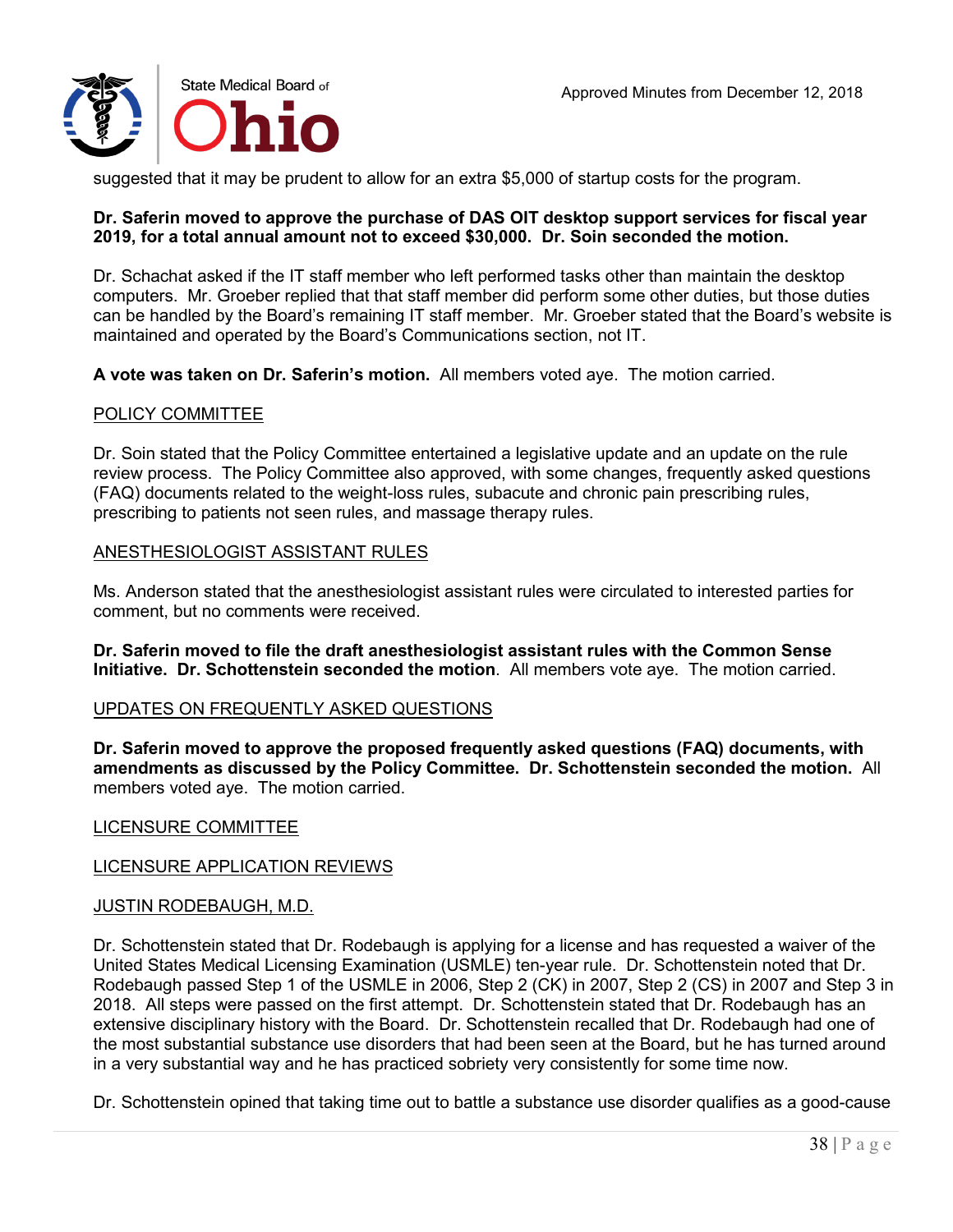

exemption, just as it would for anyone battling any other chronic medical condition. Dr. Schottenstein stated that Dr. Rodebaugh has worked hard to manage the condition and Dr. Schottenstein felt that Dr. Rodebaugh deserves a chance for licensure. Dr. Schottenstein commented that to derail Dr. Rodebaugh's application after the hard work he has put into his education, training, and recovery, because he took 12 years instead of 10 years to pass the USMLE examinations seems unjust to him.

**Dr. Schottenstein moved to approve Dr. Rodebaugh's request for a good-cause exception of the 10-year rule as outlined in 4731-6-14(C)(3)(b)(ii), Ohio Administrative Code, and accept the examination sequence so that he can be granted a license. Dr. Schachat seconded the motion.** A vote was taken:

ROLL CALL:

| Dr Rothermel      | - abstain |
|-------------------|-----------|
| Dr. Saferin       | - abstain |
| Dr. Schottenstein | - aye     |
| Dr. Soin          | - aye     |
| Dr. Schachat      | - aye     |
| Mr. Giacalone     | - aye     |
| Mr. Gonidakis     | - aye     |
| Dr. Edgin         | - aye     |
| Dr. Factora       | - aye     |
| Ms. Montgomery    | - aye     |
| Dr. Johnson       | - aye     |
|                   |           |

The motion carried.

### OLIVIA KALU, M.D.

Dr. Saferin stated that Dr. Kalu is applying for a full medical license in Ohio. Dr. Kalu has indicated on her application that she has not been engaged in the clinical practice of medicine since January 2012. Dr. Kalu was a 2005 graduate of The Ohio State University College of Medicine. Dr. Kalu completed a total of three years of post-graduate training, all Accreditation Council for Graduate Medical Education (ACGME) accredited programs in Internal Medicine at Sidney Kimmel Medical College at Thomas Jefferson University/Christiana Care Health System in Newark, Delaware, 2005 to 2008. Dr. Kalu served as a hospitalist at various facilities from 2008 until 2011. Dr. Kalu's most recent experience was as Physician Advisor, an administrative position, for Executive Health Resources/Optum in Columbus, Ohio (2012 to the present). Dr. Kalu obtained certification by the American Board of Internal Medicine (ABIM) in 2008.

Dr. Saferin continued that Dr. Kalu has shared that she is pursuing employment with Red Lake Hospital (Indian Health Service) in Minnesota, a federal facility that accepts any state license. Dr. Kalu has applied as a private contractor. To have a Drug Enforcement Administration (DEA) registration, Dr. Kalu needs her place of employment and license to match. Dr. Kalu also mentioned that while at Red Lake, she would be under a three-month supervision by the chief physician while conducting her clinical duties.

**Dr. Saferin moved to approve Dr. Kalu's request for Ohio licensure, pending successful completion of the Special Purpose Examination (SPEX) within six months from the date of mailing of the Notice of Opportunity for a Hearing, or successful recertification of American Board of Internal Medicine (ABIM) at the first available certification date. Dr. Schottenstein seconded the**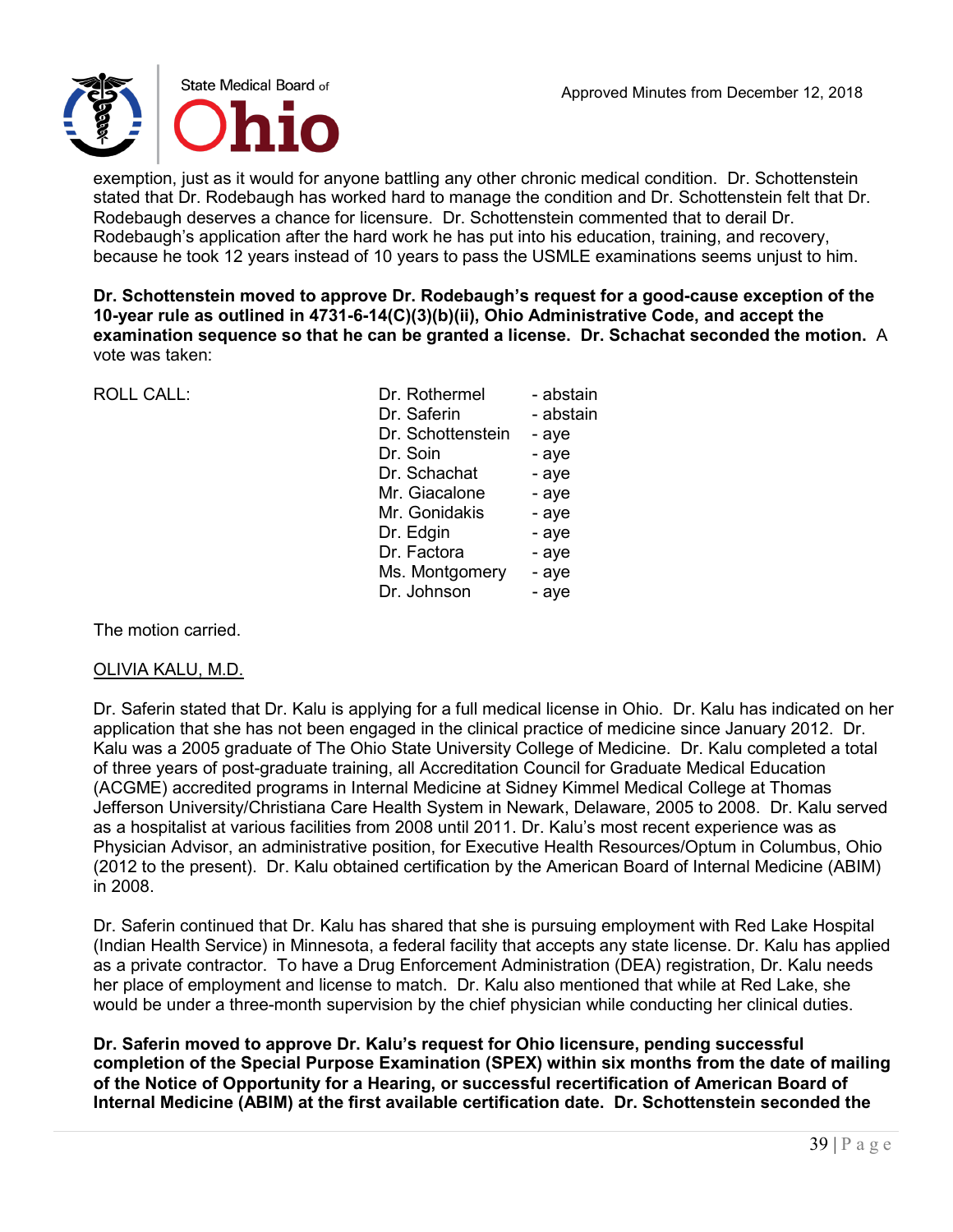

**motion.** A vote was taken:

ROLL CALL:

| Dr. Rothermel     | - aye |
|-------------------|-------|
| Dr. Saferin       | - aye |
| Dr. Schottenstein | - aye |
| Dr. Soin          | - aye |
| Dr. Schachat      | - aye |
| Mr. Giacalone     | - aye |
| Mr. Gonidakis     | - aye |
| Dr. Edgin         | - aye |
| Dr. Factora       | - aye |
| Ms. Montgomery    | - aye |
| Dr. Johnson       | - aye |
|                   |       |

The motion carried.

### SCOTT EDWARD MALACHIN

Dr. Saferin stated that Mr. Malachin is applying for restoration of his Ohio massage therapy license, which was originally issued in January 2000. Mr. Malachin has not held an active license in Massage Therapy since the Ohio license expired on July 2, 2012, but he has held an active Physical Therapist Assistant license in Ohio since June 2010.

**Dr. Saferin moved to approve Mr. Malachin's request for Ohio licensure, pending successful completion of the Massage and Bodywork Licensing Examination (MBLEX) within six months from the date of mailing of the Notice of Opportunity for a Hearing. Dr. Schottenstein seconded the motion.** A vote was taken:

ROLL CALL:

| Dr. Rothermel     | - aye |
|-------------------|-------|
| Dr. Saferin       | - aye |
| Dr. Schottenstein | - aye |
| Dr. Soin          | - aye |
| Dr. Schachat      | - aye |
| Mr. Giacalone     | - aye |
| Mr. Gonidakis     | - aye |
| Dr. Edgin         | - aye |
| Dr. Factora       | - aye |
| Ms. Montgomery    | - aye |
| Dr. Johnson       | - aye |

The motion carried.

### CME AUDITING OF AMERICAN ACADEMY OF FAMILY PHYSICIANS MEMBERS

Dr. Saferin stated that the Ohio Academy of Family Physicians (OAFP) is proposing that the Board consider an arrangement under which the members of the American Academy of Family Physician (AAFP) would not be subject to the Board's random continuing medical education (CME) auditing. Dr. Saferin noted that the staff has recommended that the Board not pursue the OAFP's proposal.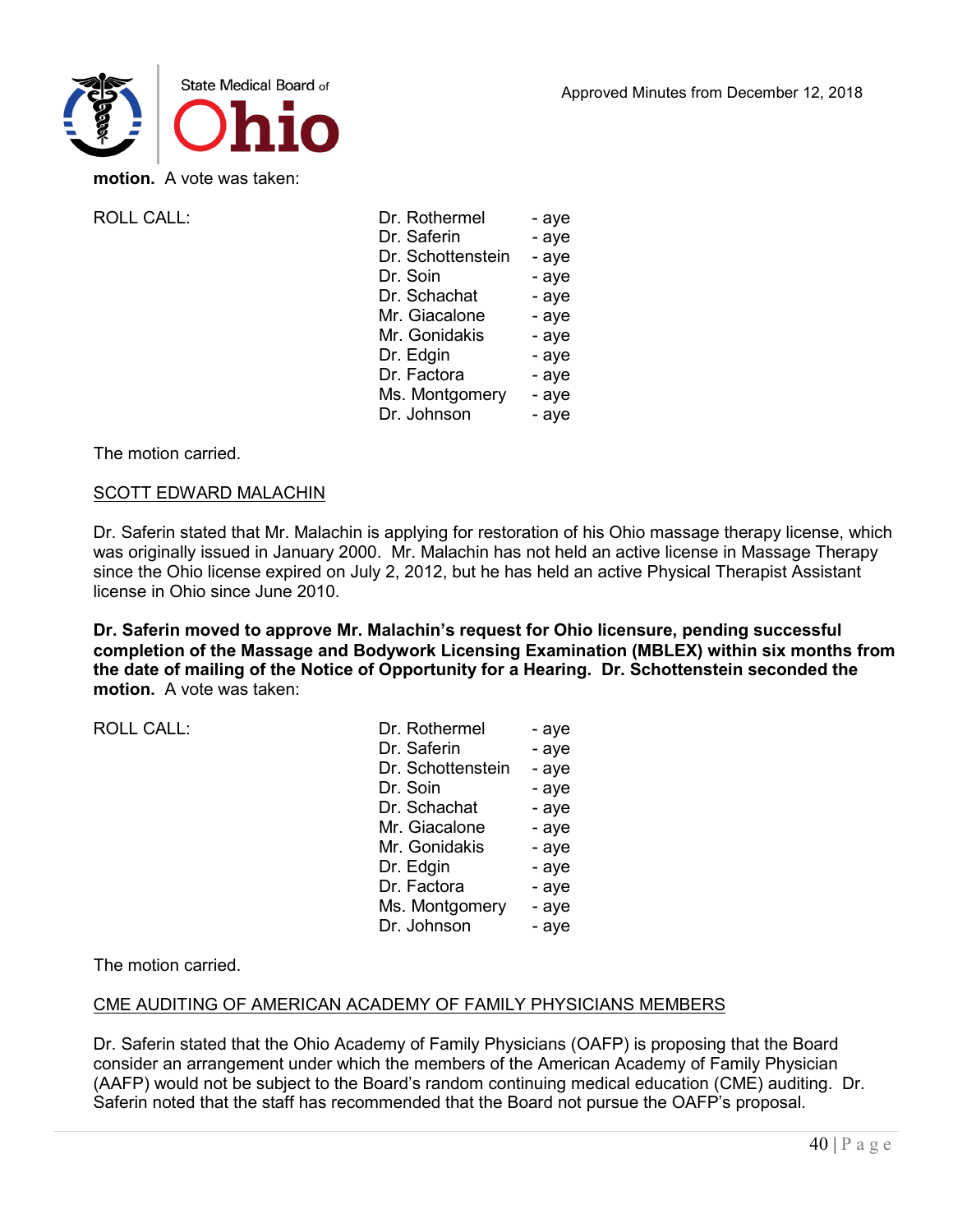

**Dr. Saferin moved that the Board decline to pursue an arrangement under which AAFP and OAFP member physicians would not be subject to random CME audits. Dr. Schottenstein seconded the motion.** A vote was taken:

ROLL CALL:

| Dr. Rothermel     | - aye |
|-------------------|-------|
| Dr. Saferin       | - aye |
| Dr. Schottenstein | - aye |
| Dr. Soin          | - aye |
| Dr. Schachat      | - aye |
| Mr. Giacalone     | - aye |
| Mr. Gonidakis     | - aye |
| Dr. Edgin         | - aye |
| Dr. Factora       | - aye |
| Ms. Montgomery    | - aye |
| Dr. Johnson       | - aye |
|                   |       |

The motion carried.

## RESPIRATORY CARE CONTINUING EDUCATION COURSE APPROVAL

Dr. Saferin stated that Yvonne Grenert, Clinical Educator for Respiratory Care at Premier Health, has created a course titled "Ethics at End of Life" and is requesting that it be approved for one contact hour respiratory care continuing education (RCCE) on Ohio respiratory care law or professional ethics.

**Dr. Saferin moved that the presentation be approved for one contact hour of Respiratory Care Continuing Education on Ohio respiratory care law or professional ethics, pursuant to the provisions of Chapter 4761-9, Ohio Administrative Code. Dr. Schottenstein seconded the motion.**  A vote was taken:

ROLL CALL:

| Dr. Rothermel     | - aye |
|-------------------|-------|
| Dr. Saferin       | - aye |
| Dr. Schottenstein | - aye |
| Dr. Soin          | - aye |
| Dr. Schachat      | - aye |
| Mr. Giacalone     | - aye |
| Mr. Gonidakis     | - aye |
| Dr. Edgin         | - aye |
| Dr. Factora       | - aye |
| Ms. Montgomery    | - aye |
| Dr. Johnson       | - aye |

The motion carried.

## PHYSICIAN ASSISTANT/SCOPE OF PRACTICE COMMITTEE

PODIATRIC SCOPE OF PRACTICE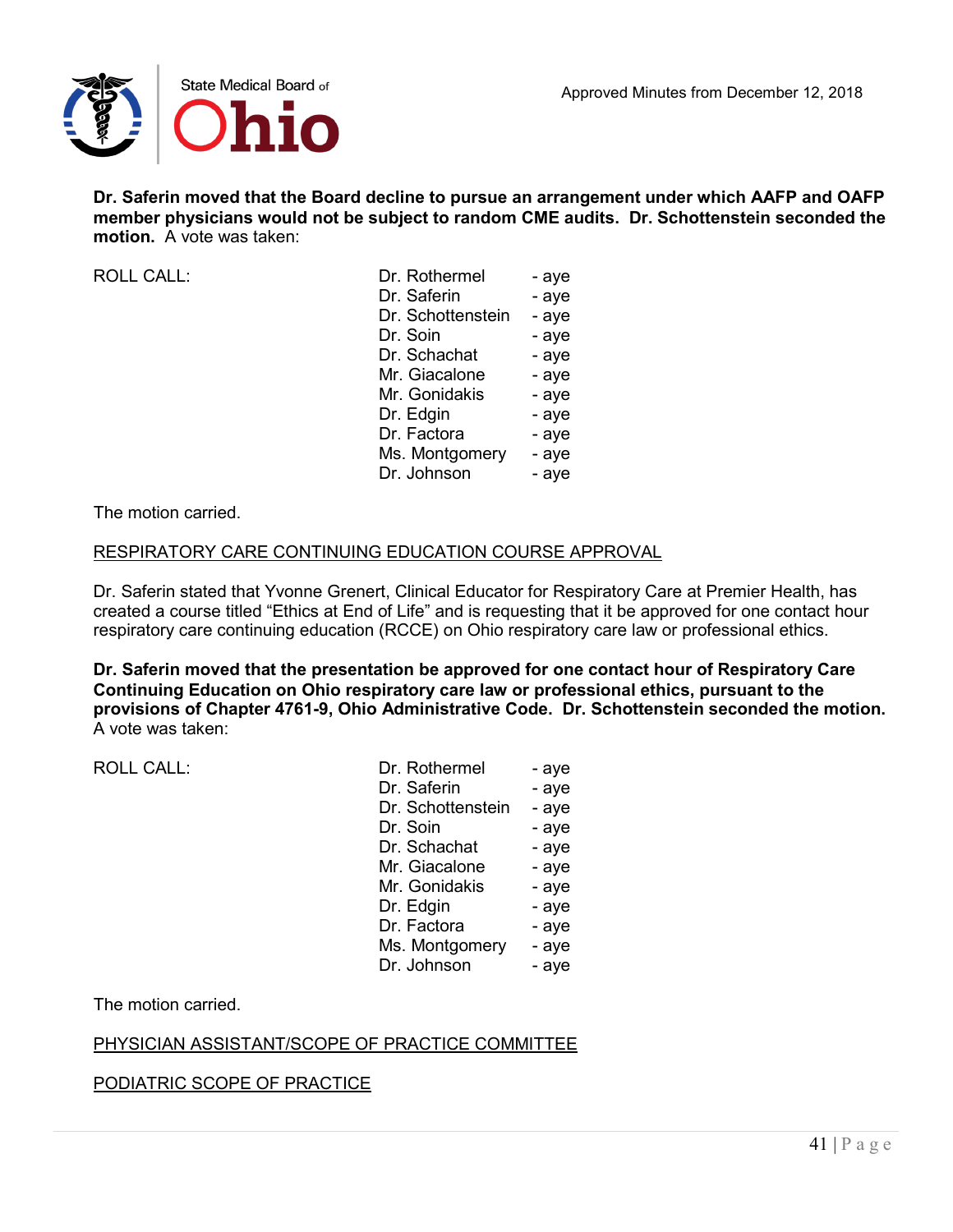

Dr. Schachat stated that this topic had previously been tabled by the Committee, and no action is needed from the Board at this time. Dr. Schachat stated that the Ohio Foot and Ankle Medical Association (OFAMA) had asked for permission for podiatrists to provide immunizations. In correspondence with OFAMA, it was discovered that they were referring to flu vaccines and not all immunizations. The topic was tabled so that staff could ask the Ohio Department of Health (ODH) if there was an excess need for other providers to perform vaccinations. Dr. Schachat stated that the ODH did not reply to the Board's correspondence, but it did reply to a similar inquiry from OFAMA and stated that they felt there was adequate access to vaccinations.

### COMPLIANCE COMMITTEE REPORT

Dr. Schottenstein stated that on November 14, 2018, the Compliance Committee met with Marvin M. Baula, M.D.; Saul I. Blecher, M.D.; and Michael J. Howkins, D.O., and moved to continue them under the terms of their respective Board actions. The Compliance Committee accepted Compliance staff's report of conferences on October 9, 11 and 25, 2018.

### ICD-10 CODE DATA REVIEW COMMITTEE

Mr. Groeber stated that the ICD-10 Data Review Committee met after the Board meeting last month and discussed ways to further refine the data. Mr. Groeber stated that there are improved ways that the Pharmacy Board and Medicaid can work to refine the data into true acute incidents that is more meaningful than simply grouping them under general conditions. Mr. Groeber stated that those two groups will coordinate and there should be more information early next year.

### PROBATIONARY REQUESTS

Mr. Giacalone advised that at this time he would like the Board to consider the probationary requests on today's consent agenda. Mr. Giacalone asked if any Board member wished to discuss a probationary request separately. No Board member wished to discuss a probationary request separately.

### **Dr. Schottenstein moved to accept the Compliance staff's Reports of Conferences and the Secretary and Supervising Member's recommendations as follows:**

• **To grant Joseph C. Carver, M.D.'s request for approval of the submitted practice plan modification;**

- **To grant Cari R. Corfman, M.T.'s request for approval of the online courses** *Ethics, Compliance and Consequences***;** *Ethics in Therapeutic Presence***; and** *Communication plus Connection equals Collaboration***, offered by Massage Magazine University;**
- **To grant Courtney D. Bonner, D.O.'s request approval of David L. Klein, M.D., to serve as the new monitoring physician;**

• **To grant Kevin A. Horvath, M.D.'s request for approval of the course** *Intensive Course in Controlled Substance Prescribing; Pain, Anxiety, Insomnia***, offered by Case Western Reserve University, to complete the controlled substance prescribing course requirement; and approval of the course** *Intensive Course in Medical Documentation: Clinical, Legal and Economic Implications for Healthcare Providers***, offered by Case Western Reserve University, to complete the medical**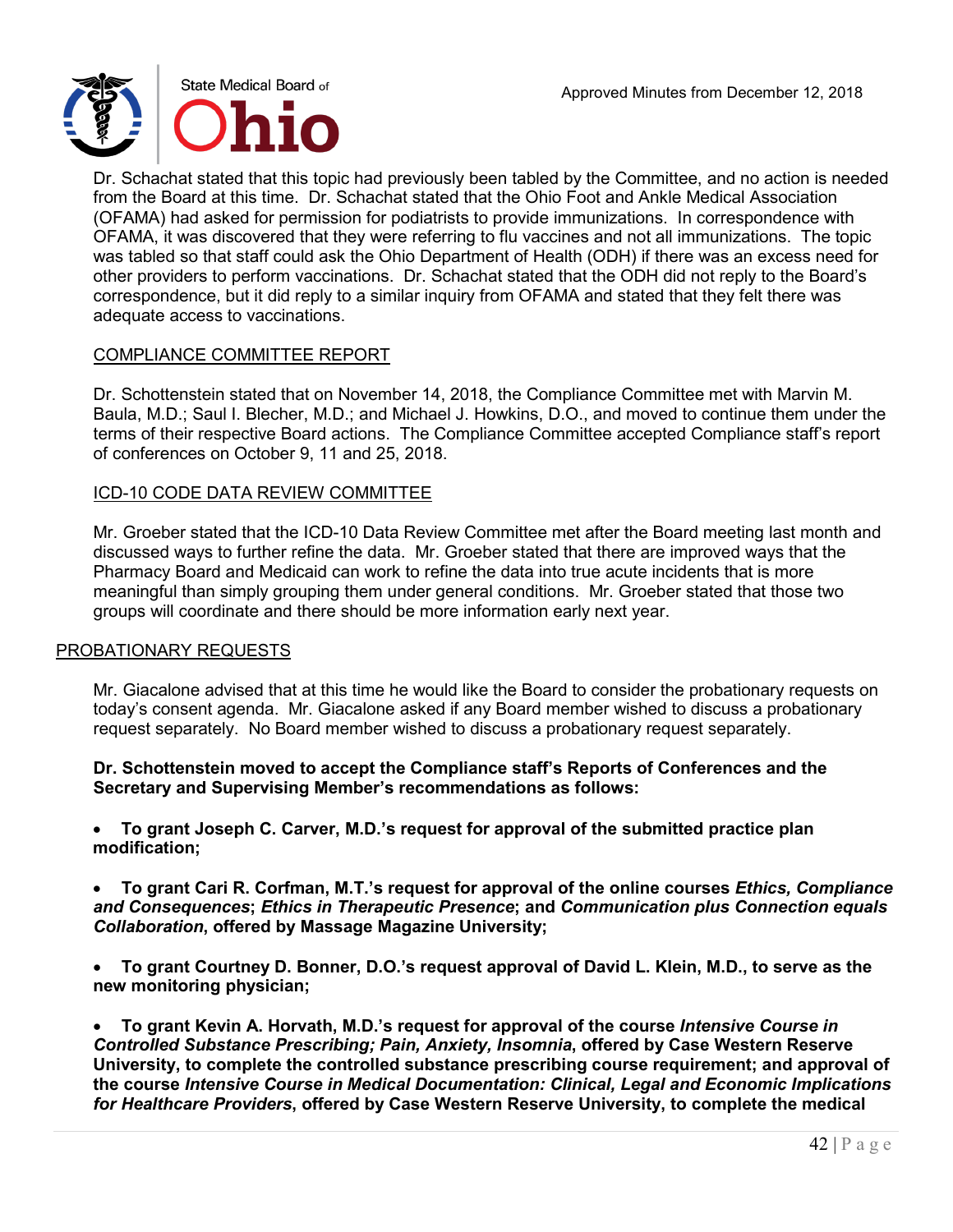

**records course requirement;**

• **To grant Craig M. Jarrett, M.D.'s request for approval of** *The Probe Program; Professional/Problem-Based Ethics***, offered by the Center for Personalize Education for Professionals (CPEP) to fulfill the professional ethics course requirement and the personal ethics course requirement;**

• **To grant Michael C. Macatol, M.D.'s request for approval of Landon S. Edwards, M.D. to serve as the new monitoring physician;**

• **To grant Cassandra R. Parrott, D.O.'s request for approval for reduction in drug and alcohol rehabilitation meetings attendance to two per week with a minimum of ten per month; and approval for reduction in personal appearances to every six months;**

• **To grant John A. Ross, M.D.'s request for release from the terms of his December 9, 2015 Consent Agreement;**

• **To grant Michael Todd Tatro, M.D.'s request to discontinue the drug log requirement; and request to discontinue the chart review requirement; and**

• **To grant Christopher R. White, M.D.'s request for reduction in personal appearances via web to every six months.**

**Dr. Soin seconded the motion. A vote was taken:**

ROLL CALL:

| Dr. Rothermel     | - abstain |
|-------------------|-----------|
| Dr. Saferin       | - abstain |
| Dr. Schottenstein | - aye     |
| Dr. Soin          | - aye     |
| Dr. Schachat      | - aye     |
| Mr. Giacalone     | - aye     |
| Mr. Gonidakis     | - aye     |
| Dr. Edgin         | - aye     |
| Dr. Factora       | - aye     |
| Ms. Montgomery    | - aye     |
| Dr. Johnson       | - aye     |

The motion carried.

### FINAL PROBATIONARY APPEARANCES

### GRETCHEN L. WEBER, M.D.

Dr. Weber was appearing before the Board pursuant to her request for release from the terms of her December 9, 2015 Consent Agreement. Mr. Giacalone reviewed Dr. Weber's history with the Board.

Responding to question from Mr. Giacalone, Dr. Weber stated that he is a general surgeon in a small town practicing in a group of six. Dr. Weber stated that her recovery is going very well and she is very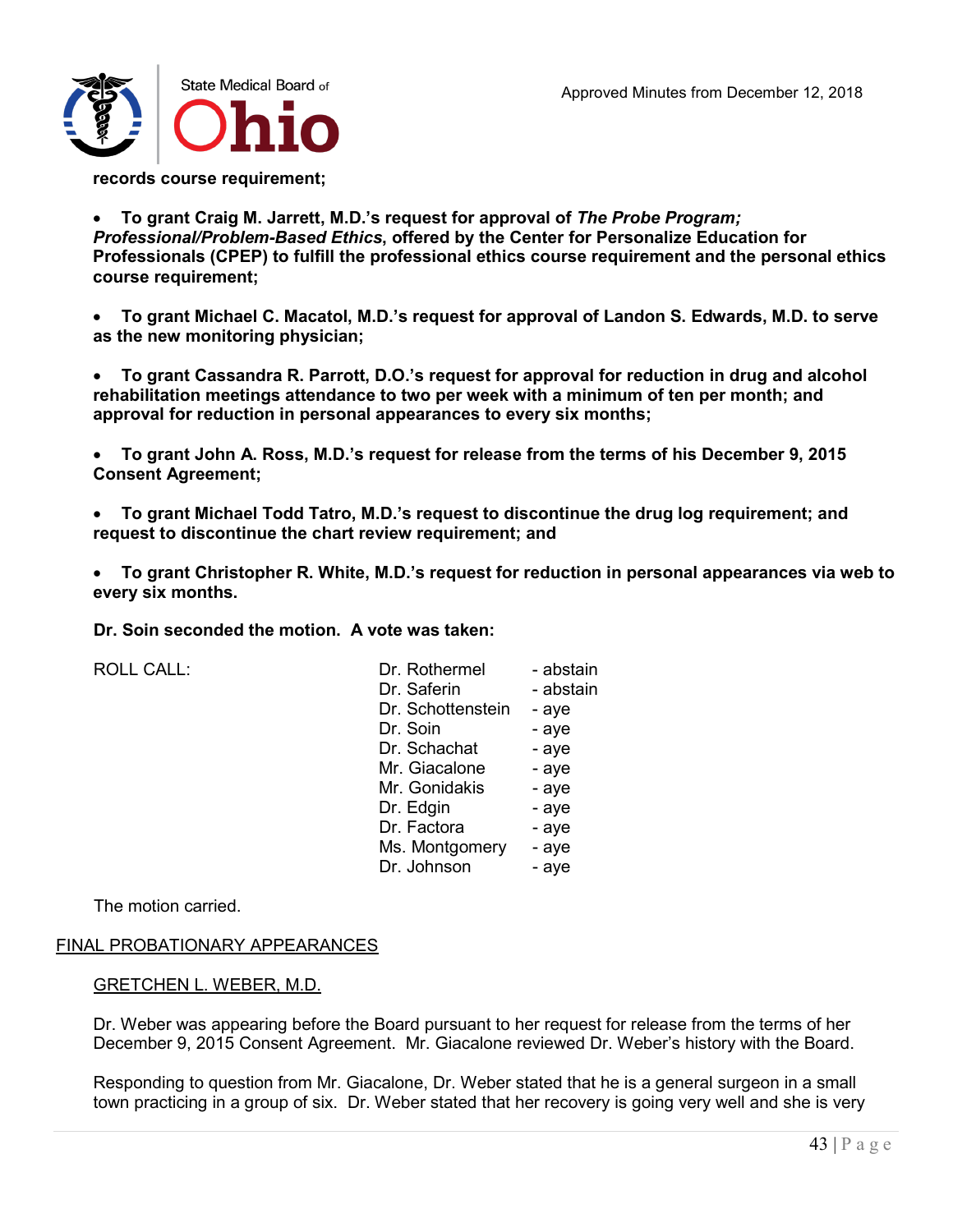

engaged in the recovery community, attending three to four meetings per week and chairing a meeting every Tuesday night. Dr. Weber stated that she is not actively sponsoring anyone, commenting that she had tried sponsoring and it did not go very well. Dr. Weber stated that she has a great support system with her friends. Dr. Weber stated that her family lives about two hours away and she sees them on holidays and whenever she can. Dr. Weber stated that when she is released from probation she will continue to do the same things she has been doing for the past five years and eight months.

Dr. Schottenstein asked if Dr. Weber planned to move after her probation. Dr. Weber replied that she is not moving and will stay where she is. Dr. Schottenstein asked if Dr. Weber has any stress in her life right now. Dr. Weber replied that she has no stress.

**Dr. Schottenstein moved to release Dr. Weber from the terms of her December 9, 2015 Consent Agreement, effective December 15, 2018. Dr. Edgin seconded the motion.** All members voted aye. The motion carried.

### APPRECIATION FOR MR. GIACALONE

Mr. Groeber thanked Mr. Giacalone for his service as President of the Board. Mr. Groeber stated that Mr. Giacalone did an excellent job as the Board dealt with many issues this year, including medical Marijuana, the pain prescribing rules, and a number of lawsuits. Mr. Giacalone commented that the Board's staff made his job easy.

Mr. Groeber presented Mr. Giacalone with an engraved gavel in appreciation for his service as President in 2018. The Board and staff applauded Mr. Giacalone.

Mr. Groeber also thanked Dr. Rothermel and Dr. Saferin for their continued service as Secretary and Supervising Member, respectively. Mr. Groeber presented gifts of appreciation to Dr. Rothermel and Dr. Saferin.

### ADJOURN

**Dr. Saferin moved to adjourn the meeting. Mr. Gonidakis seconded the motion.** All members voted aye. The motion carried.

Thereupon, at 2:53 p.m., the December 12, 2018 session of the State Medical Board of Ohio was adjourned.

We hereby attest that these are the true and accurate approved minutes of the State Medical Board of Ohio meeting on December 12, 2018, as approved on January 9, 2019.